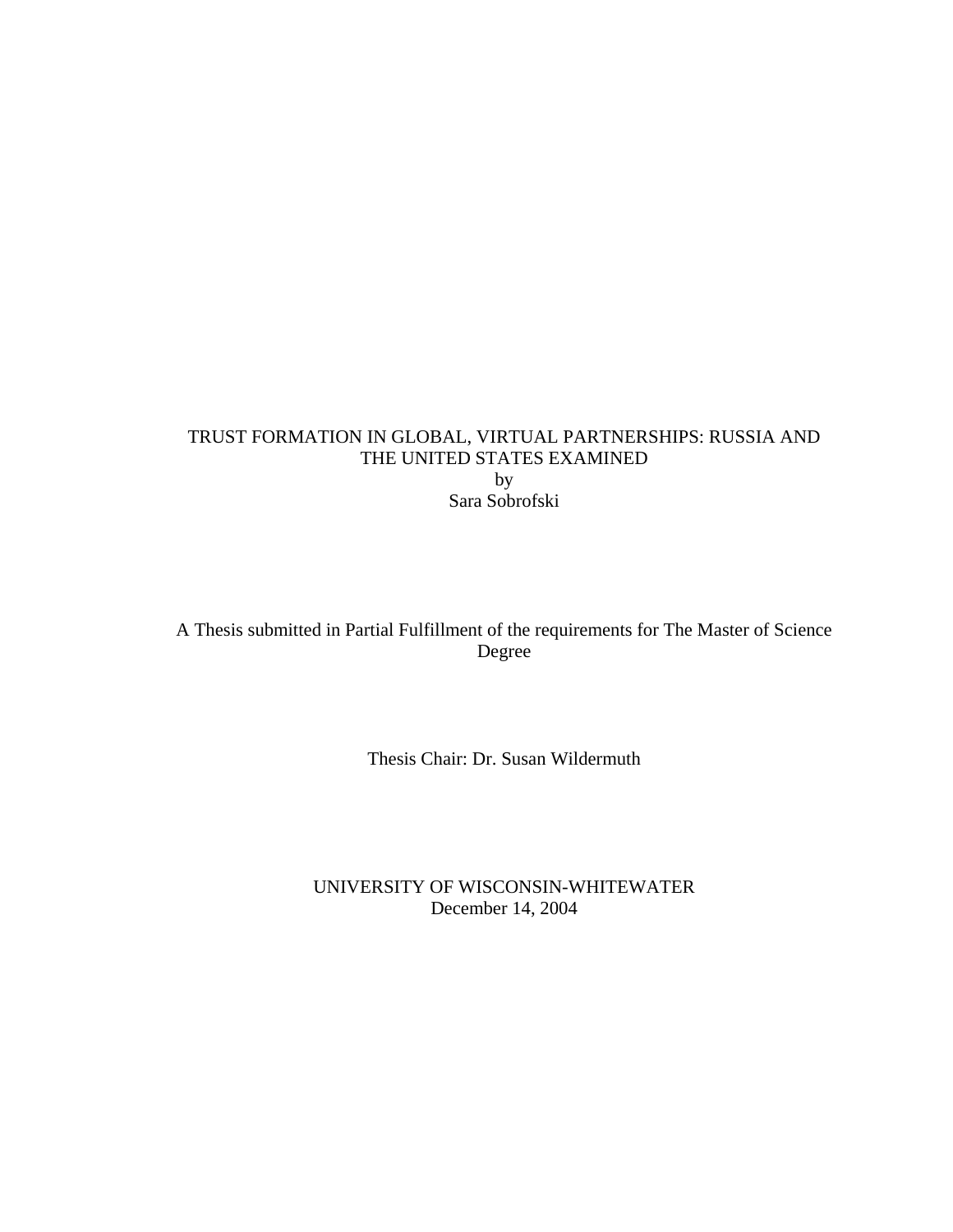The University of Wisconsin-Whitewater

Thesis Approved

Sara J. Sobrofski

Date: \_\_\_\_\_\_\_\_\_\_\_\_\_\_\_\_\_\_\_\_\_\_

\_\_\_\_\_\_\_\_\_\_\_\_\_\_\_\_\_\_\_\_\_\_\_\_\_\_\_\_

\_\_\_\_\_\_\_\_\_\_\_\_\_\_\_\_\_\_\_\_\_\_\_\_\_\_\_\_

Committee Members: \_\_\_\_\_\_\_\_\_\_\_\_\_\_\_\_\_\_\_\_\_\_\_\_\_\_\_\_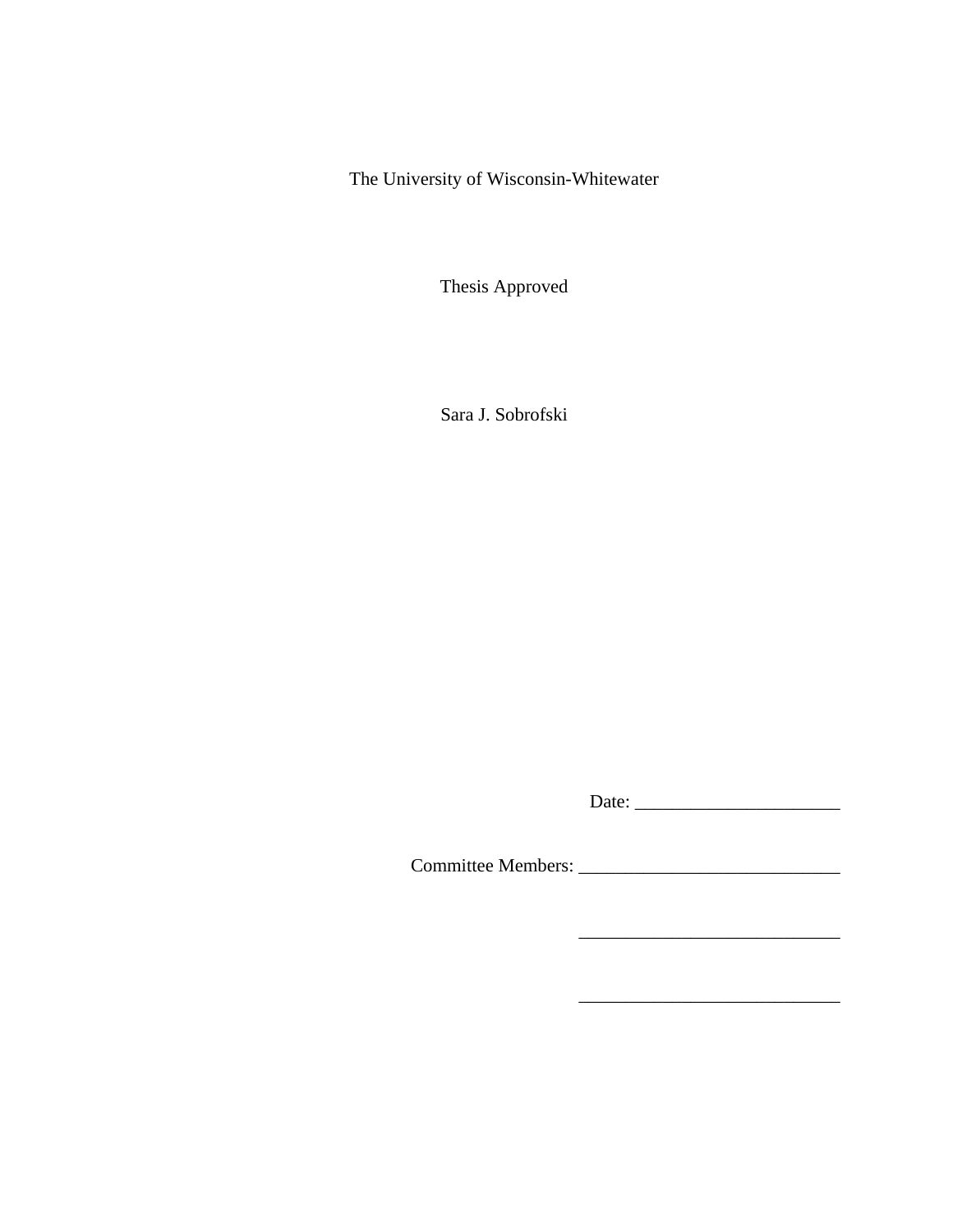## TABLE OF CONTENTS

| <b>TRODUCTION</b> |  |
|-------------------|--|
|                   |  |
|                   |  |
|                   |  |
|                   |  |
|                   |  |
|                   |  |
|                   |  |
|                   |  |
|                   |  |
|                   |  |
|                   |  |

# I. INTRODUC

| Culture and CMC<br>20<br>II. |  |
|------------------------------|--|
|                              |  |
|                              |  |
|                              |  |
|                              |  |
|                              |  |
|                              |  |
|                              |  |
|                              |  |
|                              |  |
|                              |  |
|                              |  |
|                              |  |
|                              |  |
|                              |  |
|                              |  |
|                              |  |
|                              |  |
|                              |  |
|                              |  |
|                              |  |
|                              |  |
|                              |  |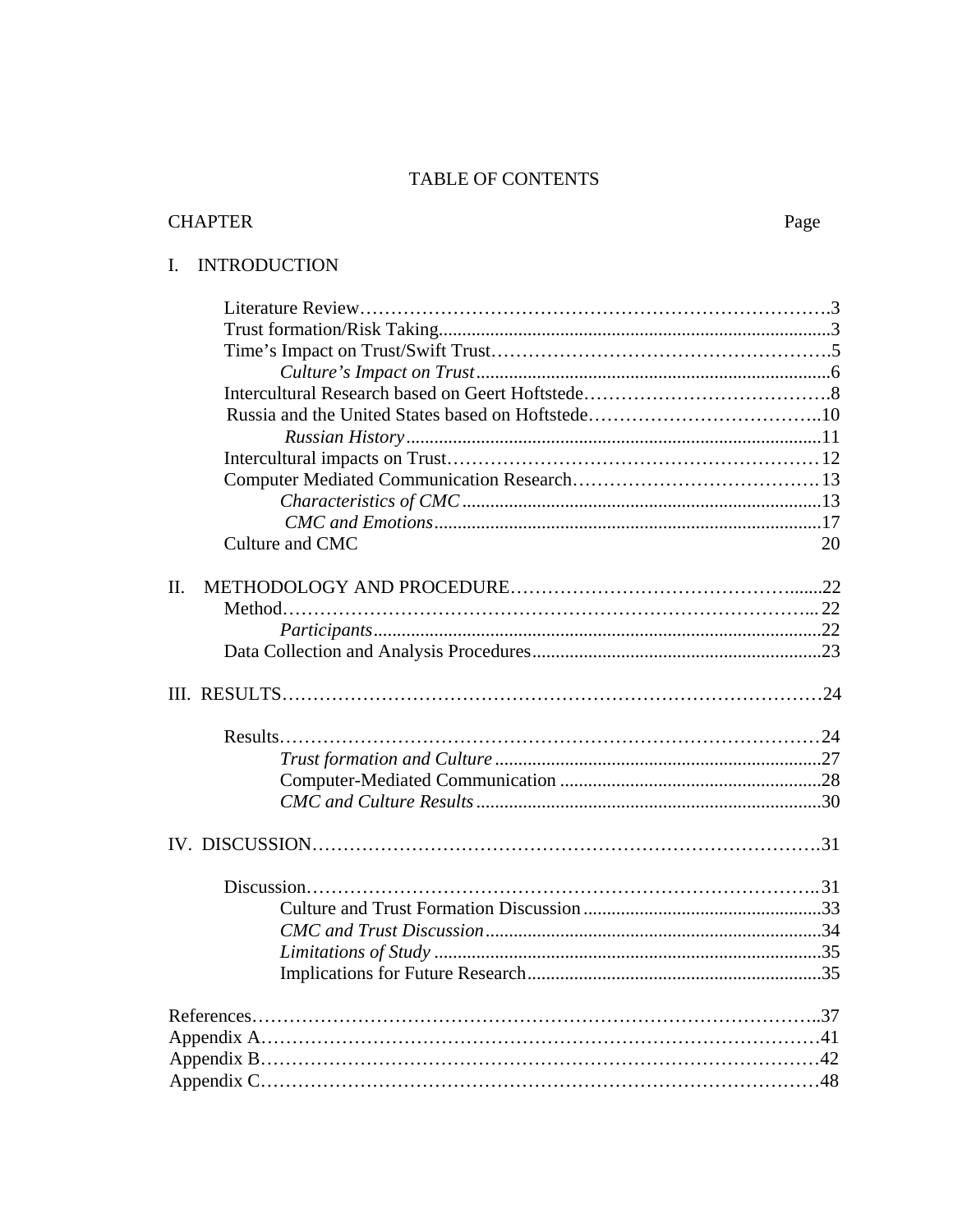# List of Tables and Figures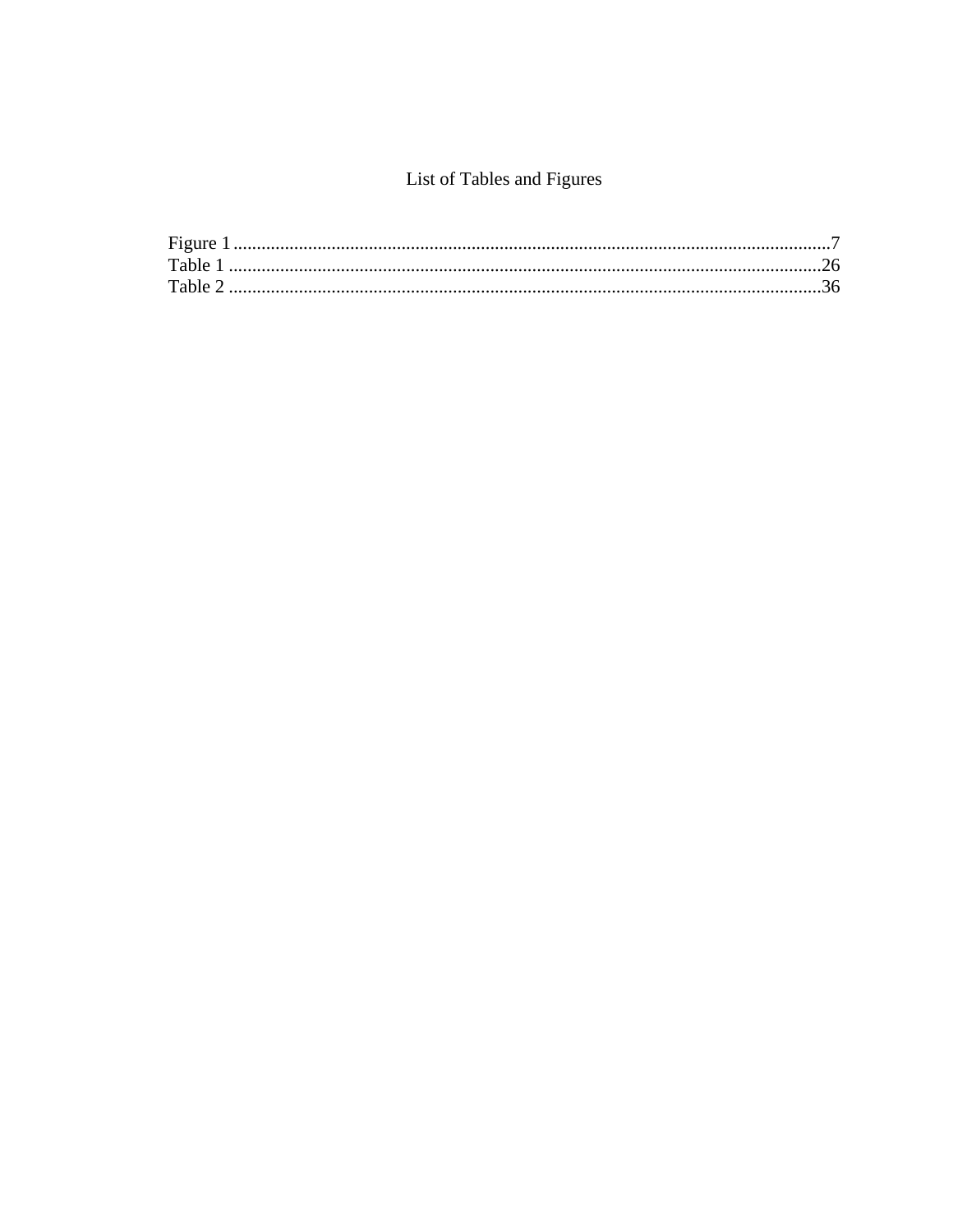## Abstract of Thesis

Sara Sobrofski

#### Corporate Communication

Trust Formation in Global, Virtual Partnerships: Russia and the United States Examined

December 14, 2004

Dr. Susan Wildermuth, Thesis Chair

The University of Wisconsin-Whitewater

This study looks at trust formation within intercultural, virtual partnerships and how, or if, trust formation is different when all communication takes place via the Internet. Two cross-cultural communication classes were paired together, one at the University of Wisconsin-Whitewater and one at the Institute of Business, Management, and Law in Rostov-na-Donu, Russia. Both qualitative and quantitative research was used to measure the trust formation. Results show that trust is formed differently from face-to-face communication and that both culture and computer-mediated communication played a role in how positive the trust formation was. Connections to previous computer-mediated communication, trust, and intercultural research are suggested, and implications for further research are discussed.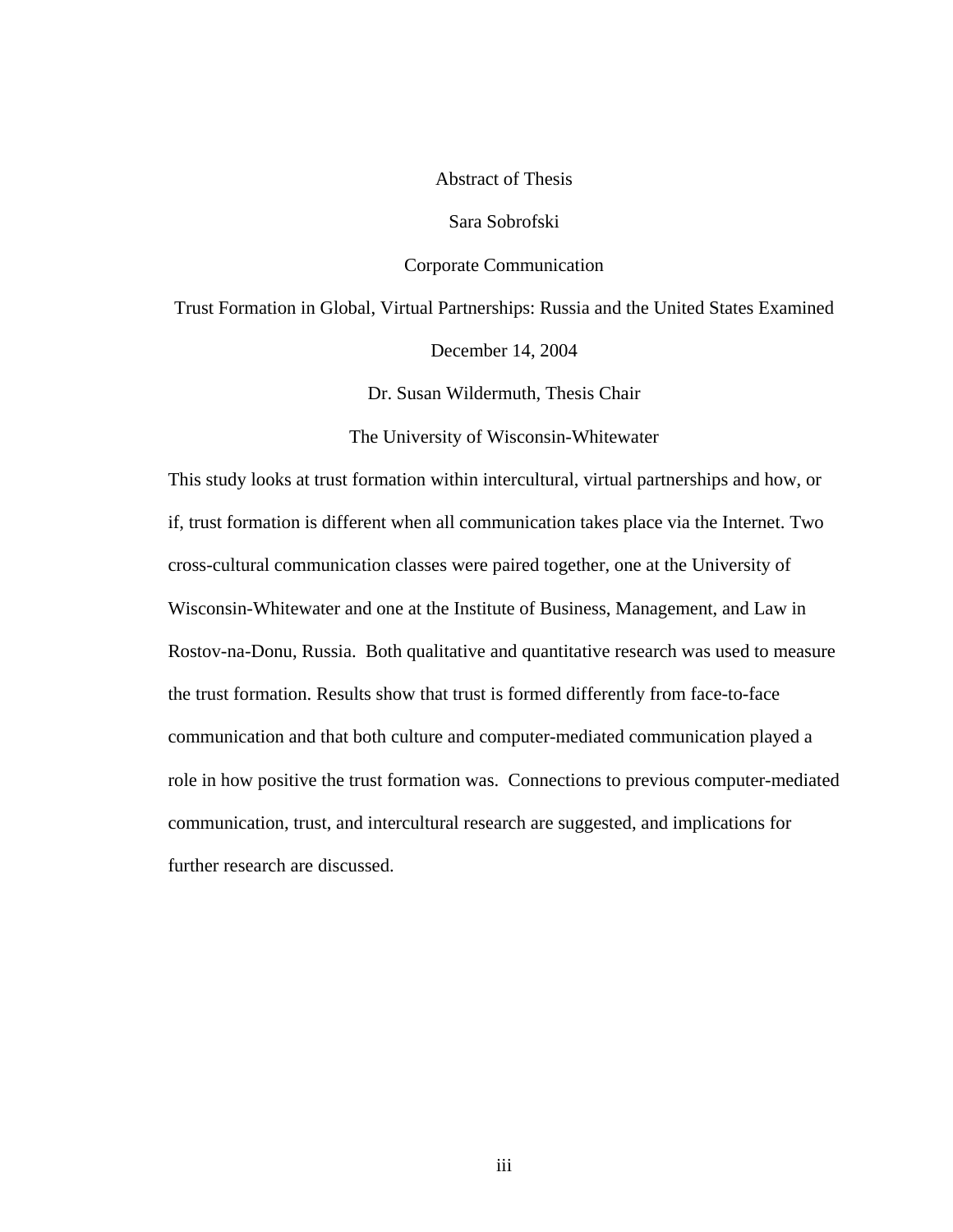## **CHAPTER 1**

#### INTRODUCTION

The world population as of September, 2002 was 6,271,660,662 (http://www.ibiblio.org/lunarbin/worldpop). Of that population, approximately 605,600,000 people are online, and that number continues to grow (http://www.nua.ie/surveys/how\_many\_online/). With the number of Internet users increasing daily, the number of business relationships occurring in the virtual realm has also increased. But how do workers that are paired together from different countries build the trust necessary to form a successful partnership online?

This research study examines how trust is formed in online, virtual partnerships. The participants were students enrolled in a cross cultural communication class either at the University of Wisconsin-Whitewater or the Institute of Business, Management and Law in Rostov-na-Donu, Russia. Through out the semester the students were paired together, and worked on several projects. The projects focused on disclosure of their culture, and disclosing what they knew about the others' culture. The variables measured were the intercultural impacts and the computer mediated communication impacts on trust formation. Hofstede's Value Survey Model was used to measure how closely the participant's scored as compared to Hofstede's 1980 results. A Likert-type trust scale was also used at the end of the research study to determine how much trust the participants had with their partners. Qualitative data was also obtained from the projects that were given throughout the study and from open-ended questions on the Overall Trust Survey given out at the end of the study. Each project completed by the partners dealt with the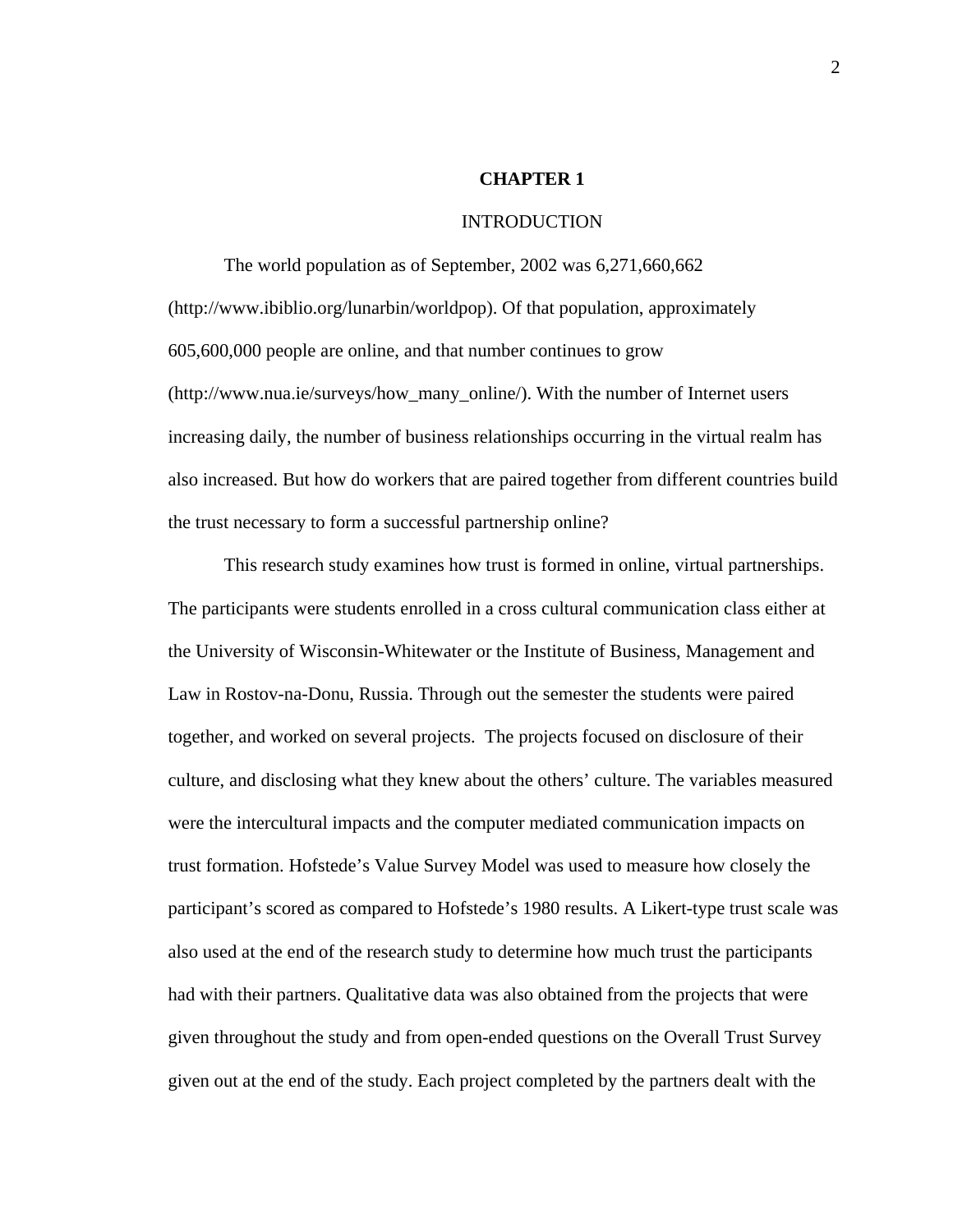cultural differences between the United States and Russia. The overall goal for this research project was to determine how trust was formed, if at all, between the partners and what impact cultural issues and Computer-Mediated Communication played in the formation of trust.

## Trust Research

 Trust is important in all relationships, whether business or personal and it is hard enough to trust someone in a face-to-face relationship, but due to the lack of nonverbal cues in computer-mediated communication, it may become even more difficult. .

 What exactly is trust and how has it been defined? The definition of trust that we will be using in this article is: Trust is the perception of the degree to which an exchange with someone will fulfill their expectations in situations of risk or uncertainty (Bailey, Gurak, & Konstan 2001). Trust is based on perceptions of a partner's behavior. If people believe that their partner is predictable and dependable and show faith in the future of the relationship, then trust will form between them (Holmes & Rempel, 1989). "We trust when we are vulnerable to harm from others yet believe these others would not harm us even though they could" (Friedman, Kahn & Howe, 2000, p. 34). Risk taking is a vital piece in this study's definition of trust, and has been widely studied.

#### *Trust formation and Risk Taking*

 An important element of trust is risk taking. "It is the element of risk-that is, despite a careful assessment of the other person's intentions, capabilities, and motives, one can never be certain of a satisfactory outcome-that gives trust dilemma its basic character " (Johnson-George & Swap, 1982, p. 1306). Each person involved in trust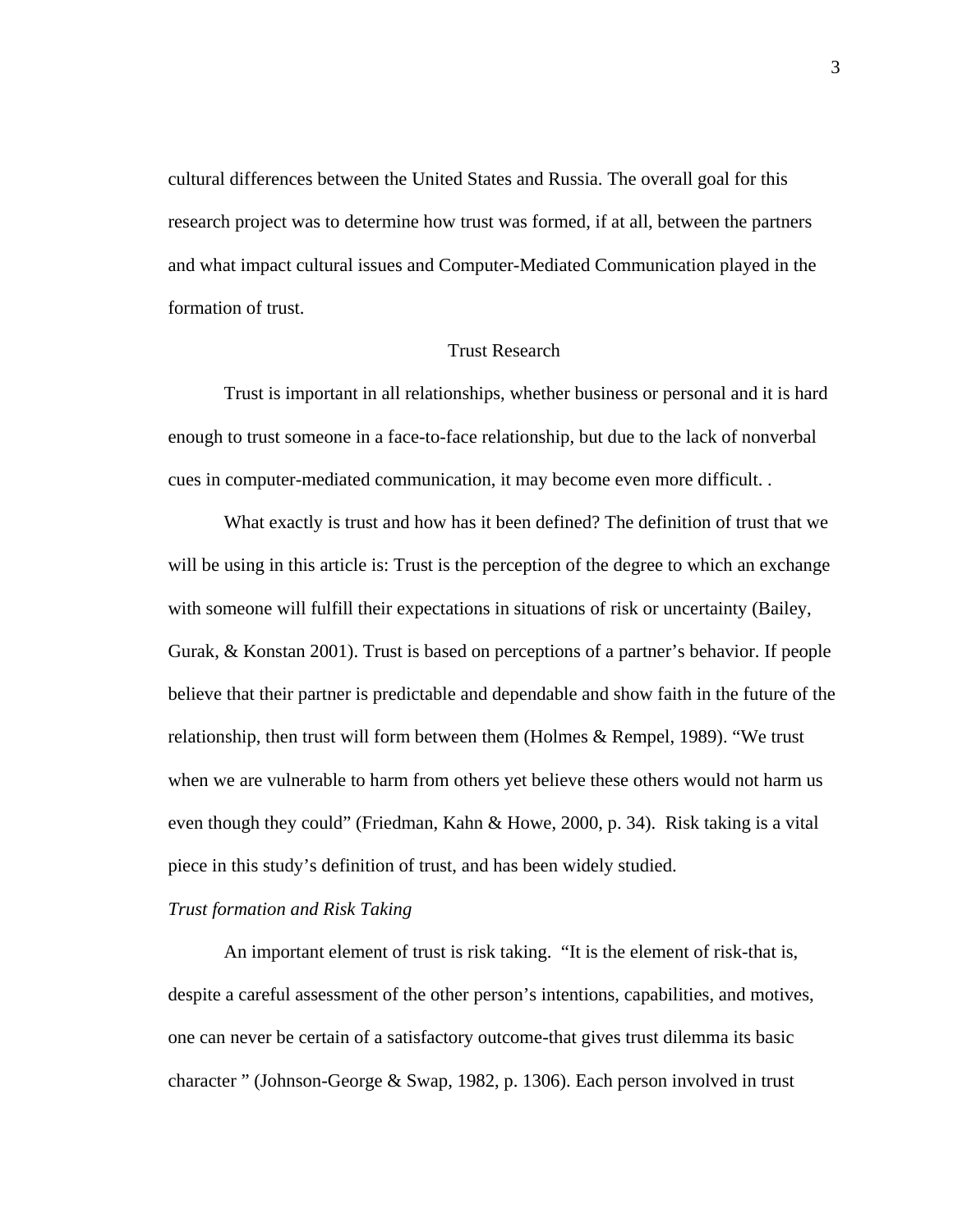building has taken some sort of risk, and it is risky to trust someone. When you do finally build the trust, you have become vulnerable. When trust is built via online channels, the nonverbal element of communication is removed, making the initial risk of opening up even more difficult. What is so important with trust is that we have to rely on others, and this involves great risk. Taking this risk allows us to open up and share with them about ourselves to establish this bond between the participants which allows for open and honest communication.

 Johnson-George and Swap (1982) developed three *priori* categories for trust. The first of these categories was trusting another with material possessions. This was the category with the least amount of risk involved. If the party that had been trusted to watch the material possession lost it, usually the possession could be replaced. There was no risk to human or animal life. The medium range categories were a belief that the person could be trusted with the other person's material possessions and a belief in the trust of the other person's reliability and dependability. This category comes with ongoing communication and sharing, which in essence allows for the trusting to reach the next level. Johnson-George and Swap (1982) found the highest risk trust situation was trusting another with one's physical safety. To allow someone to save your life or protect your life is allowing you to entrust your right to live to someone else. This involves high levels of disclosure and rapport building, as well as knowledge of how previous interactions were handled, that allow you to feel comfortable giving that right to someone.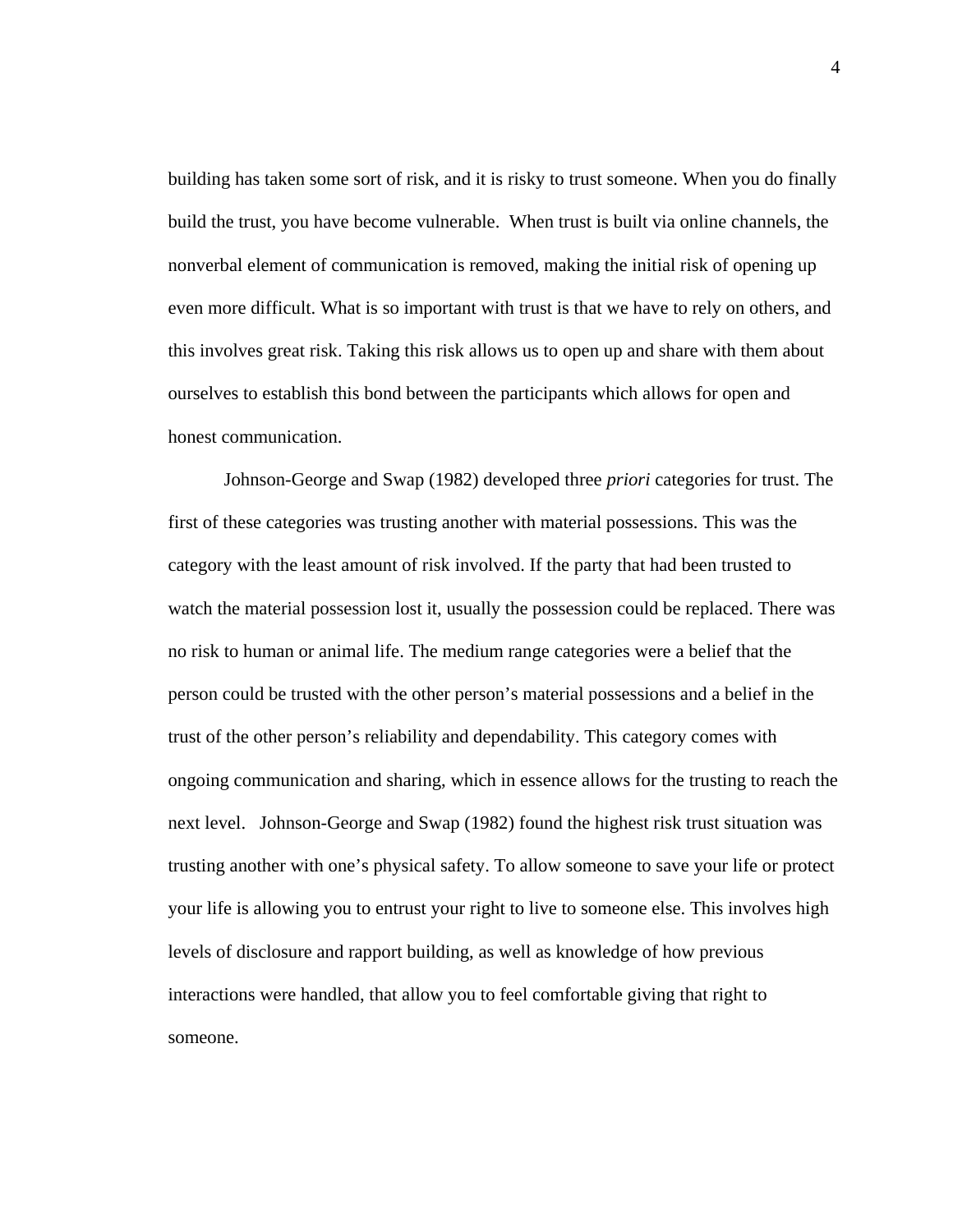In the current study, the second of the a *priori* categories that is the most important, where you trust someone to be responsible and reliable. Throughout the study, the participants worked with each other on several assigned projects. These projects dealt mainly with cultural differences between the United States and Russia. Since these students did receive a grade on the projects, they will most likely judge each other on dependability and reliability based on the timeliness of getting the projects completed. We expect that the participants will primarily judge their partners' trustworthiness based on the participants impression of whether or not the partner was responsible and reliable. *Swift Trust* 

 The models of trust most common in scholarly research state that trust is formed over time. A 1996 study by Myerson, Wick, and Kramer suggests that the traditional trust building processes in online and temporary groups are not practical. The participants do not have a lot of time to develop trust in the traditional way. Swift trust is created when groups must move quickly and will likely never work with each other again. They often proceed as if the trust building process had already occurred and tend to trust everyone until someone breaks that trust.

 The concept of swift trust is further explained by Iacono and Wiesband (1997). They explain swift trust as much more cognitive than trust that is built over time. Trust is considered an action instead of an interpersonal "getting to know you" session. They also state that swift trust is often used in an online setting since the non-verbals are taken out of the situation.

5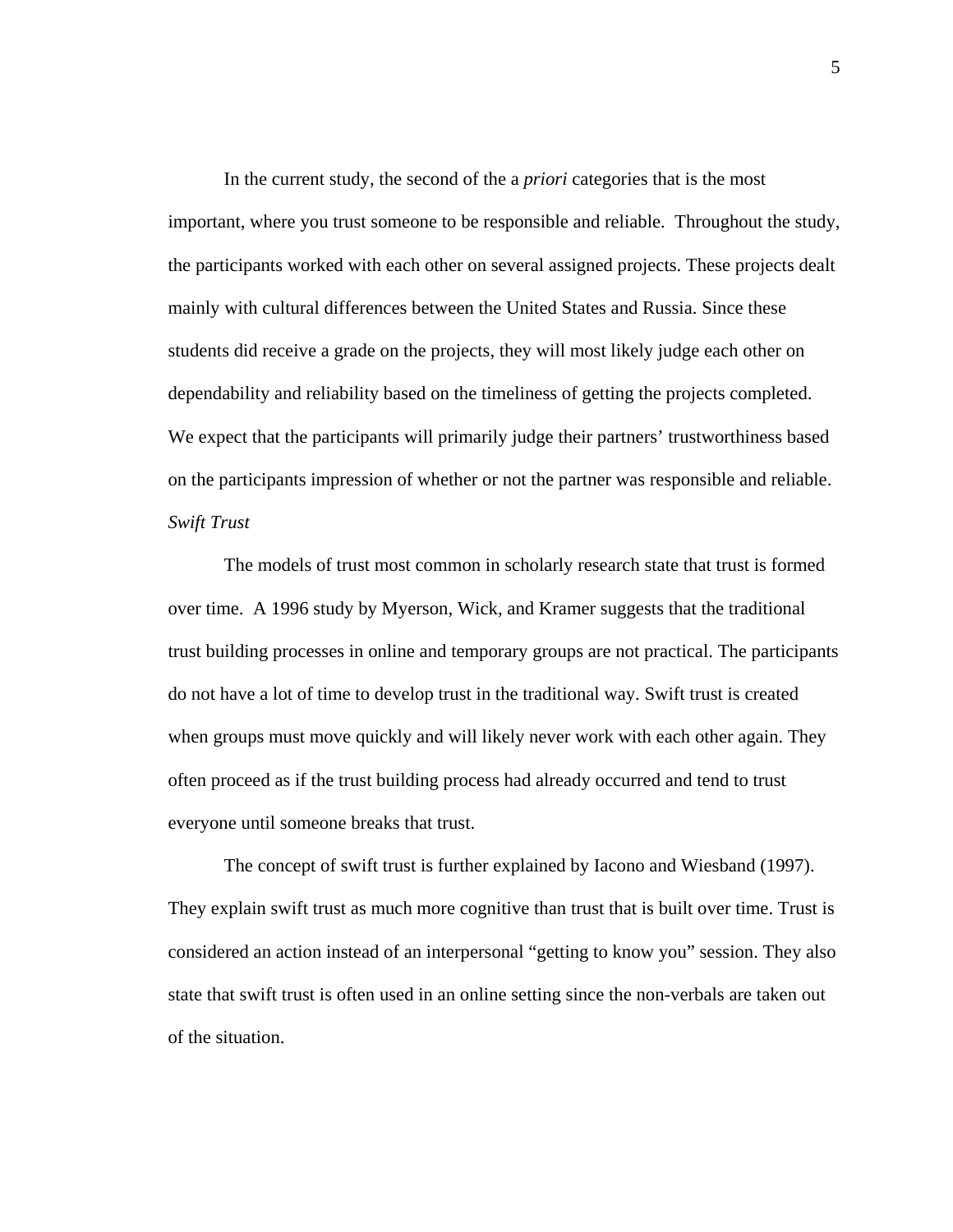The idea of swift trust is important to this research study. Since our study measures trust formed between global partners from different countries who will never work together again, the trust formation that occurs between these teams will most likely be swift trust. The partners will not have the time to form a trusting relationship that is built over an extended period because they will only be working together for a semester, and the nature of their correspondence will be work related, which will not leave much time for small talk.

 Also, since communication will take place completely via e-mail, the argument that Iacono and Wiesband (1997) make about how swift trust is formed mostly in online environments where there are no non-verbal interactions fits nicely with this research study. The areas of swift trust discussed above, and the Johnson-George and Swap (1982) study give us a clue as to how our global, virtual partnerships will form trust. *Culture's Impact on Trust when CMC is the Communication Medium* 

 A study done by Jarvenpaa and Leidner in 1999 looked at the area of trust in global virtual teams. These teams used e-mail and message boards to communicate and came from different countries and cultural backgrounds. Jarvenpaa and Leidner (1999) suggest that trust is hard to maintain in virtual homogeneous teams, but when culturally diverse teams are formed, the trust factor becomes even harder to obtain.

Overall, the results of the Jarvenpaa and Leidener study showed that the culturally diverse teams which reported high levels of trust in the beginning and at the end were more capable of managing the uncertainty, complexity, and expectations of the virtual environment than teams who did not have the trust at the beginning or at the end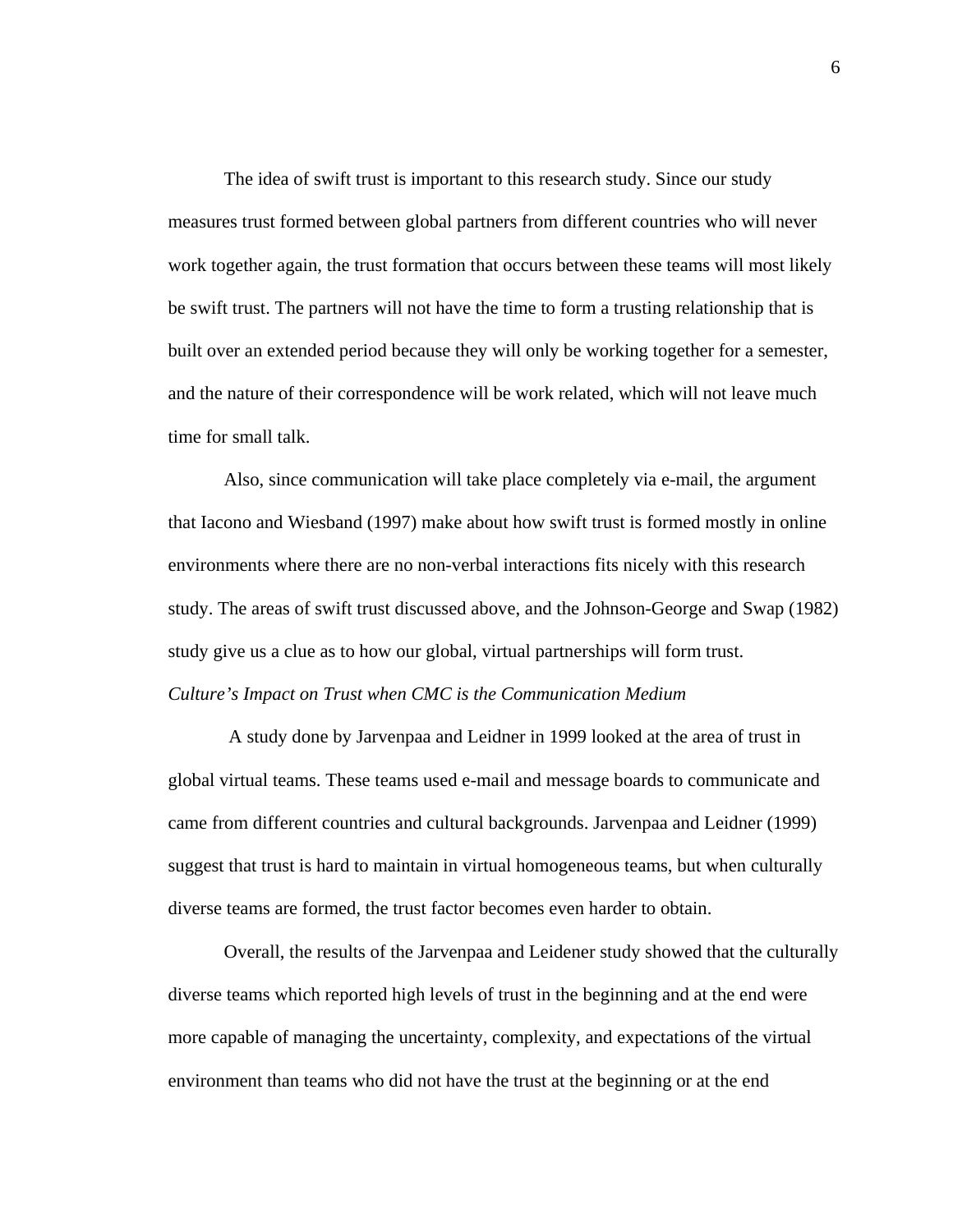(Jarvenpaa & Leidner, 1999). Out of the 29 teams studied, only 9 moved from a low trust condition to a high trust condition. This supports the idea of swift trust since most teams trusted the other team members early on and the level of trust stayed high.

Another study, conducted by Zolin and Hinds in 2002, looked at how trust would be formed in geographically dispersed work teams. They found that trust was based on the individual's perceptions about the partner's perceived performance and perceived trustworthiness as well as the trustor's perceived risk and reward. In the virtual environment, Zolin and Hinds expected to find less trust between geographically distributed teams, but found no evidence of that. They did find however that the trust formed between the participants was more stable.

Model of trust formation according to Zolin and Hinds 2002

Figure 1



Trust is a very complex area of interpersonal communication without any other variables, but when trust formation is needed among members of different cultural backgrounds, it can be even more complex. This study examines how trust is formed among global, virtual partnerships, so it is important to look at intercultural research to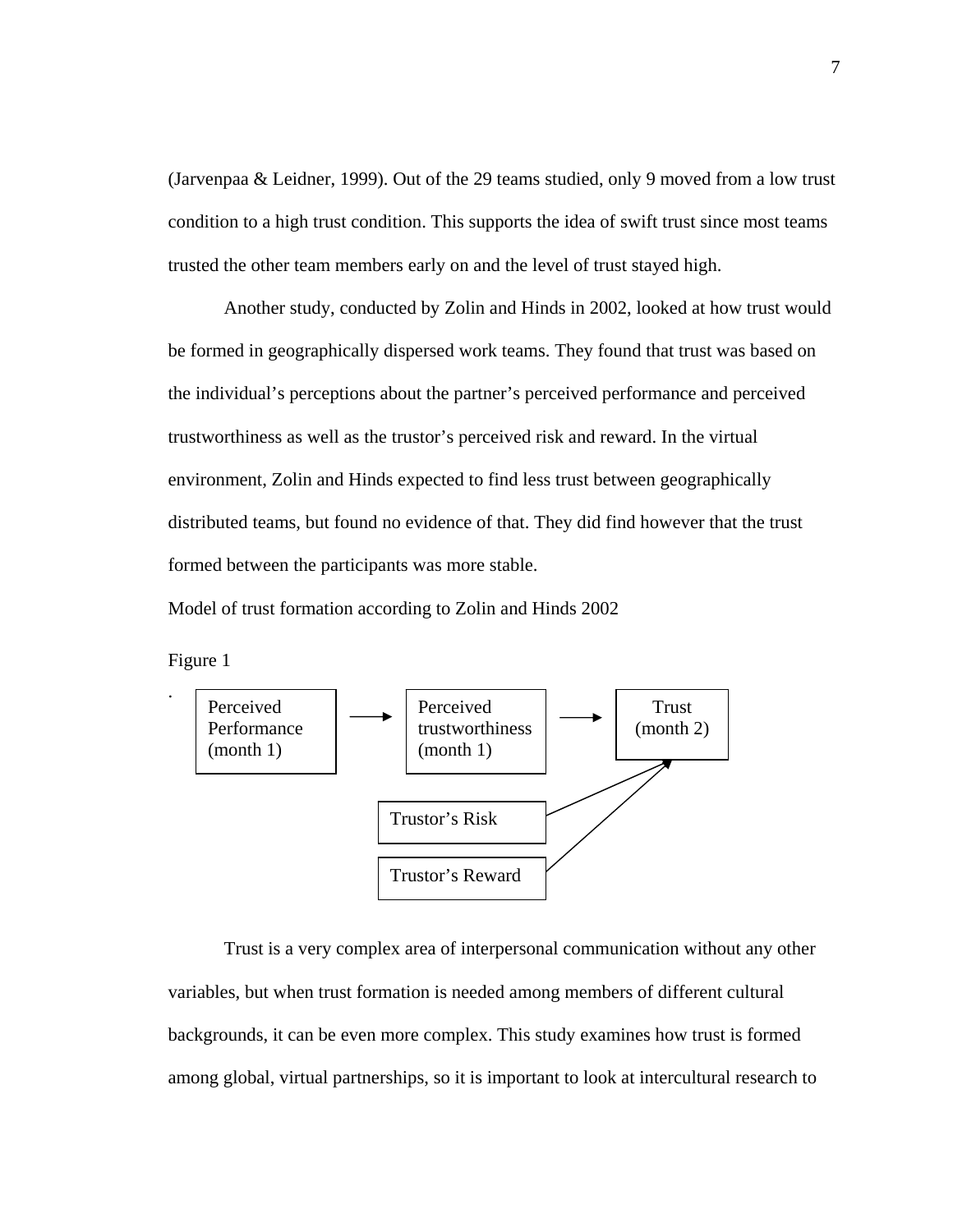gain insight on how the intercultural nature of the participants may impact trust formation.

## Intercultural Research based on Geert Hoftstede

In order to understand the impact of intercultural interactions in virtual partnerships, we need to understand how our different cultural upbringings and experiences affect the way in which we communicate with each other and see the world. Based on his research, Geert Hofstede has created four cultural dimensions that define cultural values in different countries in the world.

In his 1980 study, Hofstede looked at 53 countries in order to try to systematically understand the cultural similarities and differences of each. Within his research, four dimensions of culture emerged. The first is the dimension of uncertainty avoidance. This is the culture's ability to tolerate the unpredictable. This dimension indicates to what extent members of a certain culture feel comfortable or uncomfortable in unstructured situations. Cultures with high uncertainty avoidance try to minimize the possibility of unstructured situations by enacting strict laws and rules, safety and security measures, and by a belief in absolute truth. (www.geerthofstede.com).

The second dimension in Hofstede's study (1980) is power distance. Power distance is measured by how the society accepts the unequal distribution of power. Hofstede states that power distance is "a measure of the interpersonal power or influence between boss and subordinate as perceived by the least powerful of the two" (p. 98). In low-power nations, the status difference is lower, so everyone is on a more even playing field. The status of individuals is less significant, so things are negotiated by ideas rather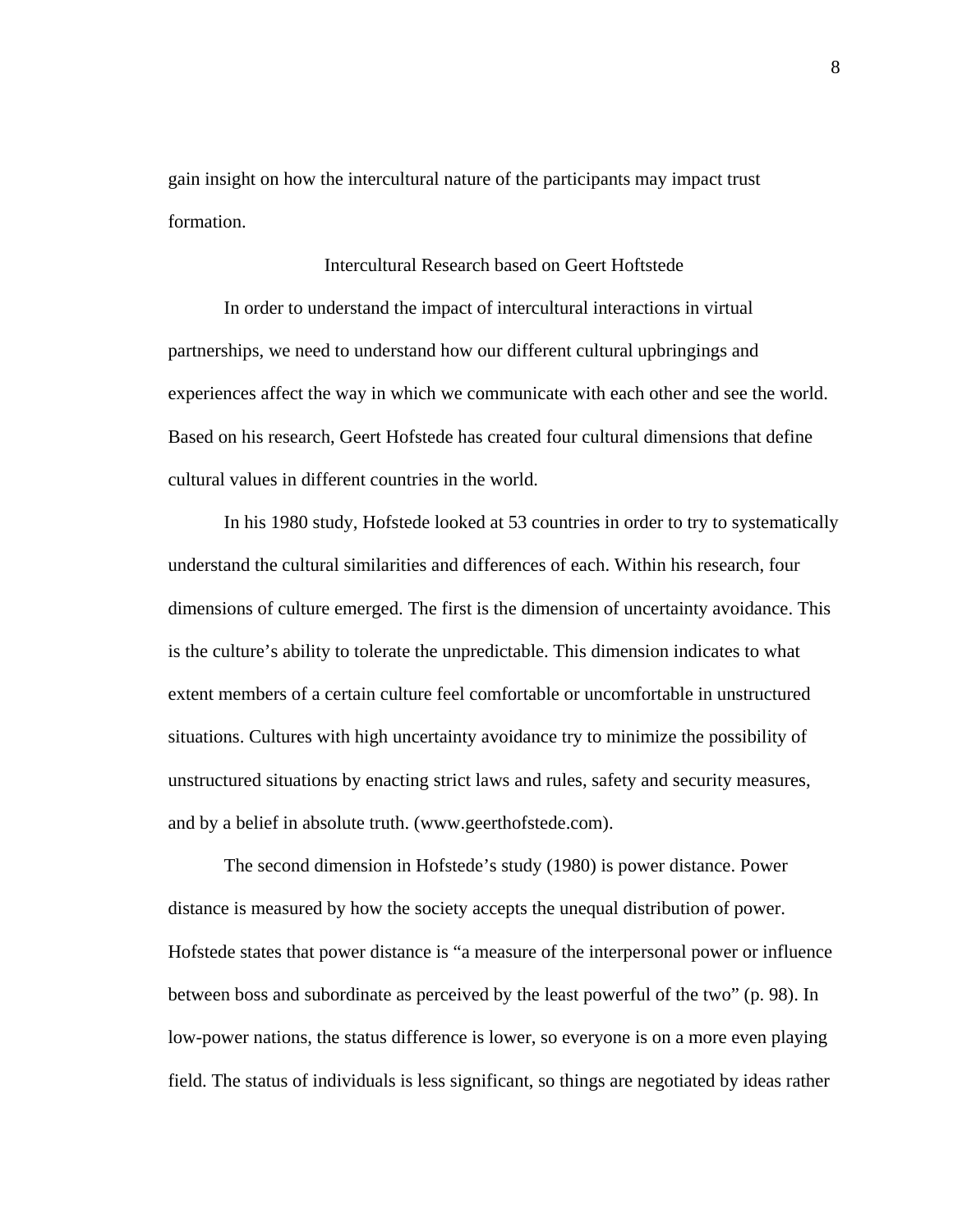than status. Power can be equally important in both high power and low power countries, but in high power countries the differences are explicit and in low power countries the differences are implicit.

The third dimension of Hofstede's (1980) research is the individualism/collectivism dichotomy. This is the extent to which the nation values the individual's needs or focuses more on the needs of the group as a whole. Does the culture rely on others to solve problems, or are they solved individually? Is the common trend of that culture to look at how the decision impacts the individual or the family group as a whole? Another characteristic of this dimension is the dependency or the reliance of others. Hoftstede explains it best,

On the individualist side we find societies in which the ties between individuals are loose: everyone is expected to look after him/herself and his/her immediate family. On the collectivist side, we find societies in which people from birth onwards are integrated into strong, cohesive ingroups, often extended families (with uncles, aunts and grandparents) which continue protecting them in exchange for unquestioning loyalty (www.geerthofstede.com, September 12, 2003, pg. 3).

The final dimension in Hofstede's research is the masculine/feminine dimension. This dimension is determined by which values or traits, either masculine or feminine, within the culture have more strength. One of the characteristics of this dimension is the traits that the culture finds most common, male or female. "The assertive pole has been called 'masculine' and the modest, caring pole 'feminine.' The women in feminine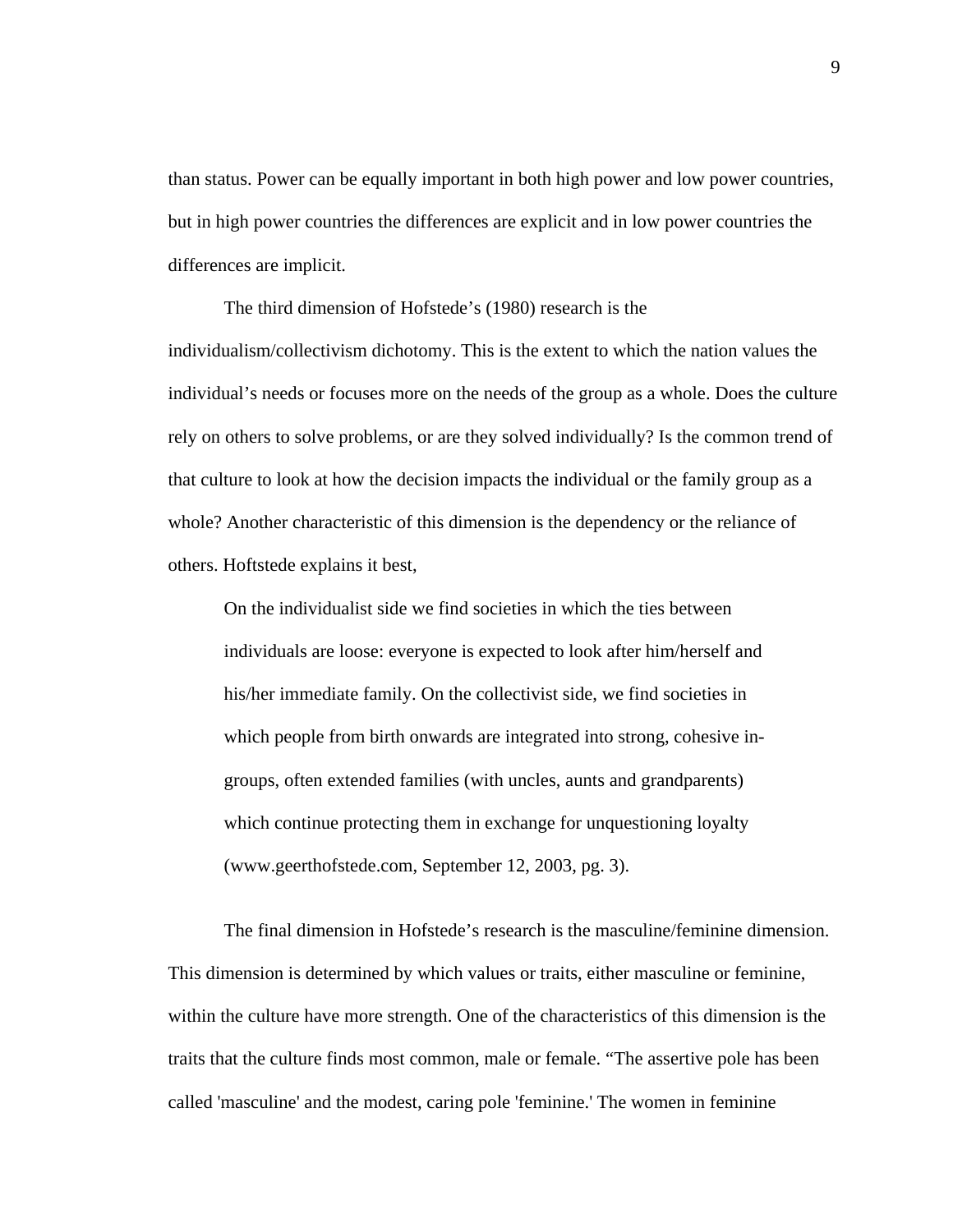countries have the same modest, caring values as the men; in the masculine countries they are somewhat assertive and competitive, but not as much as the men, so that these countries show a gap between men's values and women's values."

(www.geerthofstede.com, September 12, 2003, pg. 4).

## *Russia and the United States based on Hoftstede*

This research study focuses on how trust is formed between Russian and American participants who work in pairs on semester long projects, so it is important to look at Hofstede's (1980) findings on each of these countries comparatively. According to www.cyborlink.com/besite/Russia.htm, Russia scores a 90 on power distance, a 42 on individualism, a 37 on masculinity, and a 70 on uncertainty avoidance. Russia is a high power distance country, a medium individualistic country, and a feminine country with high uncertainty avoidance. More specifically, Russians value status and power, and they place emphasis on high powered/high status people who make the decisions. Also, Russians place equal amounts of weight on individual and group behaviors, and they tend to have more feminine characteristics such as being affectionate, compassionate, and understanding (Hofestede,1980). Russia also scored high on uncertainty avoidance, which means that Russians do not cope as well with change and new situations as some other cultures.

 The United States, on the other hand, scores a 40 on power distance, a 91 on individualism, a 62 on masculinity, and a 46 on uncertainty avoidance (www.cyborlink.com/besite/US.htm). This means that the U.S. is low in power distance, high in individualism, high in masculinity, and low in uncertainty avoidance. The U.S.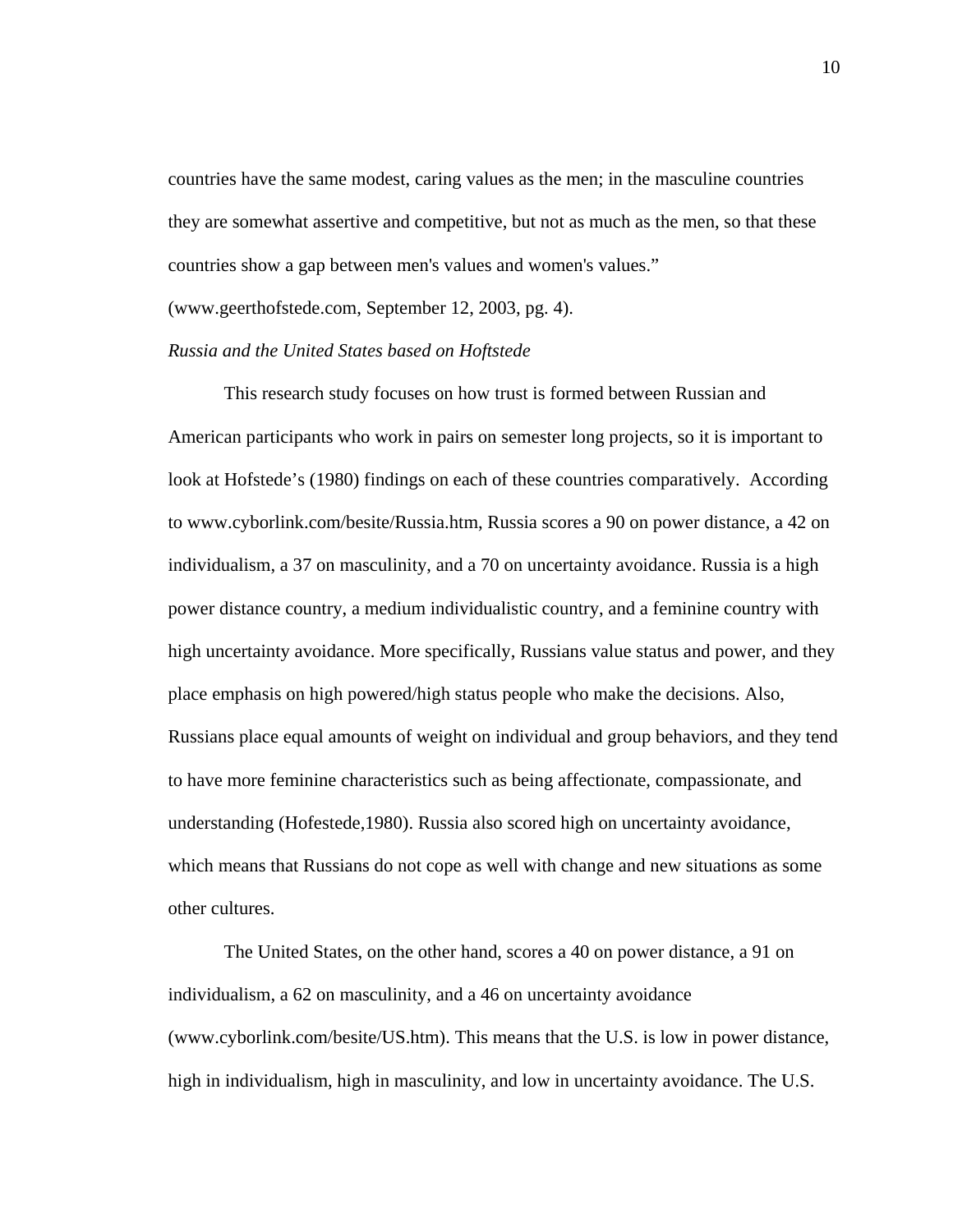tends to focus less on power, and Americans are more equal on the opportunities that each individual has. Americans are a much more individualistic society, and tend to focus on the good of the person rather than the good of the group. Americans also tend to have more masculine traits. Hofstede, 1980, lists the male characteristics as aggressive, ambitious, and competitive. Based on Hofstede's results, the Americans surveyed were much better at change and coping with uncertainty or new experiences than members of other countries.

#### *Russian History*

 Prior to 1985, many older leaders who were trained by Stalin ruled the Soviet Union. In 1985, Mikhail Gorbachev became president and was trying to keep Communism alive. While Gorbachev was Communist, he did allow the Russian people more freedom. He did start glasnost and perestroika which were supposed to allow the Soviet people to be more open and allow for restructuring. Financial problems caused armies to be removed from Eastern European countries and the Soviet Republics. Once this occurred, the Republics began to demand the right to be autonomous and the Soviet regime collapsed. Since 1991, there have been many changes in Russia. The new leadership is trying to make Russia a westernized country, which has been a very slow process, but with a growing economy and political reforms, they are on the right track (Rychkova, 1994).

Since Russia and the USA fall opposite on nearly every dimension from Hofstede's 1980 research, how will this influence the intercultural interactions between members of the two societies? Based on the changes in Russian history in the last 15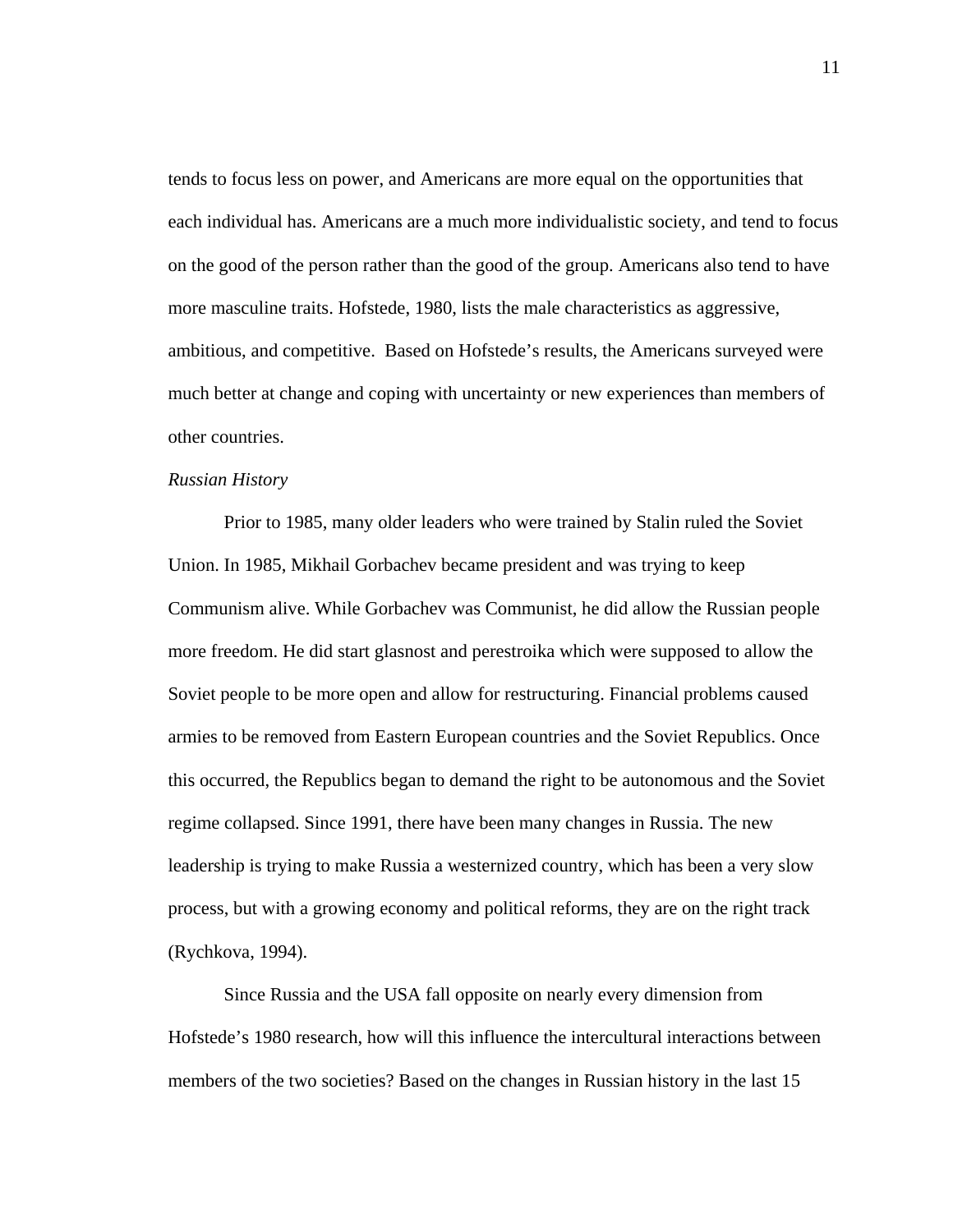years, we think that Russia and the United States will have closer scores than the 1980 research.

- H1a: The American and Russian participants in this research will have more similar scores, Russians scoring more like Americans, than Hofstede's 1980 study.
- H1b: The scores between the participants of this study and Hofstede's 1980 study will still be different enough to create a negative impact on trust formation.

The reason that we think that the scores will be closer between the two countries than the 1980 study is that in 1980 Russia was a communist country that was dominated by a strict regime. Today, they are a democratic nation that more closely resembles the United States than the communist USSR of the past.

#### *Intercultural impacts on Trust*

 How does culture impact trust? Daily and Steiner (1997) studied the influence of group decision support systems (GDSS) on multicultural and homogeneous decisionmaking groups. Their findings suggest that when groups used the GDSS environment, the participation among all group members was significantly more than in traditional face-toface communication. In their study, the multicultural groups considerably out performed the homogeneous groups on how many ideas were generated. This study shows that culturally diverse groups participated better and more freely then the face-to-face groups and that trust formation was easier to obtain in the culturally diverse groups.

 In the Jarvenpaa and Leidner article (1999), there were no significant cultural impacts found as a result of how trust is formed in a virtual environment. The authors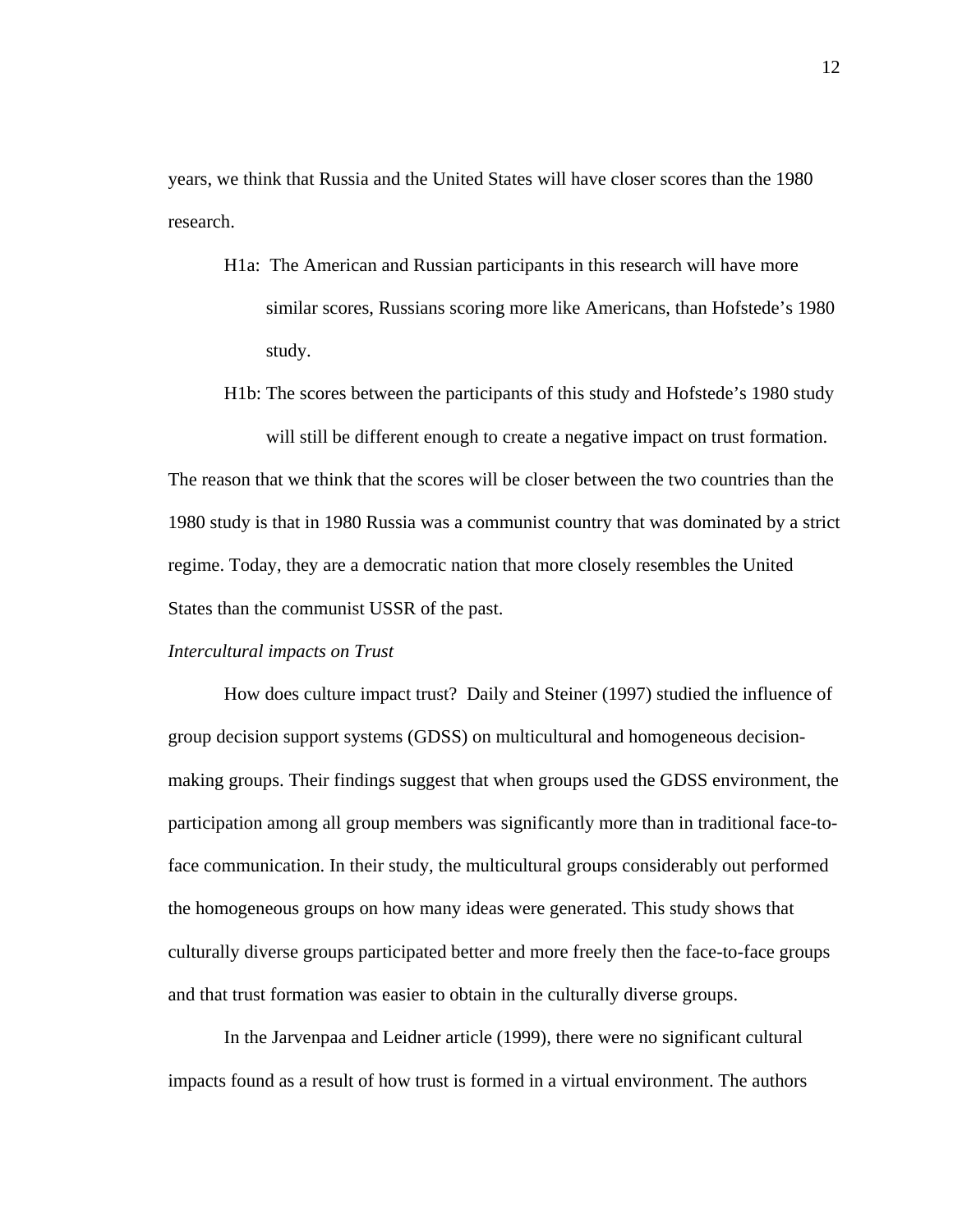attributed this to the fact that the participants were all of similar age, background, and education level. They also found that the computer-mediated aspect of the groups' interaction kept the cultural differences insignificant because of the lack of seeing the team members face-to face.

 Culture plays a large part in our interacting with others. Hofstede studied many different countries around the world and showed us just how different each county is based on his cultural dimensions. Also, the articles by Daily and Steiner (1997) and Jarvenpaa and Leidner (1999) show that culture did either downplay cultural differences or the participants from the different cultures were able to outperform the homogeneous group. This information was very interesting and helped us gain insight on how our participants may react to the cultural differences of their partners.

#### Computer Mediated Communication Research

 Computer mediated communication (CMC) is best defined by Walther (1992) who states that, CMC is "synchronous or asynchronous electronic mail and computer conferencing, by which senders encode, in text messages that are relayed from senders' computers to receivers" (p. 52). A second definition by Wildermuth (2000) states, computer-mediated refers to "an interpersonal relationship that is formed and maintained primarily through computer-mediated interaction" (p. 237).

#### *Characteristics of CMC*

The first characteristic is that CMC lacks non-verbal cues. In face-to-face communication, we rely on non verbal messages to get our message across. In CMC, those nonverbals are removed so that we have to rely only on what is written. This point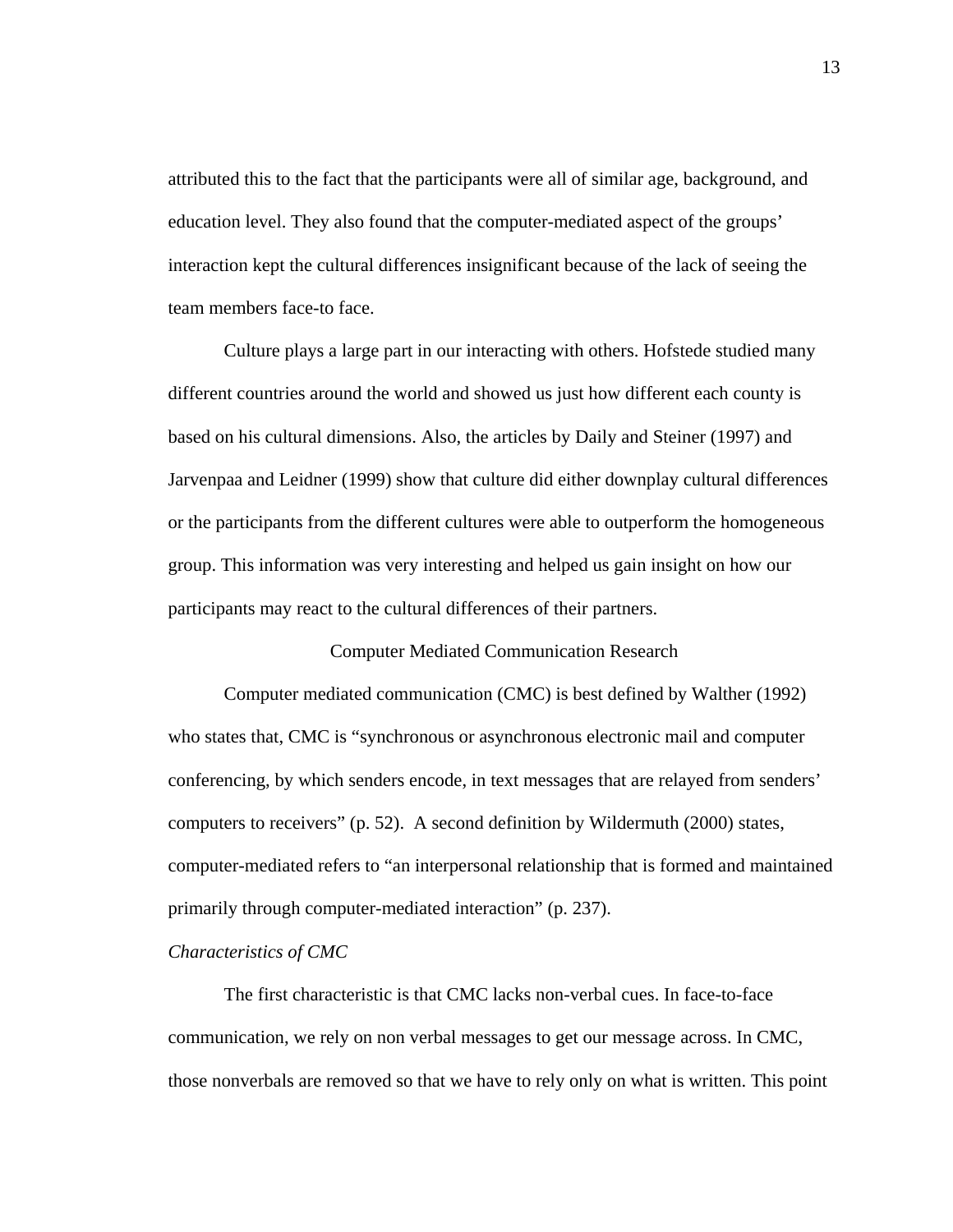is best expressed by Rice and Love (1987). They described CMC as "less friendly, emotional, or personal and more serious, businesslike, and task oriented" (p. 88). Rice and Love found that CMC is definitely not as appropriate for getting to know someone as face to face communication is.

Walther (1996) has a differing opinion. He found that users of CMC go beyond interpersonal communication. He calls this phenomenon hyperpersonal communication. His definition of hyperpersonal communication is a form of communication that is "more socially desirable than we tend to experience in parallel FtF [face to face] interaction" (p. 17). Walther's research suggests there are four items that make CMC hyperpersonal. First, receivers of messages tend to magnify their perceptions of the person who sent the message. Second, the senders feel as though they have extensive control over their selfpresentation because the message can be thought about and changed before it is sent. Third, CMC creates asynchronous channels where the senders can communicate when they want to. Forth, the feedback received provides what Walther describes as a behavioral confirmation loop.

 From the above research, we can see that even when messages lack non-verbal components, that people try to make up for it using hyperpersonal communication. Even with hyperpersonal communication though, CMC is different from FtF communication, and these differences may impact trust formation.

 The second characteristic of CMC is that it is generally asynchronous, so people who participate in CMC can really think about what they are saying prior to sending the message. This allows users of CMC to revise, edit, or delete a message before it is sent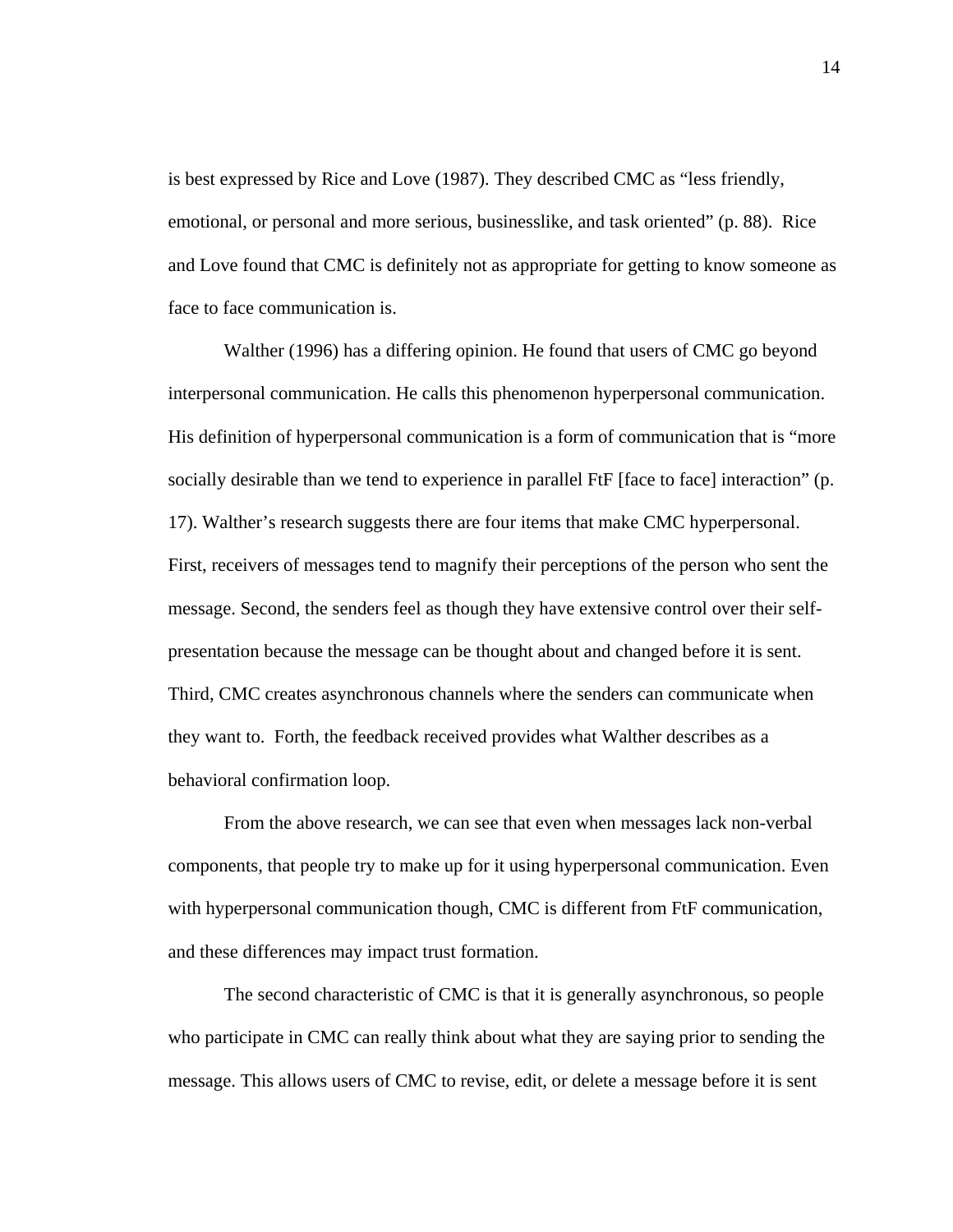out and makes the environment less spontaneous and more planned, giving the sender more control over how messages are received. Also, due to the asynchronous nature of CMC, there are no nonverbal cues from other members of the group, which can cause messages to be misunderstood. Tidwell and Walther studied the asynchronous nature of CMC in 2002. They state that, "CMC partners forgo the peripheral questions and answers that mark the normal, superficial exchanges among new acquaintances in FtF encounters. Instead, CMC interactants appeared to employ a greater proportion of more direct, interactive uncertainty reduction strategies–intermediate questioning and disclosing with their partners–than did their FtF counterparts" (Tidwell & Walther, 2002, p. 339). This topic was also studied by Taylor and MacDonald who state, "The absence of social cues in CMC has been hypothesized to affect interpersonal perception and result in the treatment of others in a depersonalized manner" (Tidwell & Walther, 2002, p. 262). When humans communicate face-to-face, sometimes they do not think before they say something, which can often get them into trouble. With CMC, however, we can take our time and really think about what we say and how we say it. This difference is another vital separation between CMC and FtF communication which may impact trust formation.

 A third characteristic of CMC is that it can be anonymous. Wildermuth discussed the area of self-disclosure as it relates to CMC in her 2000 article. She found that because e-mail users are unable to see the sender they feel as though they are anonymous, so individuals can be whomever they want and can say whatever they want without worrying about real life ramifications. She also talked about a concept called "concealed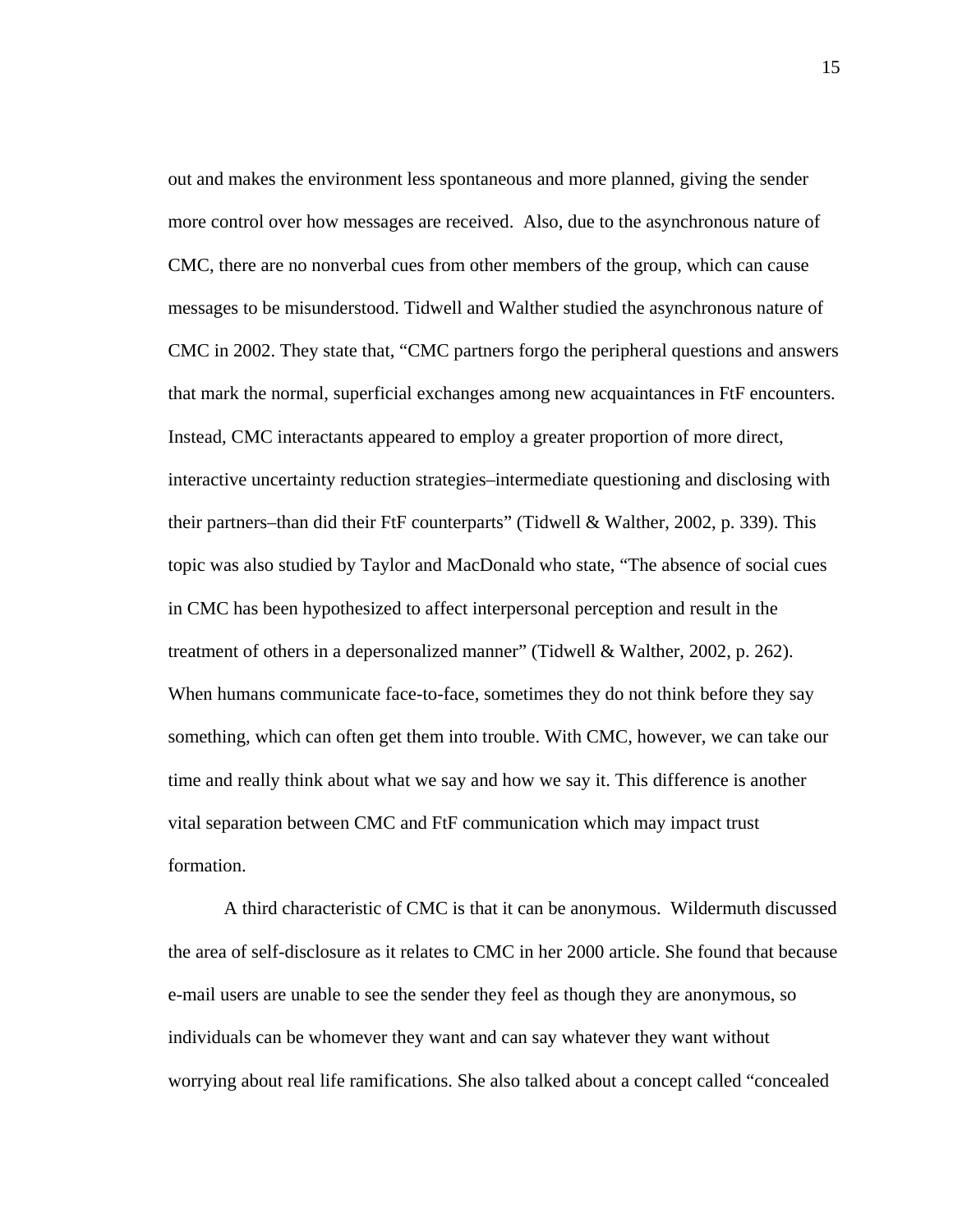appearance" (p. 244). Because no one knows your age, race, gender or whether you're attractive or not, people are more concerned about the words in the messages that are sent.

 Since CMC can be anonymous and people feel that they can say whatever they want, and be whoever they want, people may not trust who they are talking to. This difference between CMC and FtF communication may hinder how trust is formed because the partners may not believe what they are being told by the other person. The receiver of the message will then decide if the person is trustworthy based on past interactions and how much risk they are willing to take (Johnson-George & Swap, 1982).

From the research outlined above, we learn that CMC is different from face-toface communication on three key levels: it lacks non-verbal components; it is generally asynchronous; and it is anonymous. It is these crucial differences between CMC and face-to-face communication that may impact how trust is formed.

## *CMC vs. FtF Relationships*

A 1996 study by Jettmar and Rapp discussed the differences found between faceto-face and computer-mediated relationships. The study looked to answer if lower levels of relational satisfaction, interpersonal attraction, and intimacy would be found in computer-mediated relationships when compared to face-to-face relationships. The researchers predicted because CMC has limited the use of nonverbal behavior, and since the physical elements of the relationship are not available, CMC relationships would not be as satisfying or intimate as face-to-face relationships. Results of their study show that there were significant differences between face-to-face and computer-mediated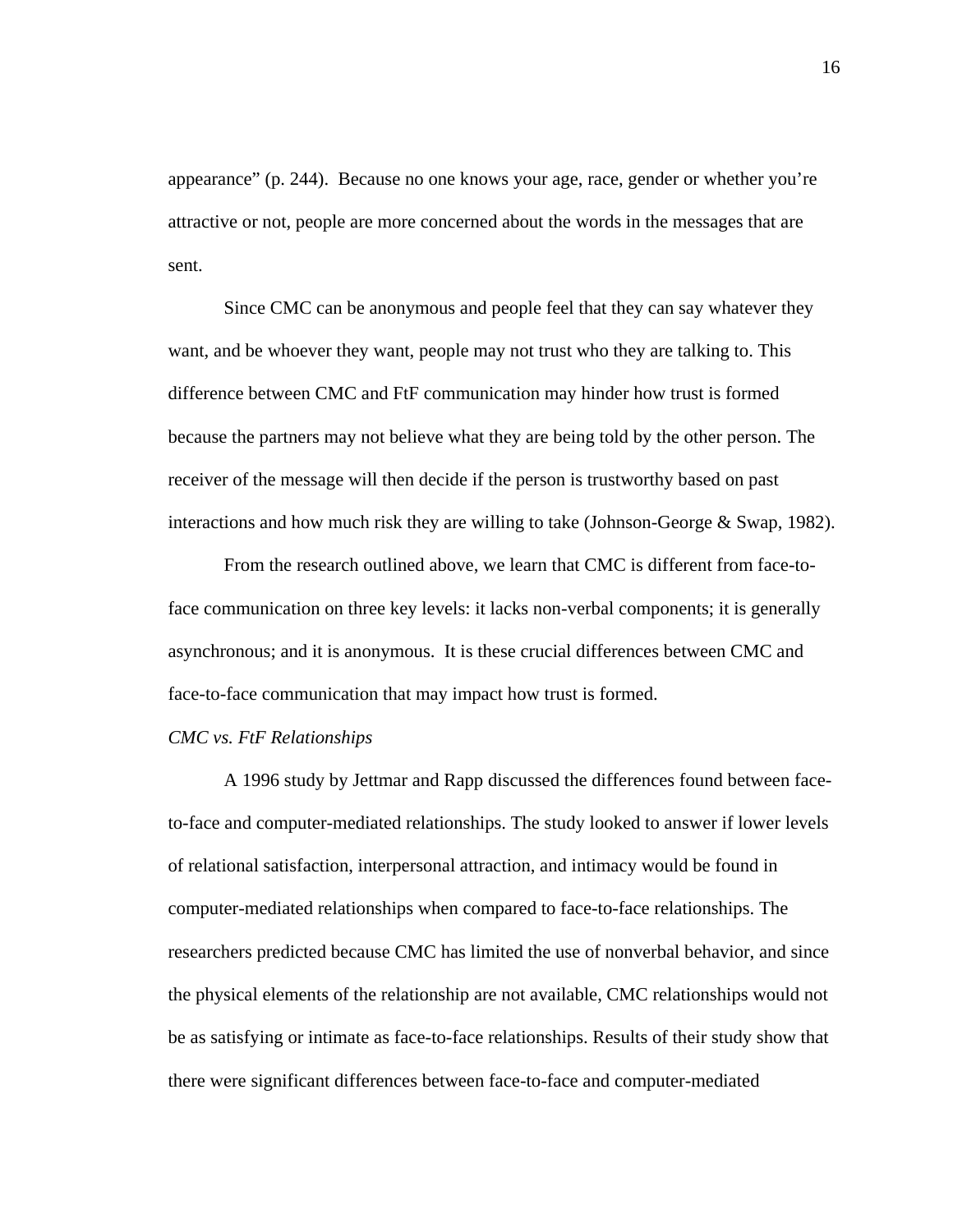communication when looking at relational satisfaction, interpersonal attraction, intimacy, and inclusion of the other person in the relationship. A very high significance level found less inclusion is felt in CMC relationships. Jettmar and Rapp (1996) concluded this was due to the missing nonverbal cues and the lack of touch in CMC relationships. The results also showed that people will feel more attracted to partners with whom they interact in a real-world setting, and the data shows people in CMC relationships had a harder time deciding whether or not they were attracted to their partners. Overall, the data found that face-to-face relationships created more intimate, satisfying, and personal relationships when compared to the computer-mediated relationships.

The findings discussed earlier in the Johnson-George and Swap (1982) article revealed how people trust others on different category levels and that these category levels determine what depth we will trust someone. In the Jettmar and Rapp (1996) article, we learned that CMC relationships were less likely to be as intimate, satisfying, and personal as FtF relationships. From these two articles, we learn that disclosure is an important part of trusting someone and to what level the participants in the CMC interaction feel they were able to trust someone will be determined partially by how many the partners were able to disclose information.

#### *CMC and Emotions*

Another important piece to trust formation within CMC communication is emotion. In the studies discussed earlier by Rice and Love (1997) and Taylor and McDonald (2002) it was discovered that CMC communication lacks the necessary emotion and nonverbal cues to really build trusting relationships. Since e-mail is mainly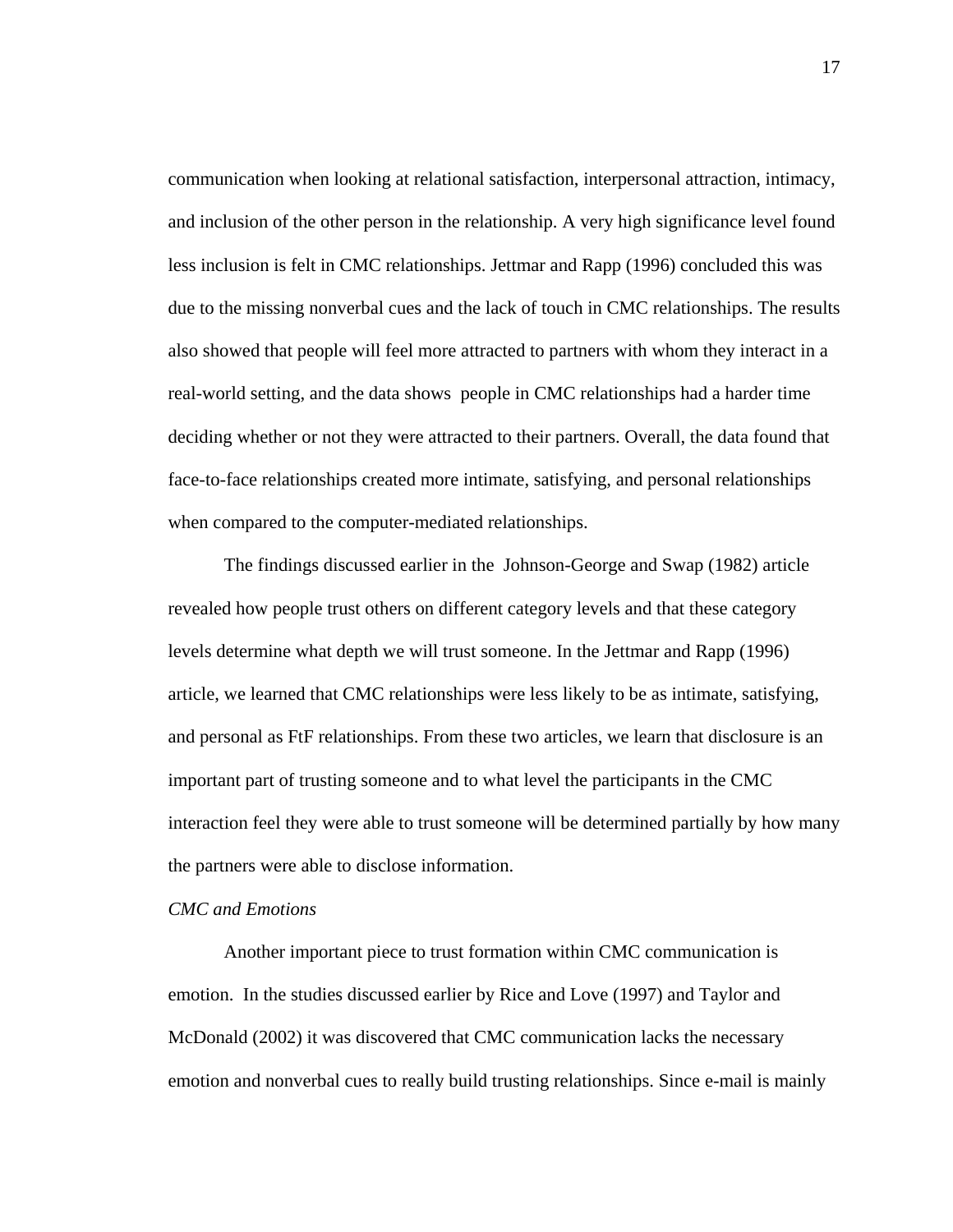text based, users of this communication medium have created their own way of bringing emotion into CMC. A study done by Rice and Love (1987) looked at emotions in e-mail messages and focused on socioemotional contexts in e-mail messages. They state:

Unlike face-to-face communication, where relations among individuals are influenced by socioeconomic status differences, norm, physical appearance, and speech behavior, individuals using CMC are not required to use indirect paths of interpersonal connections to communicate with other, perhaps socially distant users: They can simply send a message to any person or set of persons on the system (p. 91).

The results of their study showed CMC allowed users to become more socioemotional than regular face-to-face communication. Nearly 30% of the sentences in their study were socioemotional when looked at in a professionally oriented CMC system (Rice & Love, 1987).

A second study done by Walther and D'Addario in 2001, focused on the impact emoticons have on message interpretation. To make up for the lack of social cues in email, users have created what are called emoticons to express emotions in their messages. Emoticons are defined as keystrokes found on an average keyboard used to represent feelings or emotions (Walther & D'Addario, 2001). Walther and D'Addario found when mixed with text, emoticons helped receivers perceive the senders' emotions such as happiness, sadness, and sarcasm in e-mail messages. They found 99% of participants have seen emoticons of some form in e-mail they received. The impact of the emoticons was related to the type of message. Emoticons related directly to the text of the e-mail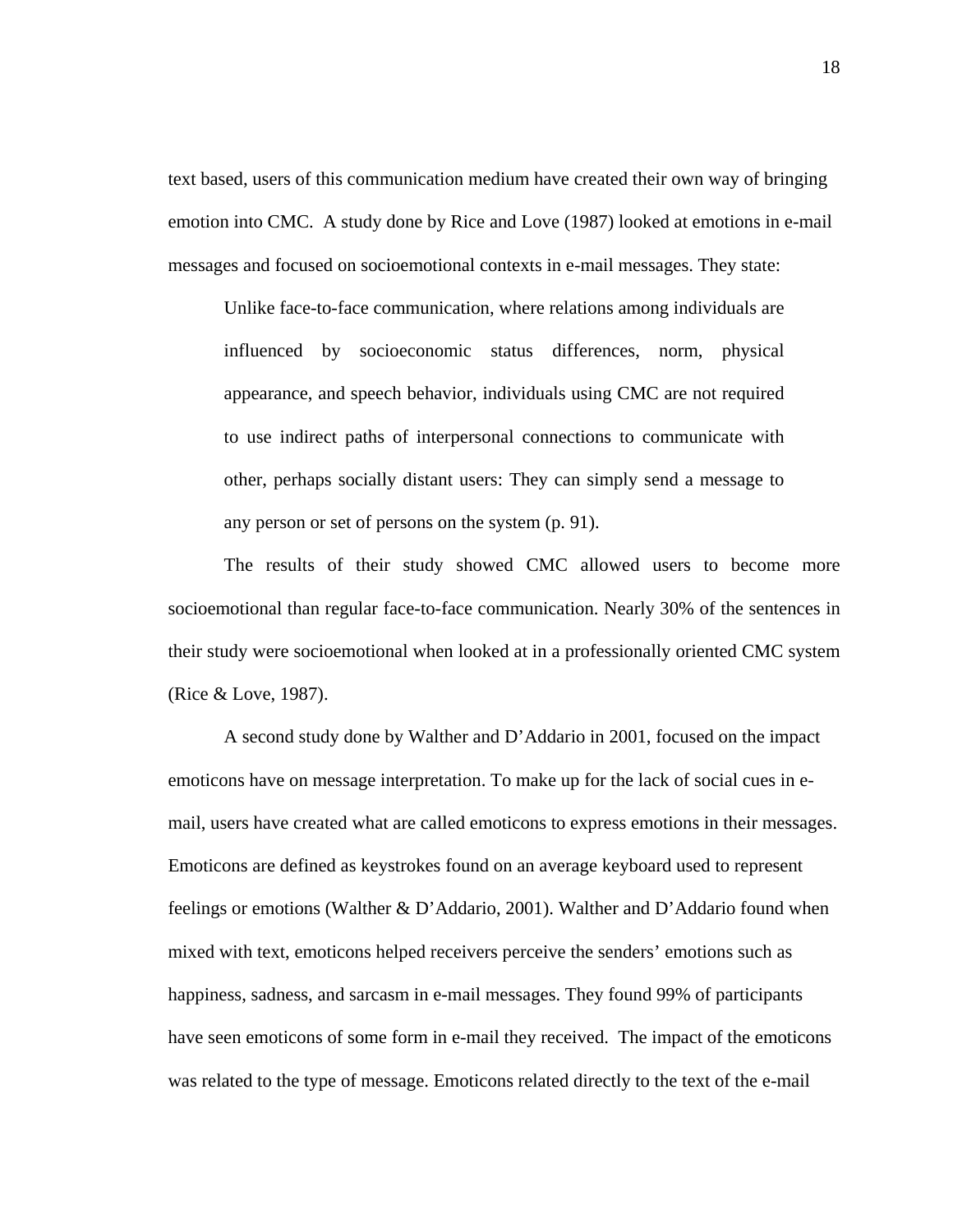were found to greatly enhance the particular emotion being expressed. For example, an email which was about a happy subject followed by the happy emoticon [e.g. :)] was found to enhance the feeling of happiness in the message. The same was true for sad messages, which used the sad emoticon, and a sarcastic message followed by the winking emoticon. This is important to this research since all communication will be via e-mail between the participants. We expect some use of emoticons to make up for the lack of nonverbal cues.

A third study which looked at emotions was done by Witzmer and Katzman in 1997. This research looked at emoticon use as it relates to gender. Witzmer and Katzman (1997) had two main findings. The first was females use emoticons in e-mail messages significantly more than males. While not everyone uses emoticons in e-mail messages, females were found to use it more than males. The second finding in the research done by Witzmer and Katzman in 1997 showed women in their study used more challenging statements in e-mail messages. The researchers stated this goes against previous research done in this area. They felt women were more emotional when sending e-mails, so they tended to flame more in the messages.

CMC can lead to messages that are misinterpreted and misunderstood due to the lack of nonverbal messages sent through this medium (Rice and Love, 1997), so it is logical to assume that a person's interaction via CMC, even with the use of emoticons, will impact whether or not the person will experience a positive (timely responses with no computer related errors) or negative (late responses and computer related errors) level of trust with their partner.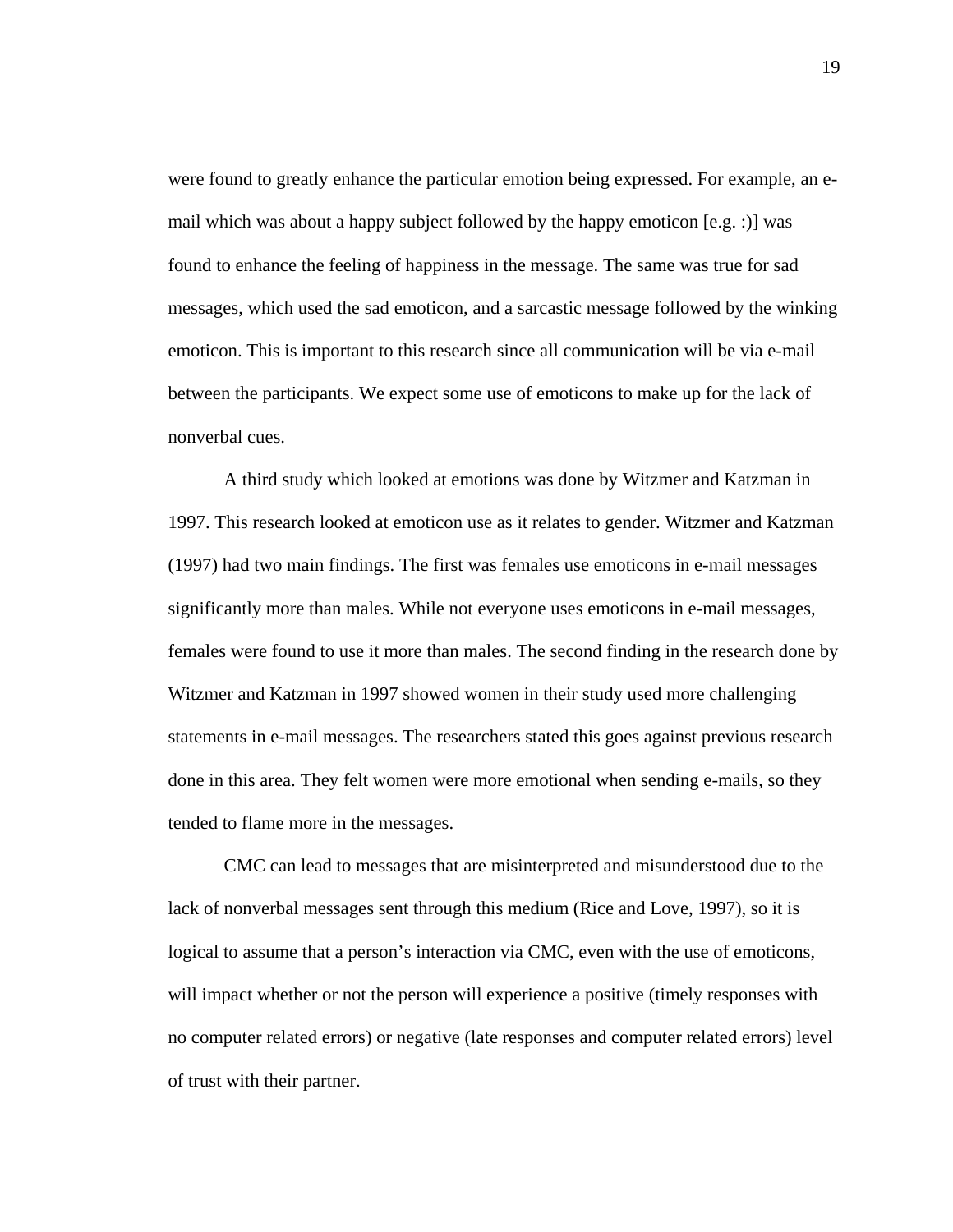- H2a: Positive interaction via CMC by the participants will lead to higher trust between the partners.
- H2b: Negative interaction via CMC by the participants will lead to lower trust between the partners.

## Culture and CMC

We have seen the many ways that CMC alone has affected individual communication and communication within organizations, but when culture is brought into the mix, things get even more interesting. Wildermuth (2000) stated, "Because there are no visual, nonverbal, or social cues, cultural aspects such a dress, skin color, and culturally-specific non-verbals are not readily available" (p. 239). Ess (2002) also talks about the impact that CMC has had on cultural issues,

"More broadly, computer networks have made interaction between peoples of different cultures possible on a scale (at the time of this writing, somewhere between 5 and 7 percent of the world's population), scope, and speed never before available. CMC technologies provide us with remarkable new possibilities for engagement between cultures and peoples" (p. 230).

Much of the research found in the area of CMC and cultural issues was focused on group communication. While this research will focus on partnerships, the characteristics and challenges demonstrated within the virtual teams may also be present within the intercultural virtual partnerships. One of these challenges was cited by Zolin and Hinds (2002) from Keisler and Cummings (2002) who say that when working on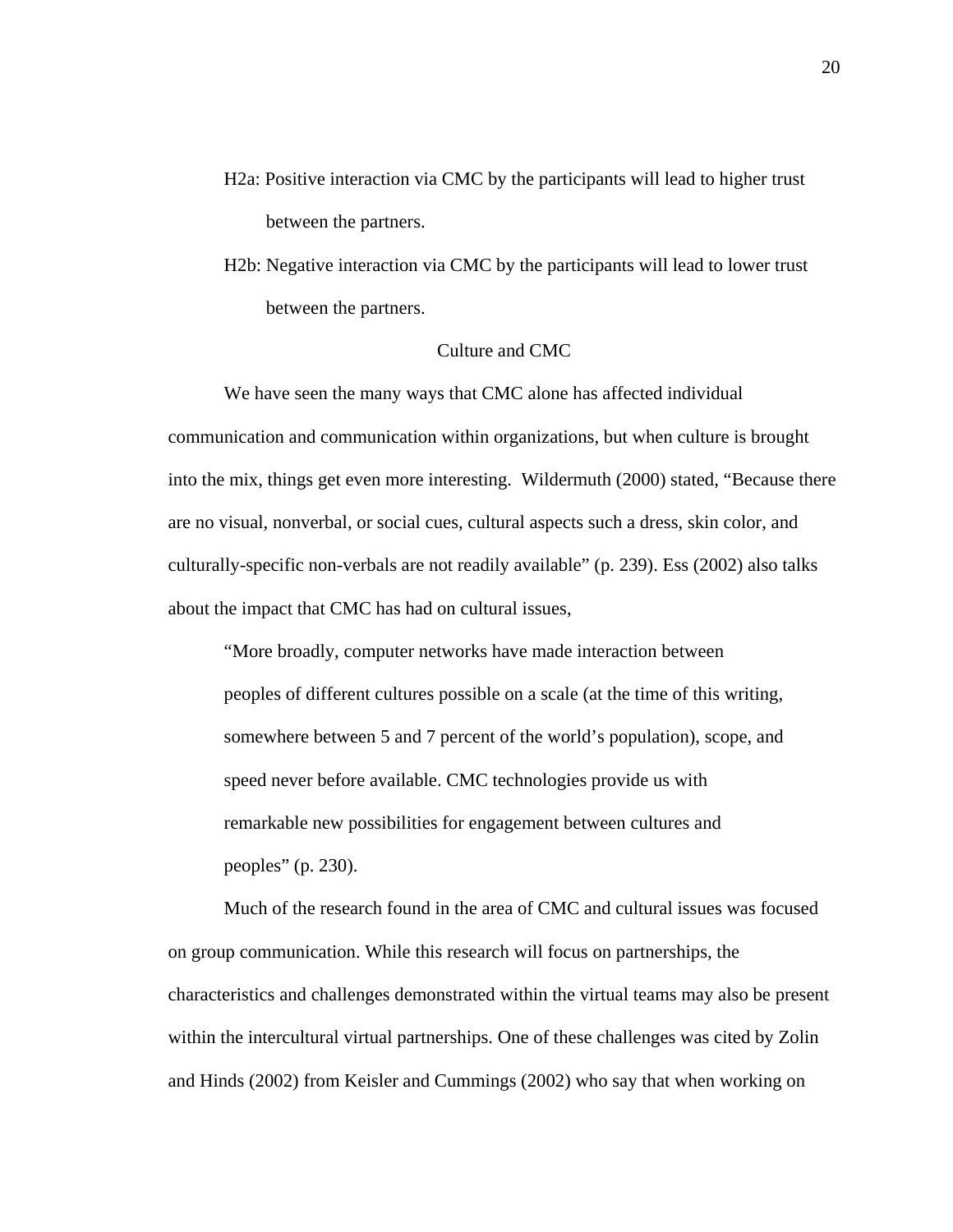teams that are spread all over the world that the team spends less time in the presence of others and will have to rely more heavily on technology to communicate such as fax, email, the Internet, and chat rooms. Because members of global teams generally spend less time face to face, they are less likely to develop rapport and trust.

An article done by Barker et. al in 2000 gives researchers new contexts to study in the area of CMC communication. Barker et. al proposed that minority groups will experience loneliness, decreased group satisfaction, and reduced productivity when working with members of a different culture. They also applied their article to Hofstede's 1980 study and the core dimensions discussed earlier in this paper. They found that groups that are composed of members who vary on power distance and uncertainty avoidance and engage in collective agreement in establishing leadership will be less likely to experience conflict than groups who do not engage in collective agreement. They further found that when a group has members from both collectivist and individualistic cultures, the collectivist members will send more positive relational messages.

Another study that looks at CMC as related to cultural dynamics on group settings was done by Daily and Steiner in 1998. They looked at group decision support systems (GDSS) and the effects that such support systems had on group decision making. The results of their study suggest that a GDSS environment improved group decision making. This was found to be true of both homogeneous and multicultural groups when compared with groups not using GDSS. In fact, Daily and Steiner (1998) found that the multicultural groups significantly outperformed the homogeneous groups when it came to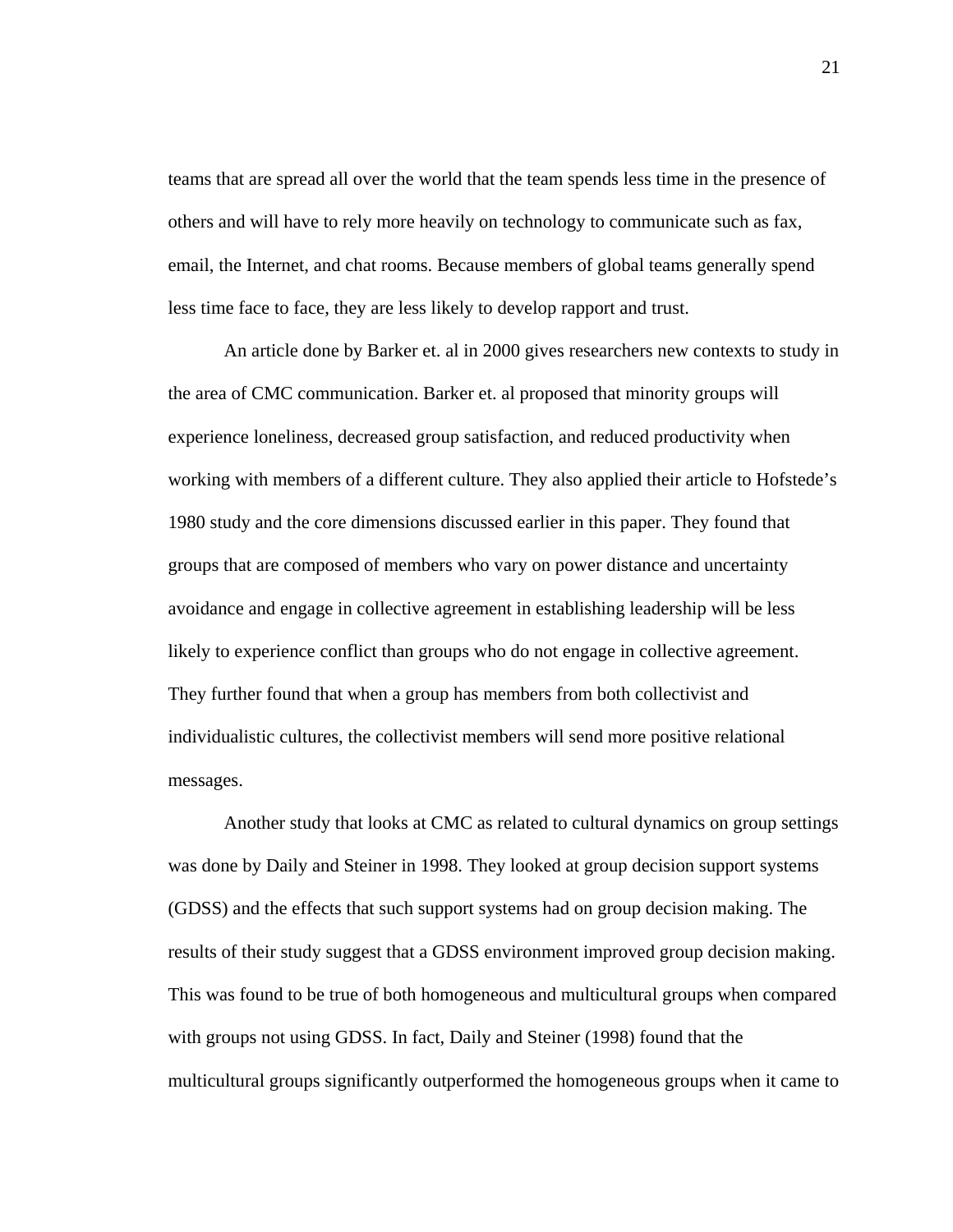the number of ideas generated and produced an even larger number of ideas when compared to both homogeneous and multicultural groups using non-GDSS methods.

The articles above show that some of the globally diverse CMC groups were more successful than FtF groups in certain key areas (Daily & Steiner, 1998) and that trust formation would be less due to the lack of nonverbal communication (Keisler & Cummings, 2002). Since there has been only one significant article specifically related to CMC, culture, and trust (Keisler & Cummings, 2002), this study seeks to answer the following research question:

RQ1: How do CMC and culture combine to impact the trust building of the intercultural, virtual partners?

## **CHAPTER 2**

## **METHOD**

#### *Participants*

The participants for this study were thirty-eight college-aged participants with an average age of 22. The participants were enrolled in cross-cultural communication classes at different universities. Twenty six of the participants were enrolled in Dr. Wildermuth's class at UW-Whitewater and twelve were enrolled in Dr. Rozina's class at the Institute of Management, Business, and Law in Rostov-na-Donu, Russia. Twenty six of the participants were American and twelve of the participants were Russian. There were fifteen American female and eleven American male participants. Demographic information was available for only four of the Russian participants; three were male and one was female. Participants were chosen because they were students enrolled in one of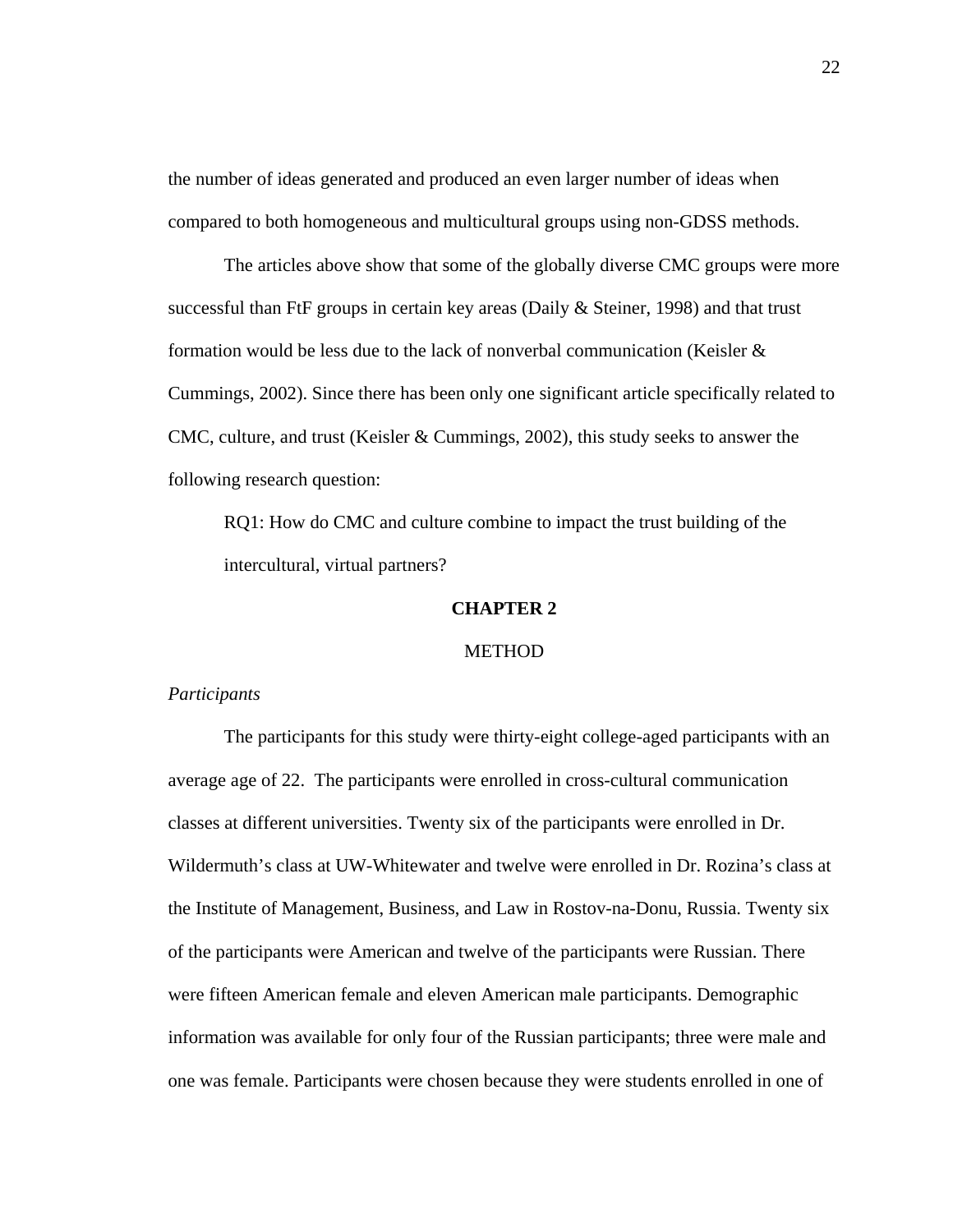two cross cultural communication classes discussed above. Since they were also receiving a grade for taking the class, a consent form was filled out. Also, the anonymity of the students stayed intact because each of the students were coded with a number 1A for the first American and 1R for the first Russian. Participation in the research study was completely voluntary and did not impact the participant's grade in the course.

## *Data Collection and Analysis Procedures*

Each participant in this research study filled out Hofstede's Value Survey Model of 1994 (see Appendix B). The researchers had purchased a license for this research from Tiliburg University. This data was used to measure where the two groups fell based on Hofstede's cultural dimensions. Another scale, which measured the amount of interpersonal trust, was given at the end of the data collection. This scale, called the Overall Trust Survey (see Appendix C), was a Likert scale that asked questions about how trustworthy the participants felt their partners were. There were some qualitative open-ended questions as well that had the participants elaborate on trust, CMC, and culture.

Throughout the class, data was collected in the form of e-mail communication between the participants as well as the assignments that the partners were asked to complete throughout the semester. This data was used to see how (if at all) trust was formed between the participants.

Each week or two the participants were assigned a journal (six total) that were based on cultural issues and teaching their partners about their culture. The final journal,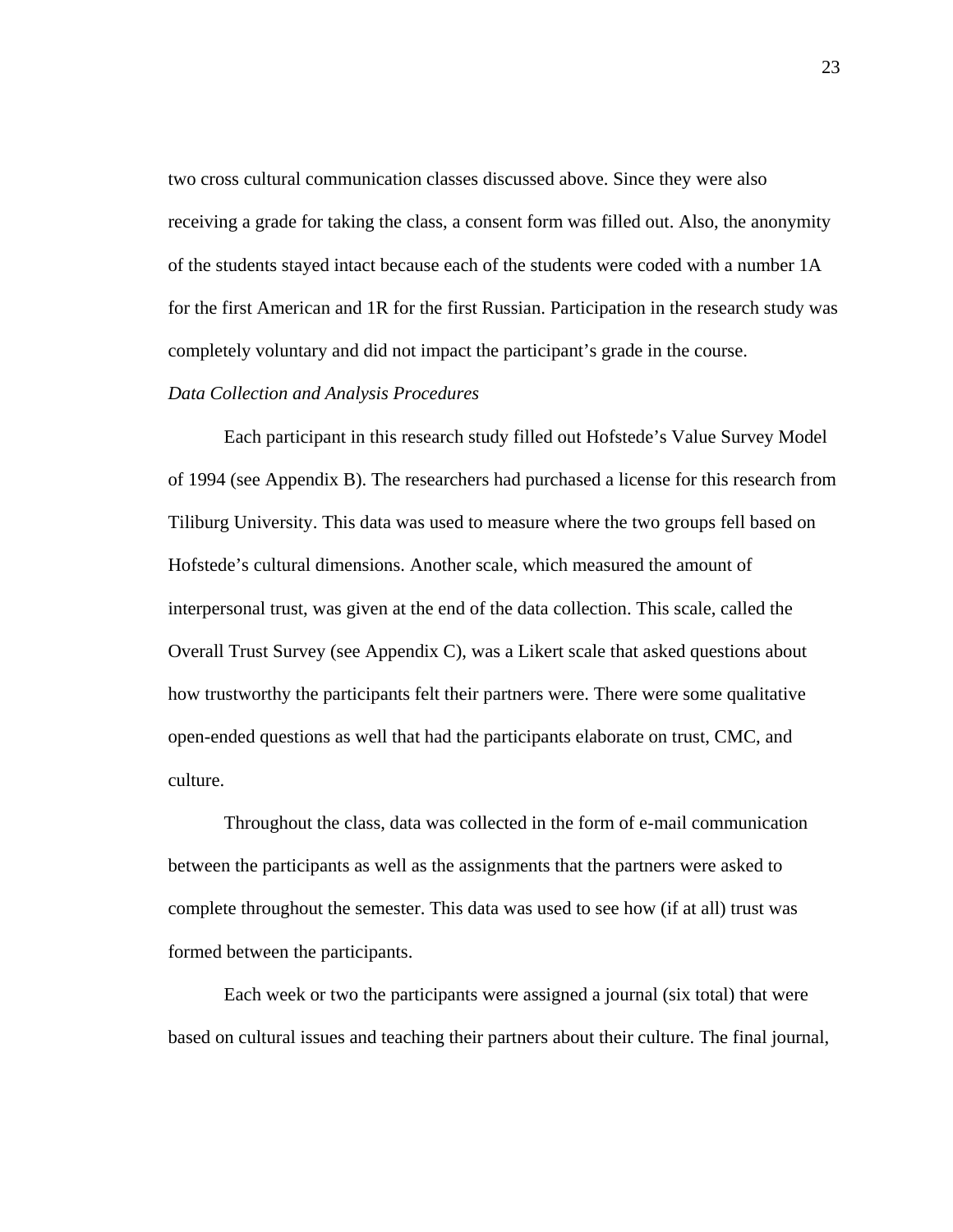number six, was a reflection journal that had the participants reflect on this study and what they feel they learned from it. They had to rely on their partners to do each journal.

The researchers examined all written assignments and any e-mail correspondence that was provided to them by the participants. The only expectation that the participants had was to complete the journal articles and turn them in. Any e-mail correspondence received was strictly voluntary, and two pairs provided e-mail messages for us. Each journal was then examined for any comments made about trust formation, CMC, and culture. Comments made about trust were highlighted in yellow, comments made about CMC were highlighted in blue, and comments made about culture were highlighted in orange. Once the thematic analysis was done, the researchers then looked for overall themes from the comments. These comments helped to determine the overall feeling about the effectiveness of CMC, how much trust participants had in their partners, and what comments had been made in connection with culture. Each of the comments highlighted were then cut up and put in a pile with other comments dealing with that same theme. There were 154 comments about culture, 135 made about CMC, and 98 made about trust from the entire journal articles that were turned in.

#### **CHAPTER 3**

#### RESULTS

To find a result for the first part of Hypothesis 1, each American participant involved in the research project, a total of twenty-six, filled out the Value Survey Model (VSM) and four of the twelve Russian participants completed the VSM. Once the survey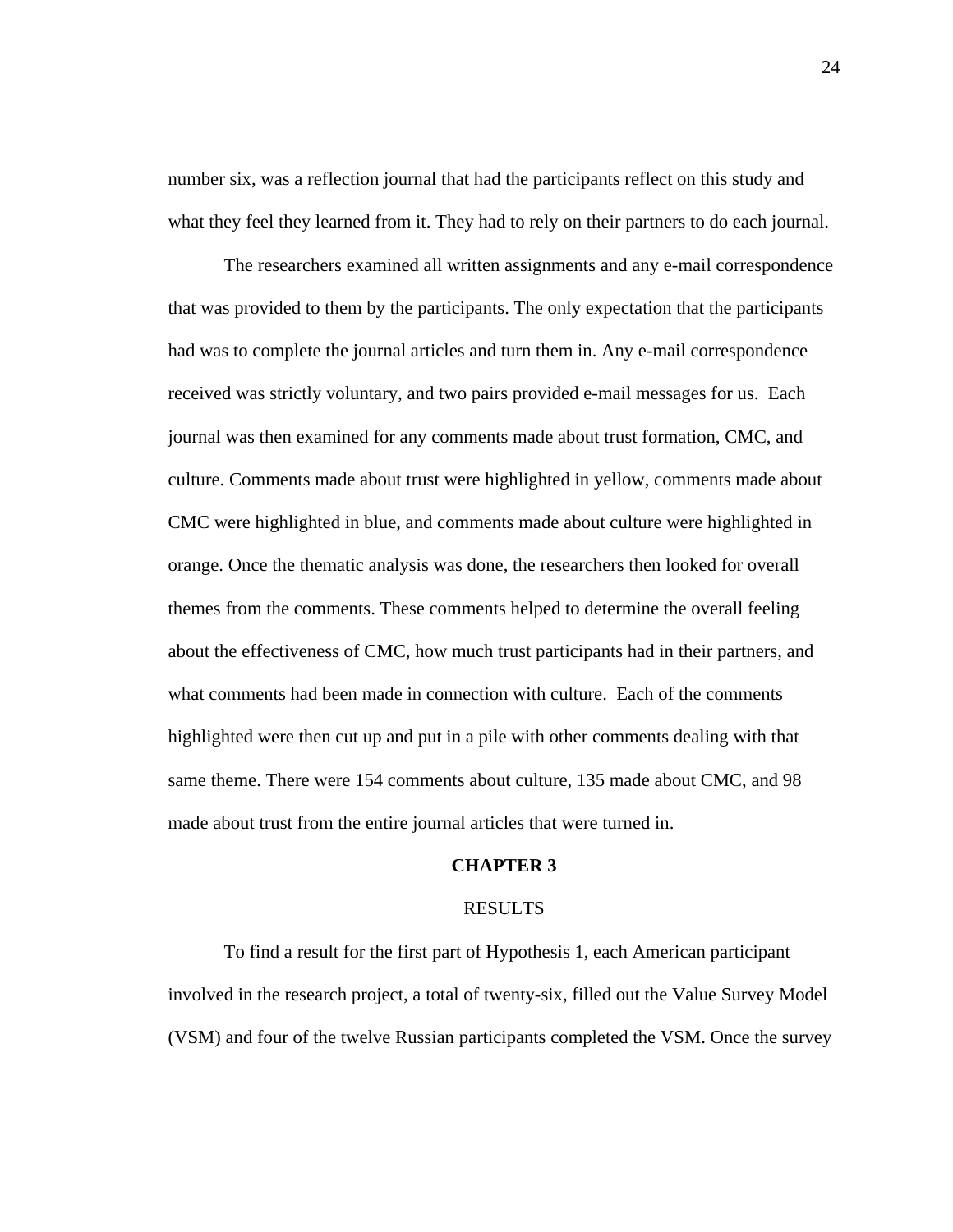was completed the results were tabulated (see Appendix A) to see how similar to the Hoftstede (1980) results the participants were.

H1a: The American and Russian participants in this research will have more similar scores, Russians scoring more like Americans, than Hofstede's 1980 study.

H1b: The scores between the participants of this study and Hofstede's 1980 study will be different enough to create a negative impact on trust fomation.

As discussed earlier, Hofstede (1980) ranked 53 countries on 4 different dimensions. On the category of Power Distance (PDI), the extent to which the lower ranking members of an organization accept and expect power to be distributed unequally, Hofstede (1980) ranked Americans as a 40 and participants of this research study scored a 9.8. This is important because the score of the Hofstede 1980 study was much higher than the score of the participants for this research. For Uncertainty Avoidance (UAI), the extent to which members of a society or organization feel uncomfortable or threatened by change or unknown situations, Hofstede (1980) ranked American's as a 46 and our participants scored a 49. These scores are the closest that we found between Hofstede's 1980 study and this research study. The results of this study in the area of Individualism (IDV), the extent to which the society has to rely on themselves instead of other people, showed a score of 88.55. Hofstede's results found Americans to be a 91, highly individualistic. The final area of Masculinity (MAS), a society in which the dominant gender roles are distinctively masculine in nature, showed differing results between Hofstede's (1980) study and ours. The United States scored a 62, a very masculine score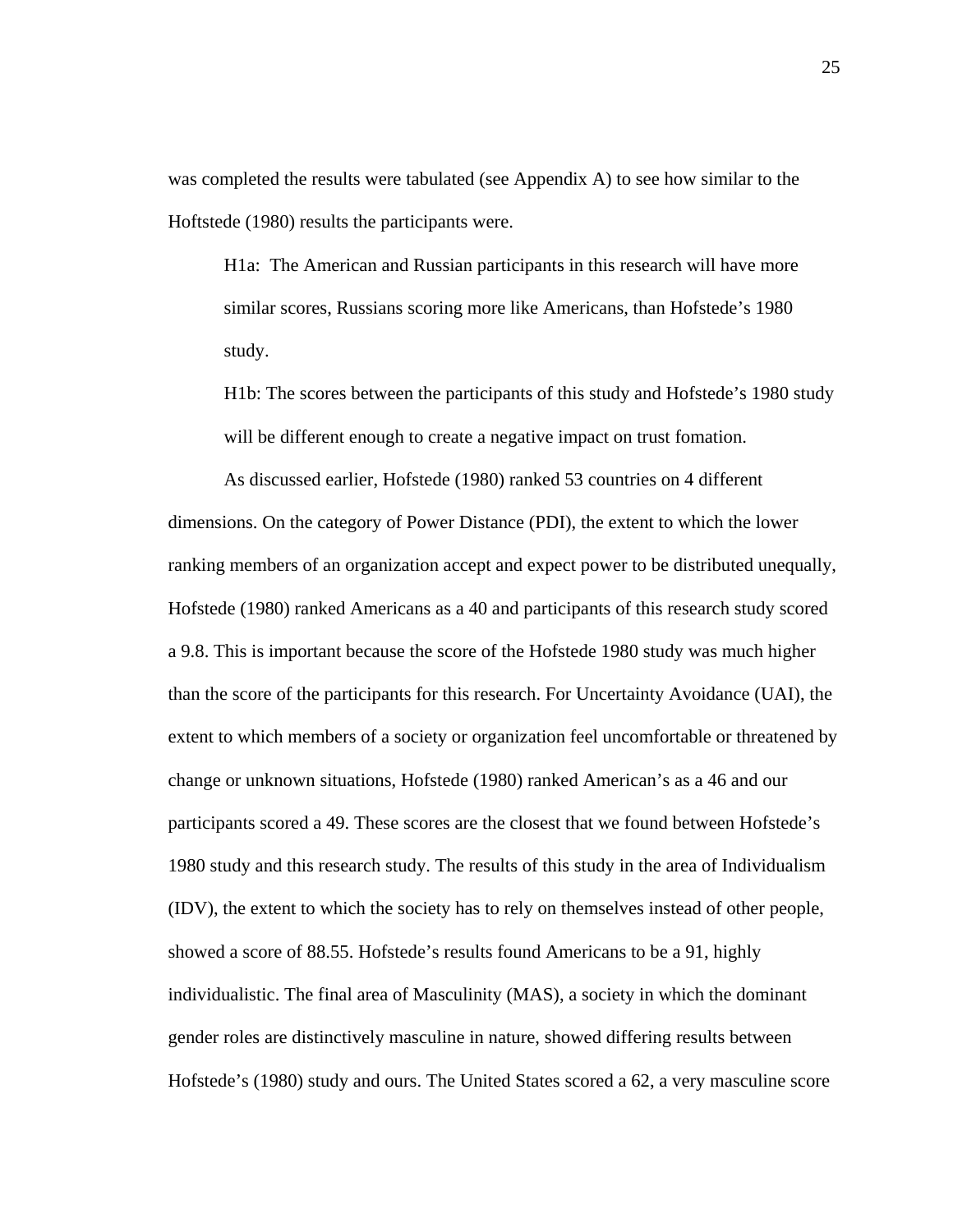on Hofstede's survey, and a 4, very feminine on our survey. This is the most significant difference between the two studies.

Hofstede also measured Russia, in 1980 the USSR, on the same 4 dimensions. For the PDI dimension, he found Russia to be a 90, or very high power distance. We found that the Russian participants were a 9.35, very low power distance. This was the most significant difference we found in the Russian studies. The second dimension, UAI, Hofstede (1980), found that Russian participants scored a 70. Our research shows a score of 49. Both of these scores are "middle of the road" in uncertainty avoidance. Russia scored a 42 on IDV in Hofstede's original survey, and a score of 90.25 in our survey, so the Russian participants in our survey are more individualistic than Russians used to be. In the final area of MAS, Russia scored a 37, or low masculinity in Hofstede's research and a 19.6 in our research. These results put Russia closer to the femininity side of the scale today than in 1980. The results of this area of research are summarized below in Table 1.

#### Table 1

Comparison of Hofstede's (1980) findings with the findings of this research

|                          | Americans Hofstede | Americans | <b>Russians Hofstede</b> | Russians |
|--------------------------|--------------------|-----------|--------------------------|----------|
| <b>Power Distance</b>    | 40                 | 9.8       | 90                       | 9.35     |
| Uncertainty<br>Avoidance | 46                 | 49        | 70                       | 41.7     |
| Individualism            | 91                 | 88.55     | 42                       | 90.25    |
| Masculine                | 62                 | 4         | 37                       | 19.6     |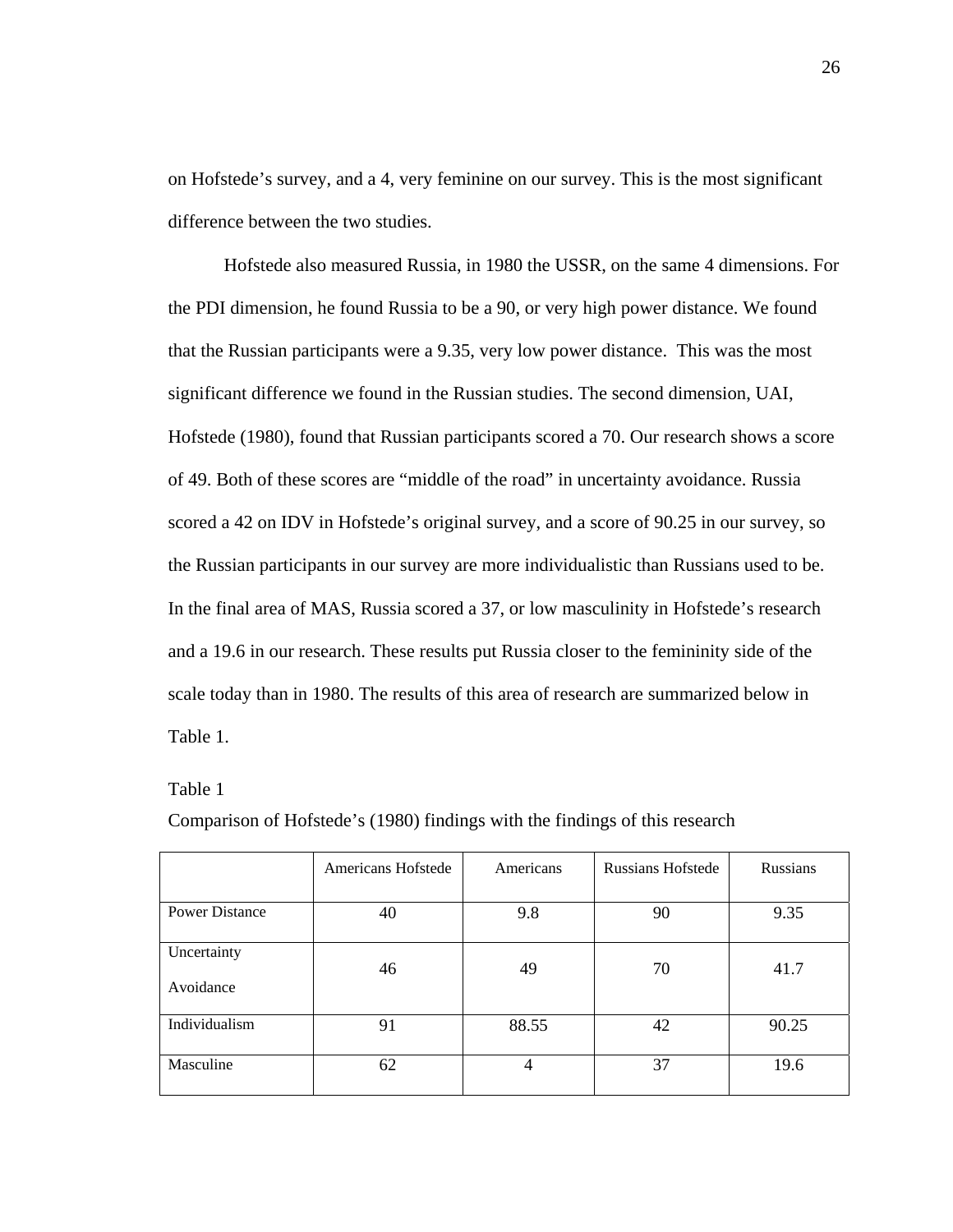The results of the first part of hypothesis 1a and 1b are supported by this research. American's and Russians have scores that are closer than the original research done by Hofstede, and the results are also closer to the original American results.

## *Trust formation and Culture*

To test the second part of hypothesis 1, the researchers analyzed the qualitative comments made by the participants through both email and the feedback within the specific assignments and used the Overall Trust Survey to evaluate if trust was formed.

The results of the Overall Trust Survey showed that trust was formed between all of our participants. This means that the second part of hypothesis 1 was not supported by the data collected. The overall mean score was 4.17 out of 5 for Americans, and 4.22 out of 5 for Russians. The comments made by the participants were also positive. Of the American participants that completed the Overall Trust Survey (7 Americans); all said that culture played no impact in whether or not they trusted their partners. The Russian participants who filled out the survey (3 in total) also said that culture did not have an impact on their trust formation.

Some of the assignments show different results, however. The first assignment that the participants had to work together on was a sheet that asked them to fill in the blanks regarding what the first things were that came to mind when they thought about Americans. Then the same question was asked about Russians. They then had to think of the first things that came to mind when they thought about the USA as a country and then Russia as a country. Each participant was then asked to come up with ten facts about the opposite country (Russia if American, and America if Russian) as well as ten prominent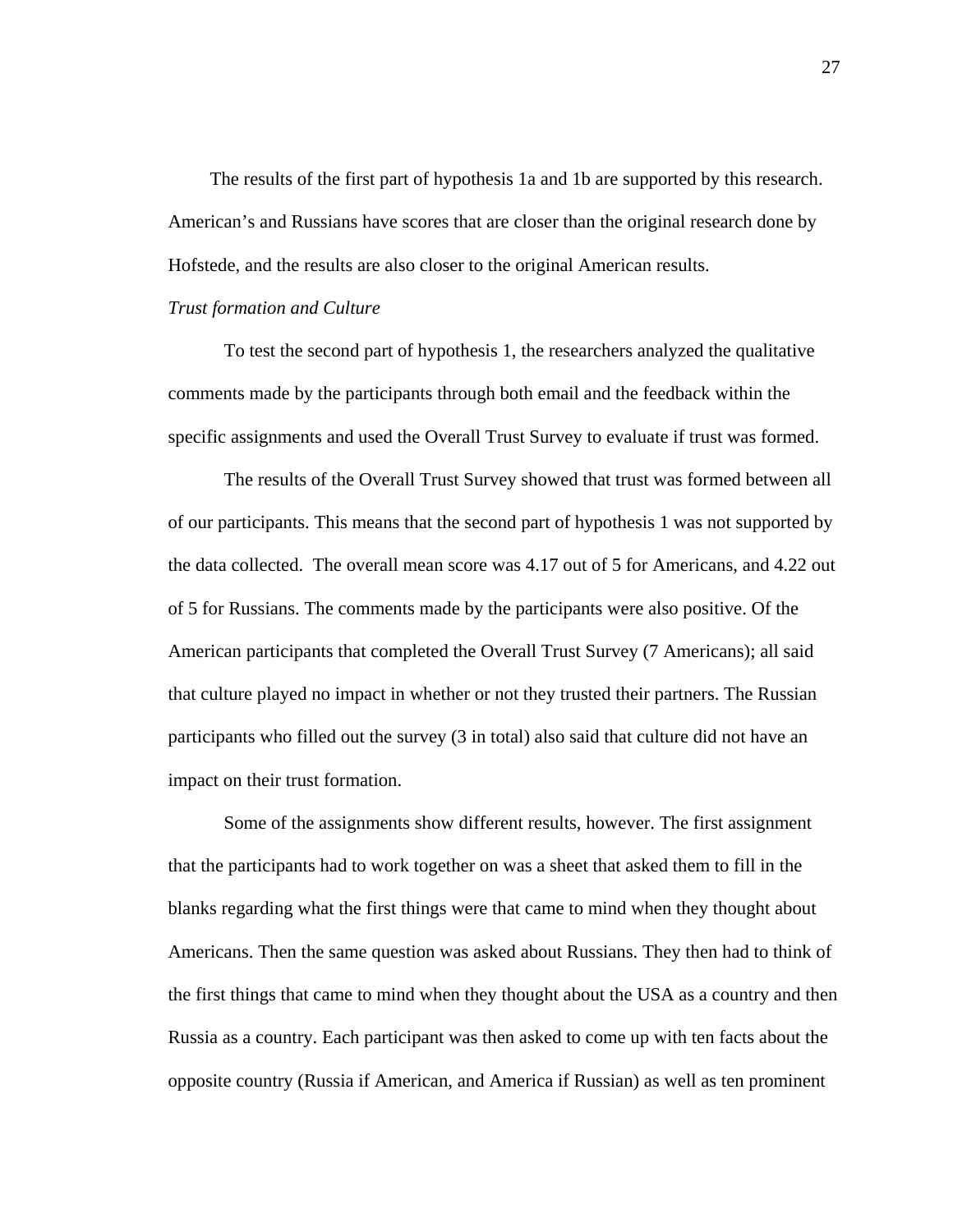people from the opposite country. Finally, they were asked to talk about where they get their information about their partner's culture. The results and comments in this exercise were interesting. All of the Russians could come up with ten facts about America, but only two of the Americans could come up with ten facts about Russia. There was a similar result when they were asked about prominent people. In fact, one American respondent could come up with only one fact about Russia and that was that the capital is Moscow. Some American participants commented about some of the first things that came to mind when the Russians were answering about Americans. One participant stated, "I guess I never realized how obvious our self-centeredness as a culture is evident to other outside cultures." Another stated, "Their negative impressions of Americans reveal that they think we are all a bunch of cheater and liars and don't care about anyone but ourselves." This shows that some of the Russian participants had a negative view of the Americans. One participant said "I am still not sure what to expect when I email Dima." These comments show that trust wasn't so easily formed at the beginning, but the Overall Trust Survey shows that it did eventually form.

#### *Computer-Mediated Communication*

In order to determine how much, if any, impact CMC had on trust formation, the participants were asked open-ended questions on the Overall Trust Survey. The first question we asked related to this was how working with their partner exclusively over the Internet affected their relationship or trust building. All but one of the American respondents said that communicating over the Internet did not impact trust at all. Participants made comments such as, "It was easier to trust the person because we had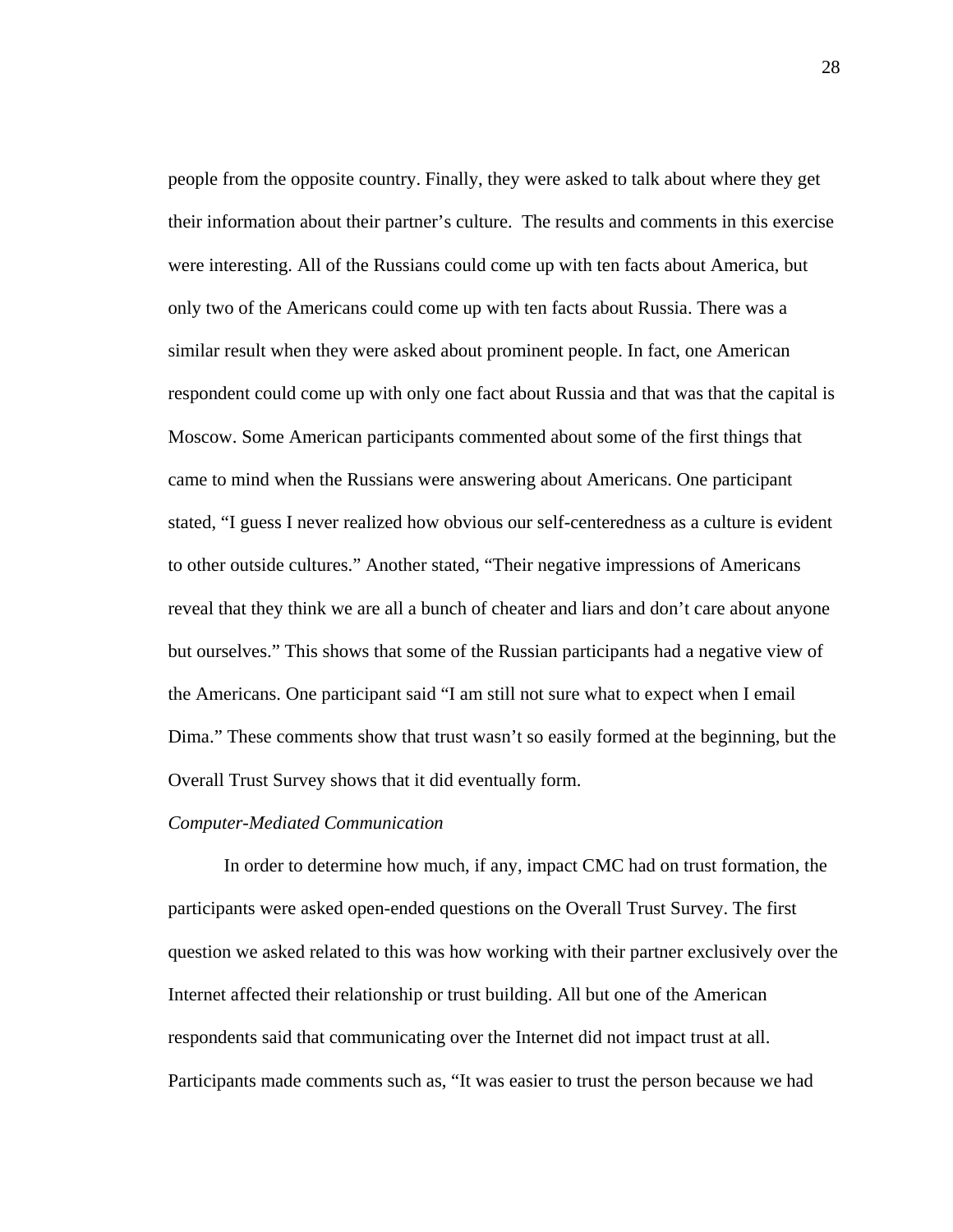limited contact and everything really had to be divulged in certain emails." Another said, "She was awesome! Once she even got back to me overnight when I got a late start on an assignment. If it had been awhile, she always apologized and explained why." When we compare these responses to the mean scores of the Overall Trust Survey, we see the correlation to hypothesis 2a and 2b.

H2a: Positive interaction via CMC by the participants will lead to higher trust between the partners.

H2b: Negative interaction via CMC by the participants will lead to lower trust between the partners.

The participants that had positive comments about CMC also had positive trust formation. Some of the comments made by the participants who had the highest overall trust scores had comments relating to talking about things other than just class stuff. For example, one American participant who scored his partner a perfect 5 score on the Overall Trust Survey made the comment, "We sent pictures of each other, and we talked about things besides our homework." The Russian participant who scored her American interaction a 4.6 stated, "Before our interacting we didn't even know each other. The using of the Internet helps us to become closer to each other in a very short period of time. We are able to discuss something that interested for us in that very moment."

On the other hand, participants who had negative experiences with CMC also had low trust scores. One participant, who had a score of 4.0, a score lower than the mean of 4.17, stated "I couldn't build a fully trustful relationship with my partner, I'm not a huge fan of e-mail." In this example, we can see the direct correlation between negative CMC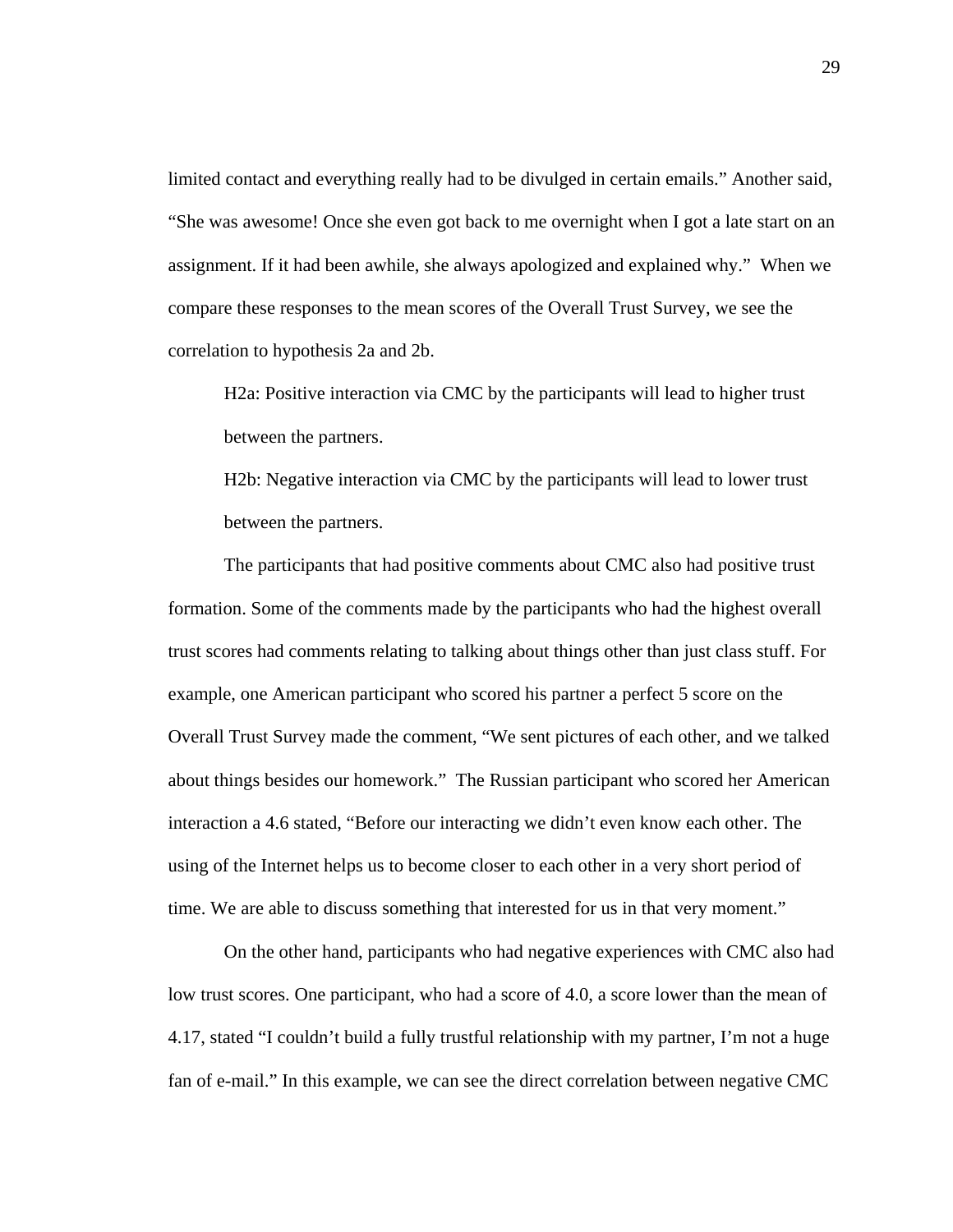interaction and low trust building. Another participant stated, "The first day I was assigned my partner, I decided to send her an email introducing myself. Everyday after I first wrote her I checked my email account always anticipating a reply. She never replied and I ended up doing the first journal assignment by myself. At this point, not all of my hopes of having a rewarding Russian partnership had diminished, but they were sure on their way." There was a definite impact between CMC experiences and trust formation, so hypotheses 2a and 2b were supported.

## *CMC and Culture*

The last area examined in this study is how CMC and culture combine to interact with trust.

RQ1: How do CMC and culture combine to impact the trust building of the intercultural, virtual partners?

We can see from the above two hypotheses that both cultural differences and CMC impacted whether or not the participants had high levels of trust. We learned from earlier studies by Walther (2002) and Rice and Love (1987) that the lack of nonverbal messages in CMC can impact how people communicate in the online environment. Our participants felt that CMC was directly related to how successful trust formation was. One participant stated, "I do not know if my partner was not real computer savvy or just did not have access to a computer a lot but she did not leave a good impression with me about herself, Russian students, or intercultural communication." Another participant stated, "I would want more accountability from partners, some other mode of communication, more time between assignments…so there could be more casual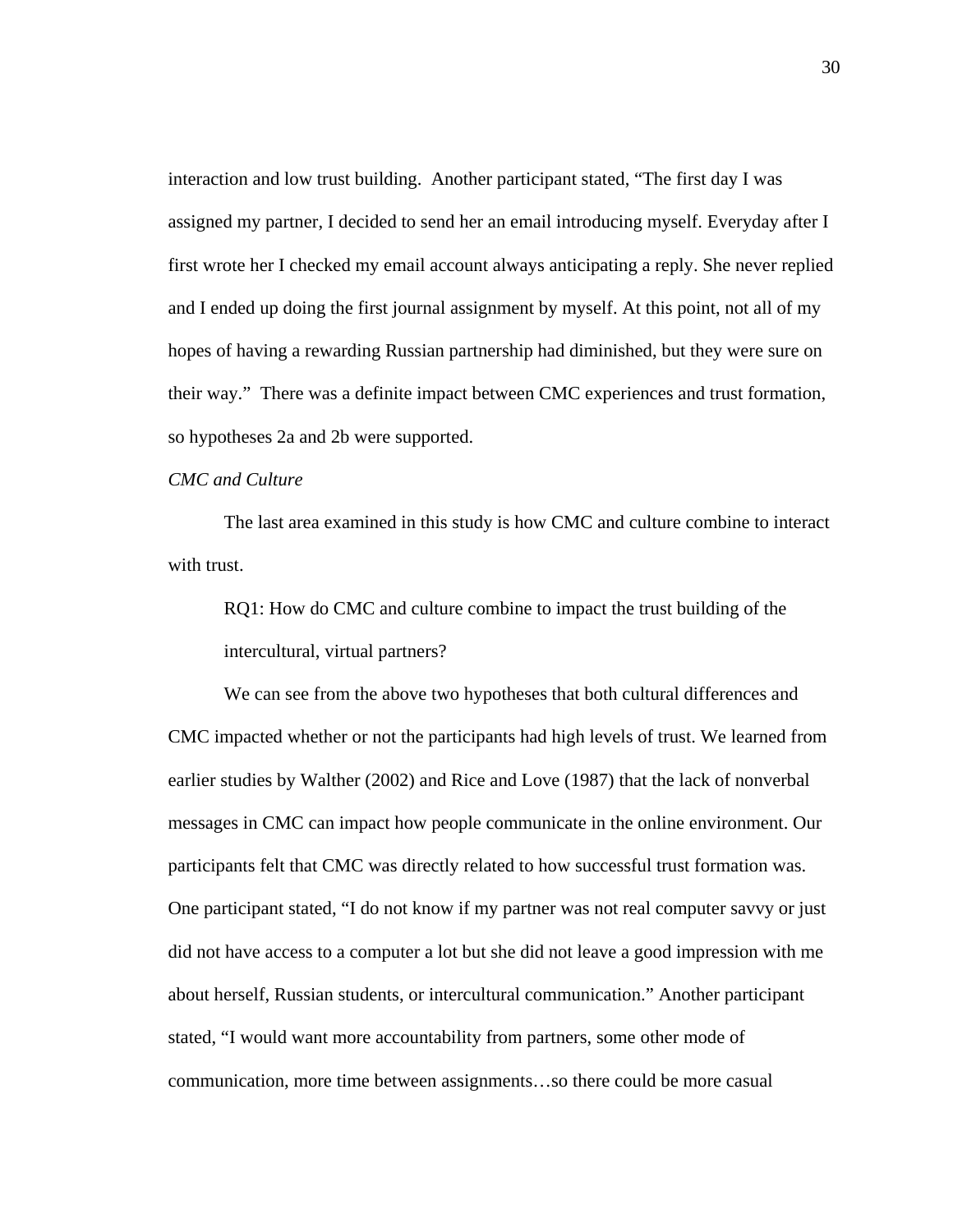communication between partners." She goes on to say that, "Our initial e-mails were interesting because my partner and I kept confusing each other with our vocabulary." This participant brings up an interesting point. Our Russian participants spoke English as a second language, so not only did our participants have to work online with no nonverbal messages to work with; their experiences were even more complicated by the fact that the person they were communicating with did not speak fluent English. Both CMC and culture combined to make an impact on how trust was formed among our partnerships.

#### **CHAPTER 4**

## DISCUSSION

This study was interested in finding out how trust is formed between global, virtual partnerships when there was interaction exclusively via email. The Value Survey Model of 1994 was used to measure how similar or different our participants were when compared to Geert Hofstede's 1980 survey of cultural dimensions. Another scale called the Overall Trust Survey was used to measure how much the partners trusted each other after working together for over two months. Qualitative data was also collected to obtain more in depth responses to how CMC and culture impacted trust formation.

The results found from this research study are very interesting. The results of the first hypothesis found that the scores of our Russian and American participants were closer to each other in the current study than in the 1980 Hofstede research and that the results leaned more toward the American results in the initial 1980 Hofstede study. As stated above, this could be due to the fact that Russia was not a free society, so some of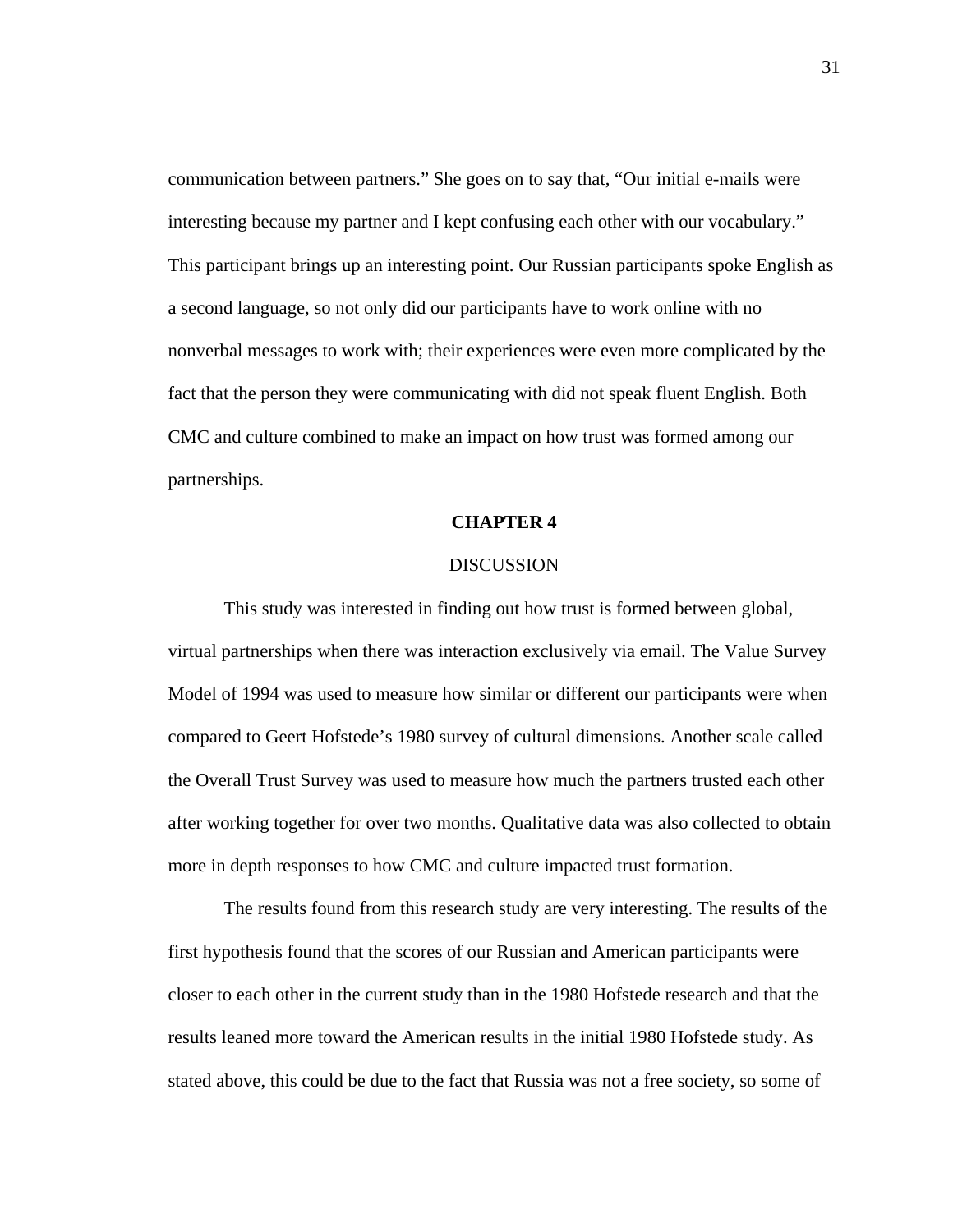the more extreme scores from 1980 could be a result of Russians' being a very high power distance and a high uncertainty avoidance nation and could be the result of the communist regime that the people there were living under at the time. Both of those areas almost completely changed sides with the participants we surveyed. The Russian participants went from a 90 power distance score and a 70 uncertainty avoidance score to a score of 9.35 for power distance and a 41.2 for uncertainty avoidance. These scores show a large change from the original scores.

Another impact on the scores for our survey is the fact that there have been significant changes in the Russian educational system in the last fifteen years. According to an article written by Mechitov and Moshkovich in 2004, the Russian educational system has been traditionally more specialized than their Western counterparts, and focused on a specific area of study such as electronics or the steel industry. After 1992, the entire Russian school system changed to be more generalized like the schools in the West. New schools were created in small cities and the government no longer helped pay for the Russian students' education. This dramatically changed how Russians thought about school in a time where everything else in their world was changing. This could explain why the uncertainty avoidance score saw an almost 30 point drop.

The American participants' results also changed from the 1980 results. The power distance score in 1980 was a 40 and in our current study was a 9.8. For the area of masculinity, Americans in 1980 were a 62 and in our study were a 4. This represents a difference that was also significant. There are not any specific reasons for why these scores changed so dramatically except for the fact that there is a 24 year gap between the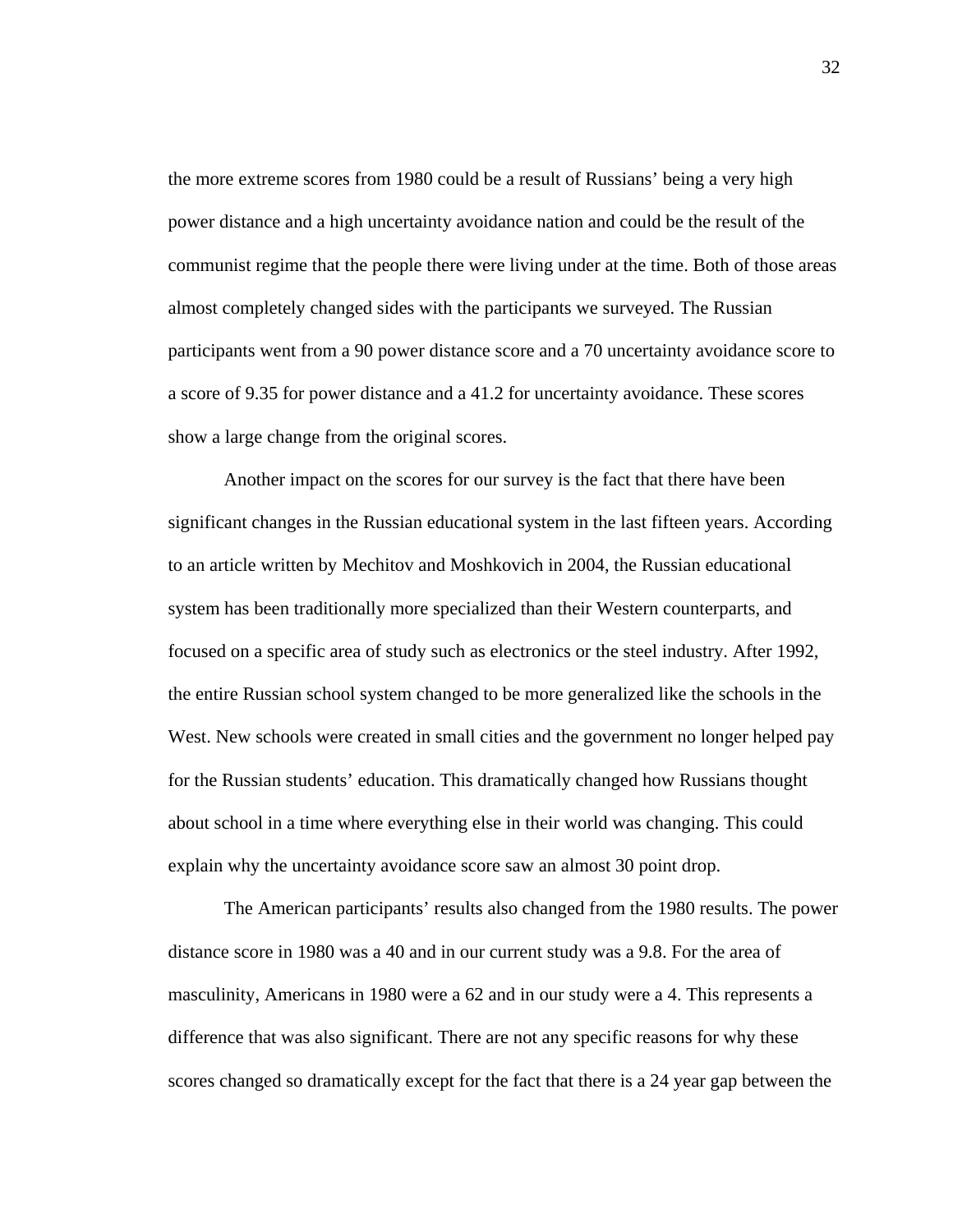two studies, and can examine important historical events such as September 11, 2001, the globalization of the Internet, as shown by these statistics; the world population as of September, 2002 was 6,271,660,662 (http://www.ibiblio.org/lunarbin/worldpop). Of that population, approximately 605,600,000 of those people were currently online, and that number continues to grow (http://www.nua.ie/surveys/how\_many\_online/), and now women have more jobs with increasing educational levels (Institute of Medicine, 2000). *Culture and Trust Formation* 

Another interesting finding from this research was the fact that the participants felt that culture played no part in whether trust was formed based on the Overall Trust Survey; however, in the qualitative responses of the participants, culture was shown to have an impact. Some of the participants felt frustrated that their Russian partner never got back to them via email or that they did not get responses as quickly as they would have liked. "The Russian experience has made me feel uncomfortable relying on individuals from another culture or countries to get the things done that are needed. Even when I gave my partner a deadline my requests were not met. If I did ever get a response it was either not in time or it did not answer the questions I needed answered." Another student stated that, "it was very frustrating when my partner wouldn't respond for days or weeks on end." These responses, and the many others found within the qualitative research, show that while the students felt that culture, as shown by the high scores on the Overall Trust Survey, had no impact on trust, culture and CMC do combine to have an impact. The specific comments made above, are clear indicators that the cultural value of time, either monochronic or polychronic, did have an impact on this research.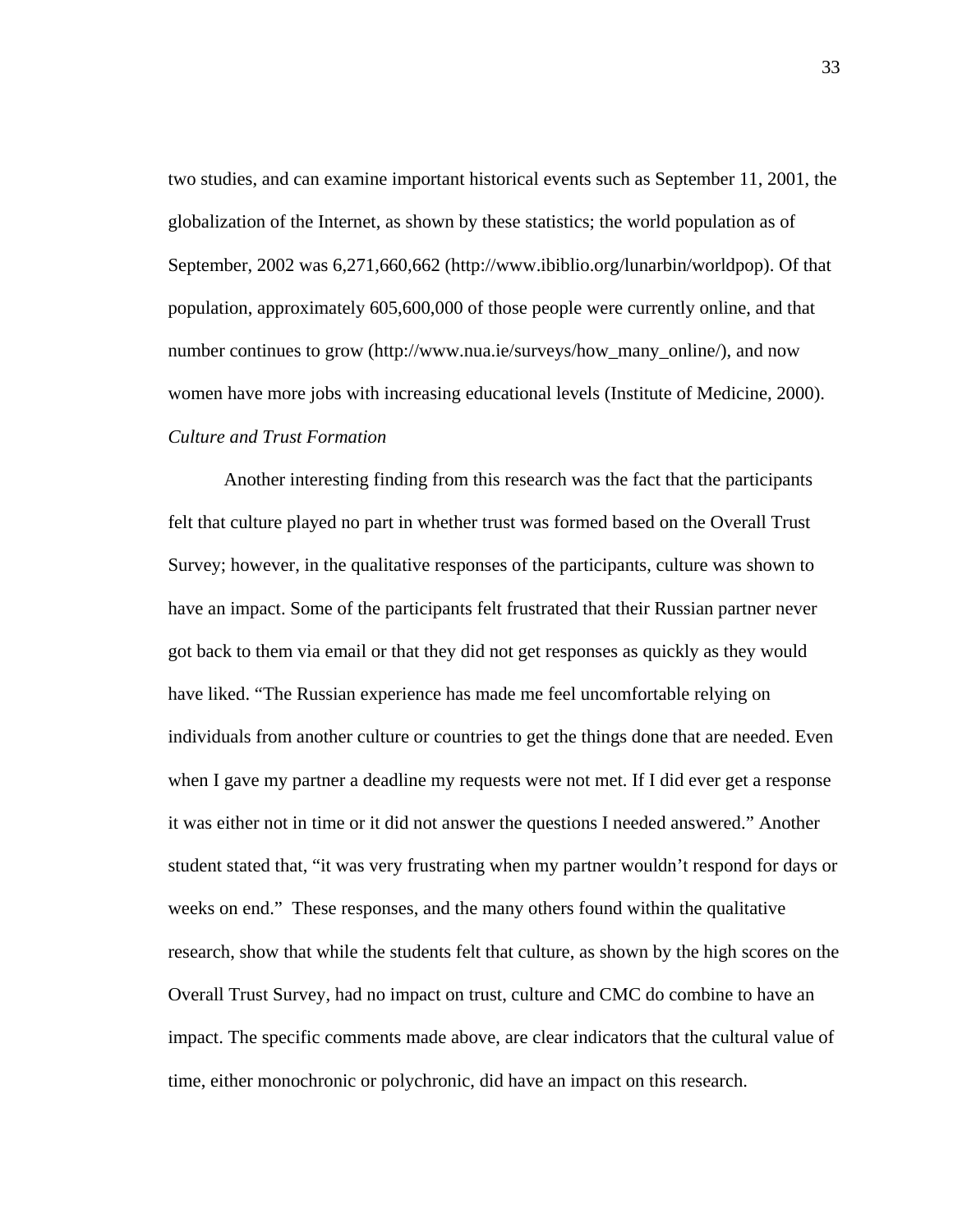The possible reason for this could be that the participants may not have wanted to admit that they trusted someone of a different culture differently than they would someone of their own culture. The participants could have also felt that it wasn't the culture that made the difference, but the CMC part of the interaction. The trust in our groups seemed to be built over time since many of the initial interactions between the partners were not positive experiences. The findings in this part of the research differ from what Jarvenpaa and Leidner (1999) suggested about trust being harder to build over time because many of the participants in this study went from making negative comments about their initial interactions to then scoring their partners high on how trustworthy they were on the Overall Trust Survey.

## *CMC and Trust*

From this research results found that CMC had an impact on how trust was formed. Someone who had highly successful CMC interactions was more likely to rate the trust higher than someone who did not have a successful CMC interaction. One of the questions asked on the Overall Trust Survey was "How do you think interacting via the Internet differed from any face-to-face partnerships you may have been in?" One participant said, "There is a large sense of anonymity." Another participant stated that anonymity impacted his interactions when he stated "I actually probably opened up more because I couldn't see him face to face." These comments show that CMC had a positive impact on trust. These comments are consistent with other research studies done by Walther in 1992 and Rice and Love in 1987 who talk about the lack of nonverbal messages in CMC which can impact whether or not we trust someone. Johnson-George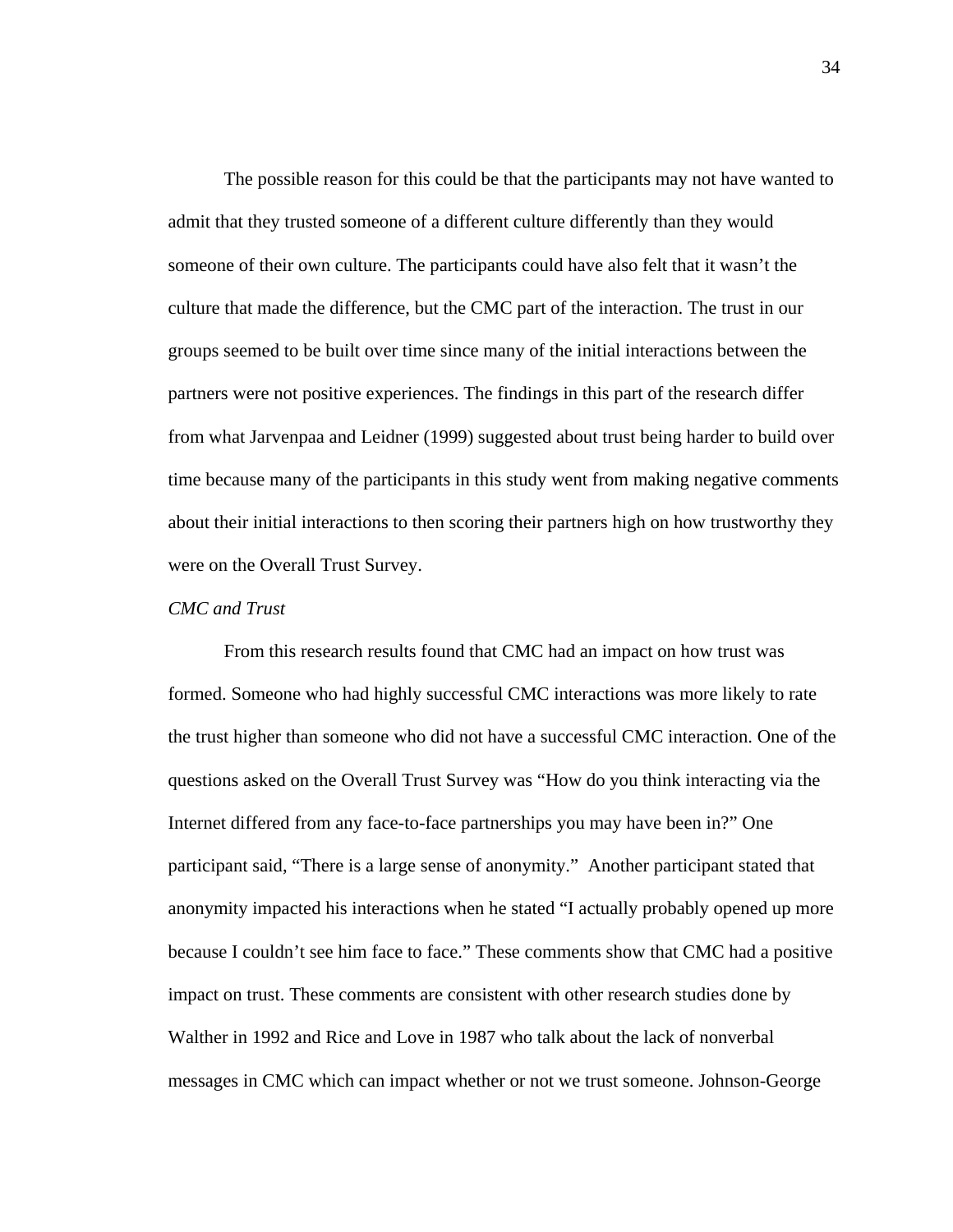and Swap (1982) state that it is up to the person receiving the message to determine how much risk in the person they are willing to take due to the group's or partners' past interactions, and that risk is one of the main factors in whether or not we trust someone. *Limitations* 

There was not as much Russian participation as originally hoped. In the early stages of planning, we had hoped to have approximately 30 American participants and 30 Russian participants contributing to this research. Once the project got going, however, we had only 12 Russian participants who were actively communicating with the American students. This caused frustration for the American participants and led to some of the Russian students doing double or even triples duty by having more than one American partner. We never got a clear answer as to why we had such a poor Russian participation rate.

Another limitation to this research is that we had such a small sample size. We had only 4 Russian participants fill out the Value Survey Model, so that made it hard to accurately measure how much larger population of Americans and Russians moved on the Hofstede dimensions scale. We were able to determine only our small sample. *Implications for Future Research* 

There are many directions for future research. Two will be discussed here. The first would be to break down this study further into four groups. A breakdown of these groups is in the Table 2 below.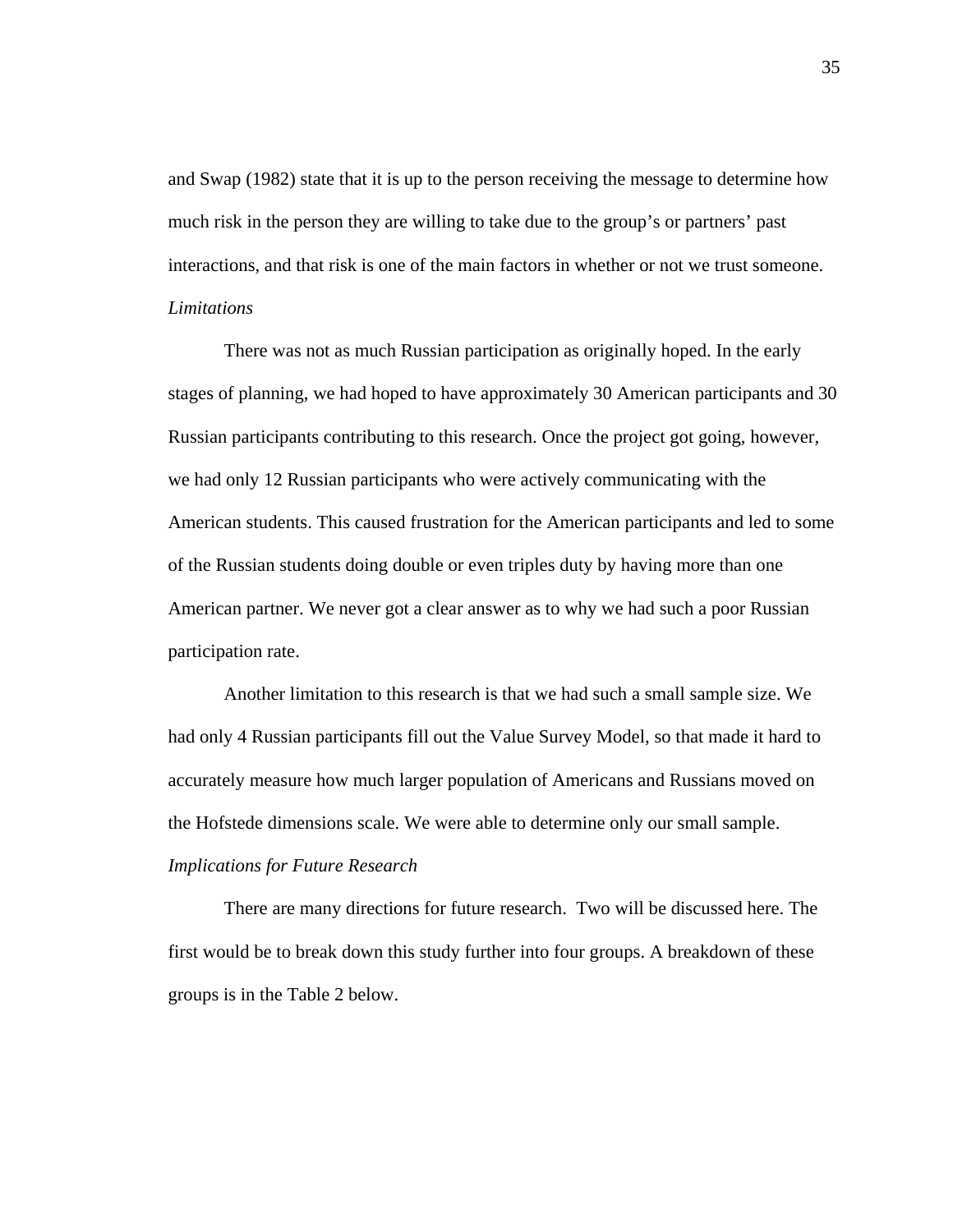Table 2

|                                    | <b>CMC</b>             | <b>Face to Face</b>             |
|------------------------------------|------------------------|---------------------------------|
| <b>Cross Cultural Participants</b> | CMC and cross cultural | Face to face and cross cultural |
| <b>Same Culture Participants</b>   | CMC and same Culture   | Face to Face and same culture   |

This would allow comparisons of the four groups that would be able to further detect which area, either CMC or culture, had the most impact on trust formation and whether the results were positive or negative.

Another area for further research would be to expand on the results found from the VSM scores of our participants. Our results were different from the 1980 research conducted by Hofstede, and it would be interesting to conduct this survey on a larger scale to see if Russia and the United States have really moved that much from the original research. This would allow other researchers the opportunity to analyze what changes have occurred to make the results move that much. With the globalization of our world, this will be an important topic for the future. As one student said, "[no matter where you are from,] all of us have the same purpose in life which is to survive and make it, but we all try to accomplish this goal by doing different things…it is neat how different we do things."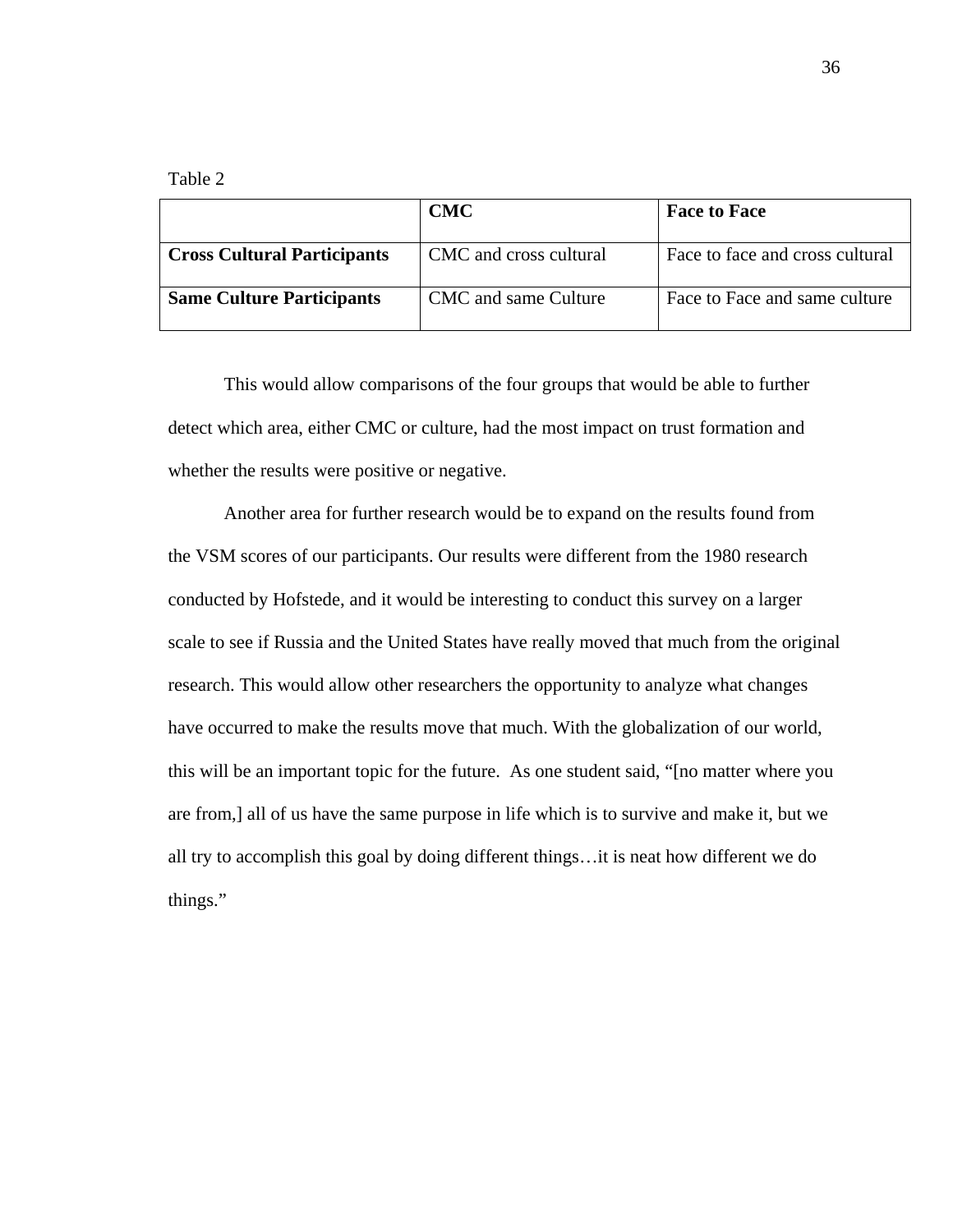## References

- Barker, V. E., Abrams, J. R., Tiyaamornwong, V., Seibold, D. R., Duggan, A., Park, H. S., & Sebastian, M. (2000). New Context for Relational Communication in Groups. *Small Group Research, 31* (4), 470-503
- Bailey, B.P, Gurak, L.J., & Konstan, J.A. (2001). *An examination of trust production in computer-mediated exchange.* In Proceedings of the 7th Conference on Human Factors and the Web.
- Daily, B.F. & Steiner, R.L. (1997). The influence of group decision support systems on contribution and commitment levels in multicultural and culturally homogeneous decision-making groups. *Computers in Human Behavior, 14* (1), 147-162.
- Ess, C. (2002) Cultures in collision: Philosophical lessons from computer-mediated communication. *Metaphilosophy. 33,* (1-2), 229-253.
- Friedman, B., Kahn, P.H., & Howe, D.C. (2000). Trust online*. Communications of the ACM, 43,* 34-40.
- Hofstede, G. H. (1980) *Culture's consequences:International differences in work related values.* Beverly Hills, CA: Sage Publications.
- Holmes, J.G., & Rempel, J.K. (1989). Trust in close relationships. In Hendrick, C. (Ed.) *Close Relationships.* Newbury Park, CA: Sage.
- Iacono, C.S., & Weisband, S. (1997). Developing trust in virtual teams. In Proceedings of the 30 the Annual Hawaii International Conference on System Sciences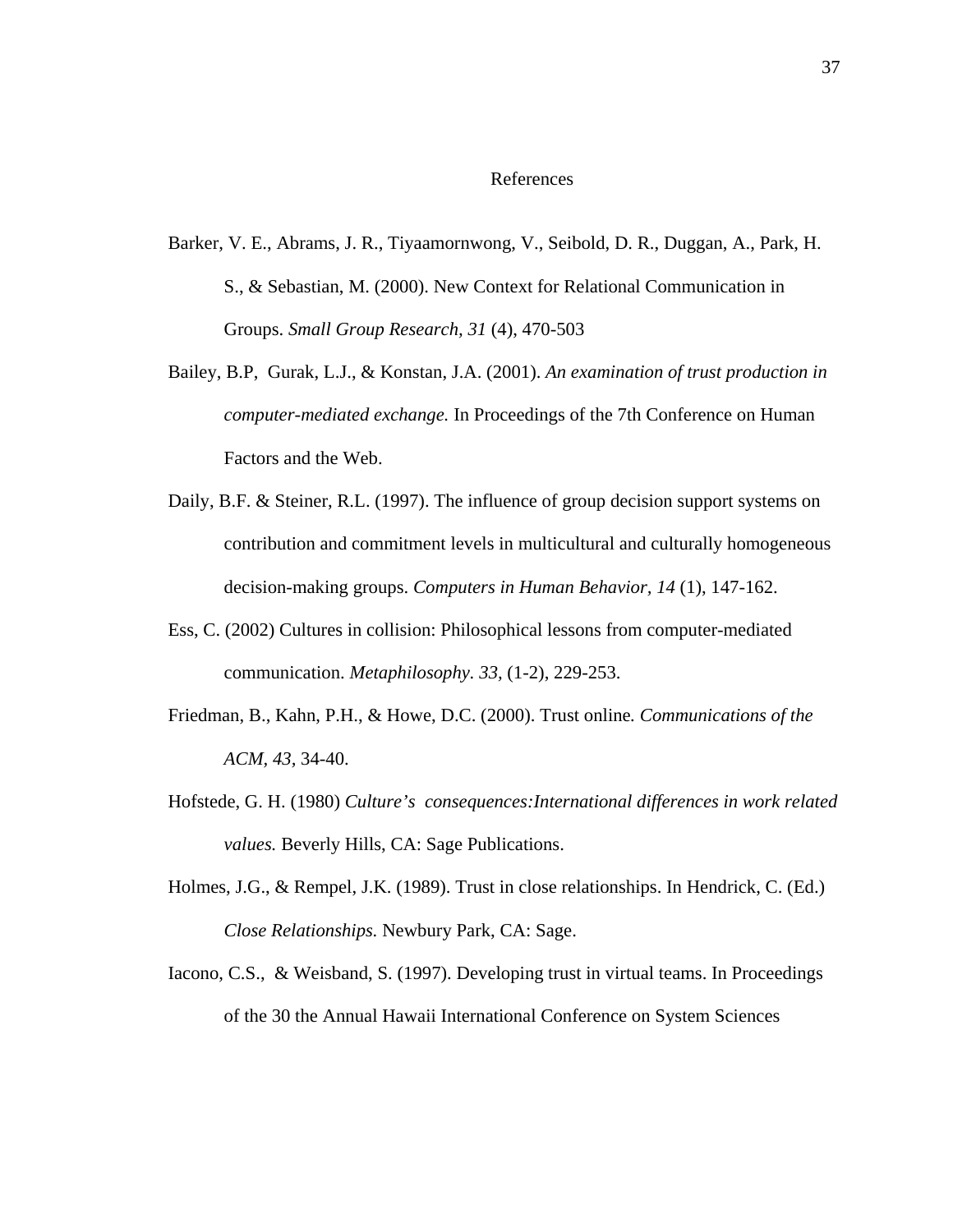- Jarvenpaa, S.L., & Leidner, D.E. (1999). Communication and trust in global virtual teams. *Organization Science: A Journal of the Institute of Management Sciences, 10* (6), 791-815
- Jettmar, E.M., & Rapp, M,W. (1996) *Computer mediated communication: A relational perspective.* Paper presented at the annual convention of the Western States Communication Association, Pasadena, CA.
- Johnson-George, C., & Swap, W. (1982). Measure of specific interpersonal trust: Construction and validation of a scale to assess trust in a specific other. *Journal of Personal and Social Psychology. 43,* (6), 1306-1317.
- Larzelere, R.T., & Hudson, T.L. (1980) *The dyadic trust scale: Toward understanding interpersonal trust in close relationships.* Journal of Marriage and the Family, 595-604.
- Mechitov, A., & Moshkovich, H. (2004) *Specifics and Dynamics of Russian Business Education.* Retrieved October 29, 2004, from the State University of West Georgia Web site: http://www.westga.edu/~bquest/2004/russia.htm
- Meyerson, D., Weick, K.E., and Kramer, R.M. Swift trust and Temporary Groups. In R.M. Kramer & T.R. Tyler (eds.), *Trust in Organizations* (pp. 166-195). Thousand Oaks, CA: Sage Publications, 1996.
- Rice, R., & Love G. (1987). Electronic emotion: Socioemotional content in a computermediated communication network. *Communication Research*, *14*, 80-108.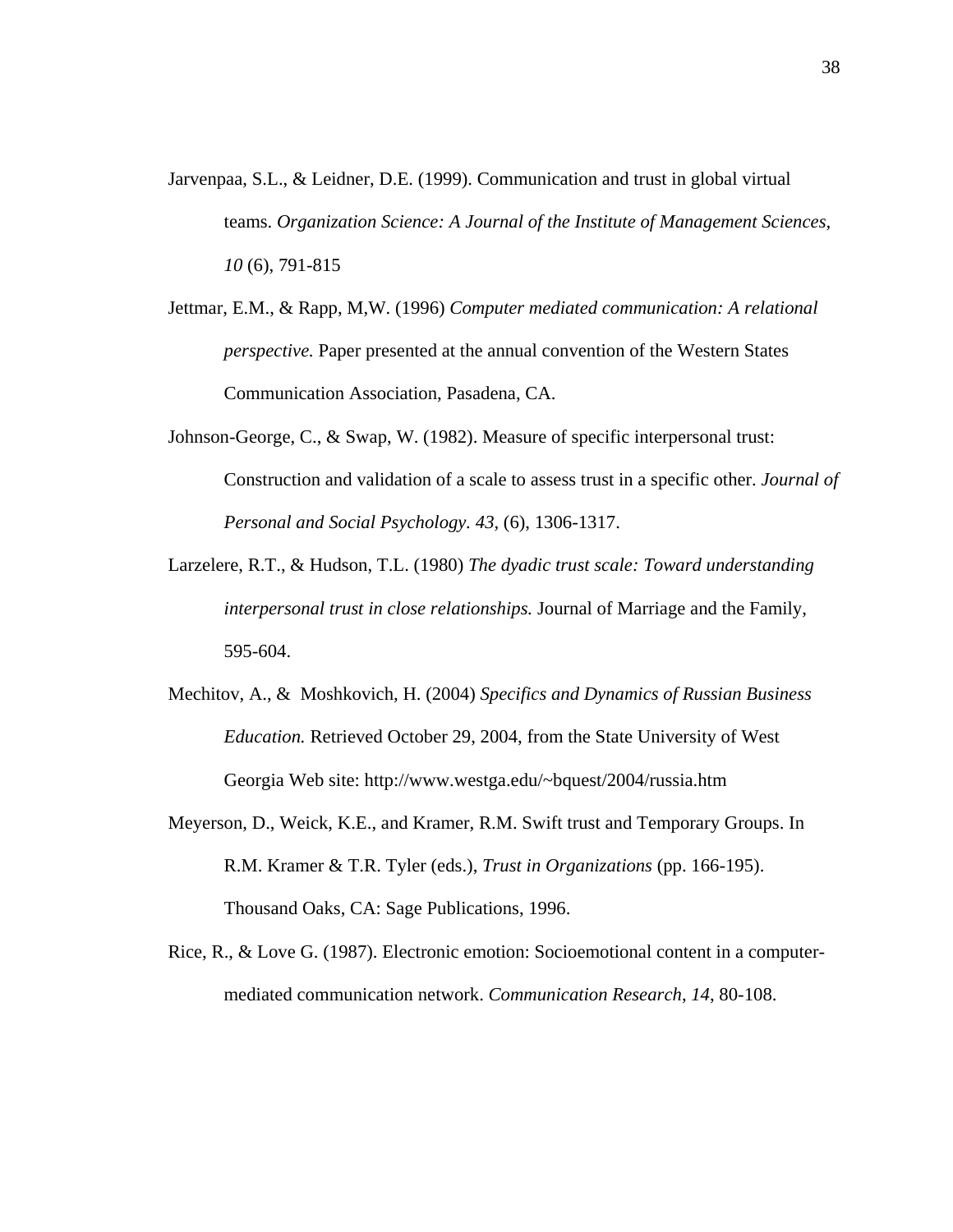Rychkova, C.A. (2004). *Russian history and culture-Russian history: The basics.*  Retrieved December 1, 2004 from

http://www.suite101.com/article.cfm/russian\_history\_culture/109774

- Safe work in the 21st century: Education and training needs for the next decade's occupational safety and health personnel.(2000) *Institute of Medicine.*  Washington D.C.: National Academy Press. .
- Taylor J., & MacDonald, J. (2002). The effects of asynchronous computer-mediated group interaction on group processes. Social Science Computer Review*, 20* (3), 260-274.
- Walther, J.B. (1992). Interpersonal effects in computer-mediated communication: A relational perspective. *Communication Research*, *19*, 52-90.
- Walther, J. B. (1996). Computer-mediated communication: impersonal, interpersonal, and hyperpersonal Interaction. *Communication Research*, *23*, 50-88.
- Walther, J. B., & D'Addario, K. P. (2001). The impacts on emoticons on message interpretation in computer-mediated communication. *Social Science Computer Review*, *19* (3), 324-346.
- Wildermuth, S. M. (2000). Social exchange in global space. In G.Chen., & W. J. Starosta (Eds.), *Communication and global society,* (pp. 237-255). New York, NY: Peter Lang Publishing, Inc.
- Witmer, D. F., & Katzman, S.L., (1997). On-line smiles: Does gender make a difference in the use of graphic accents? *Journal of Computer-Mediated Communication*, *2* (4), 1-9.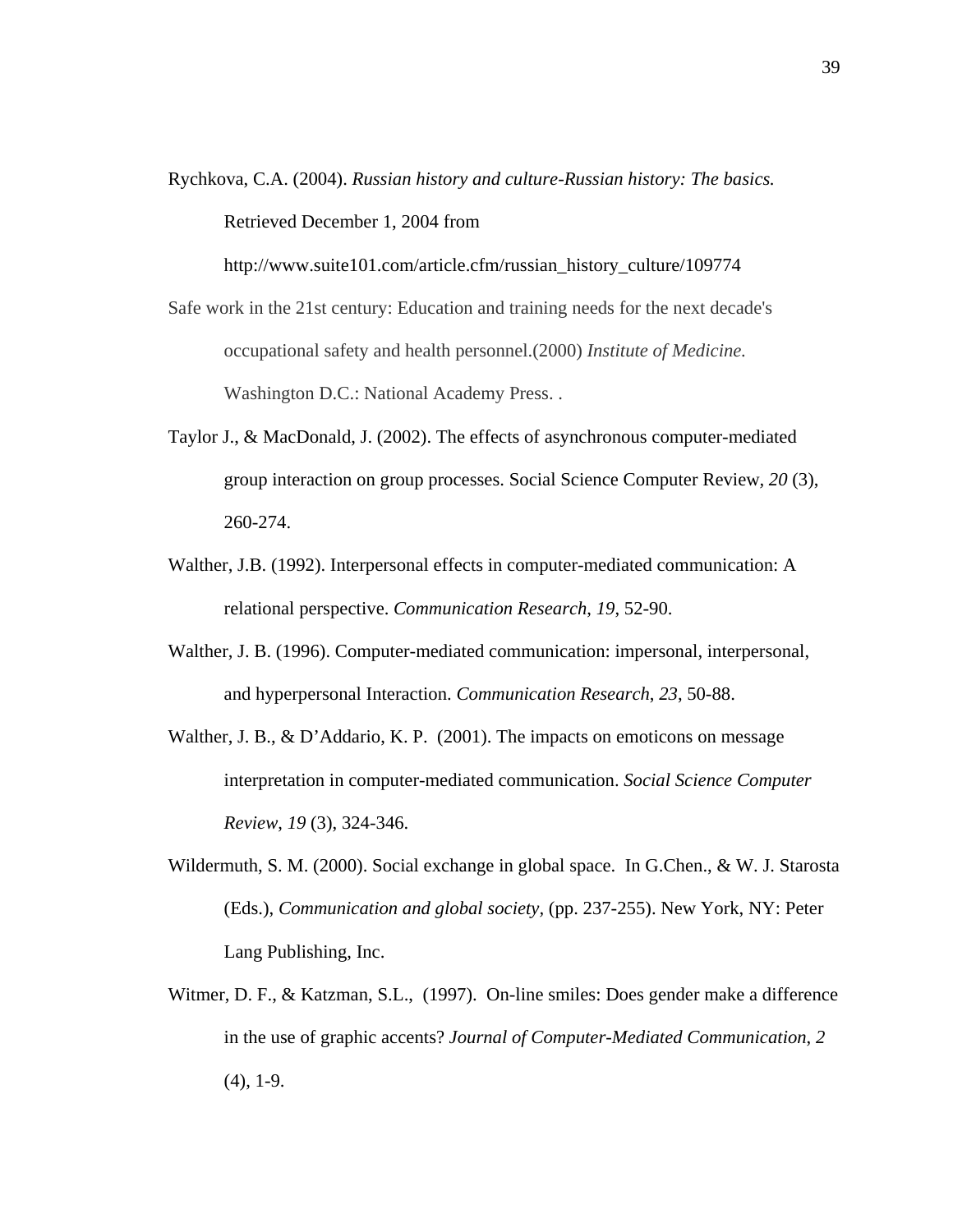Zolin, R., & Hinds, P.J,, (2002) *Trust in context: The development of interpersonal trust in geographically distributed work teams.* Center for Integrated Facility Engineering.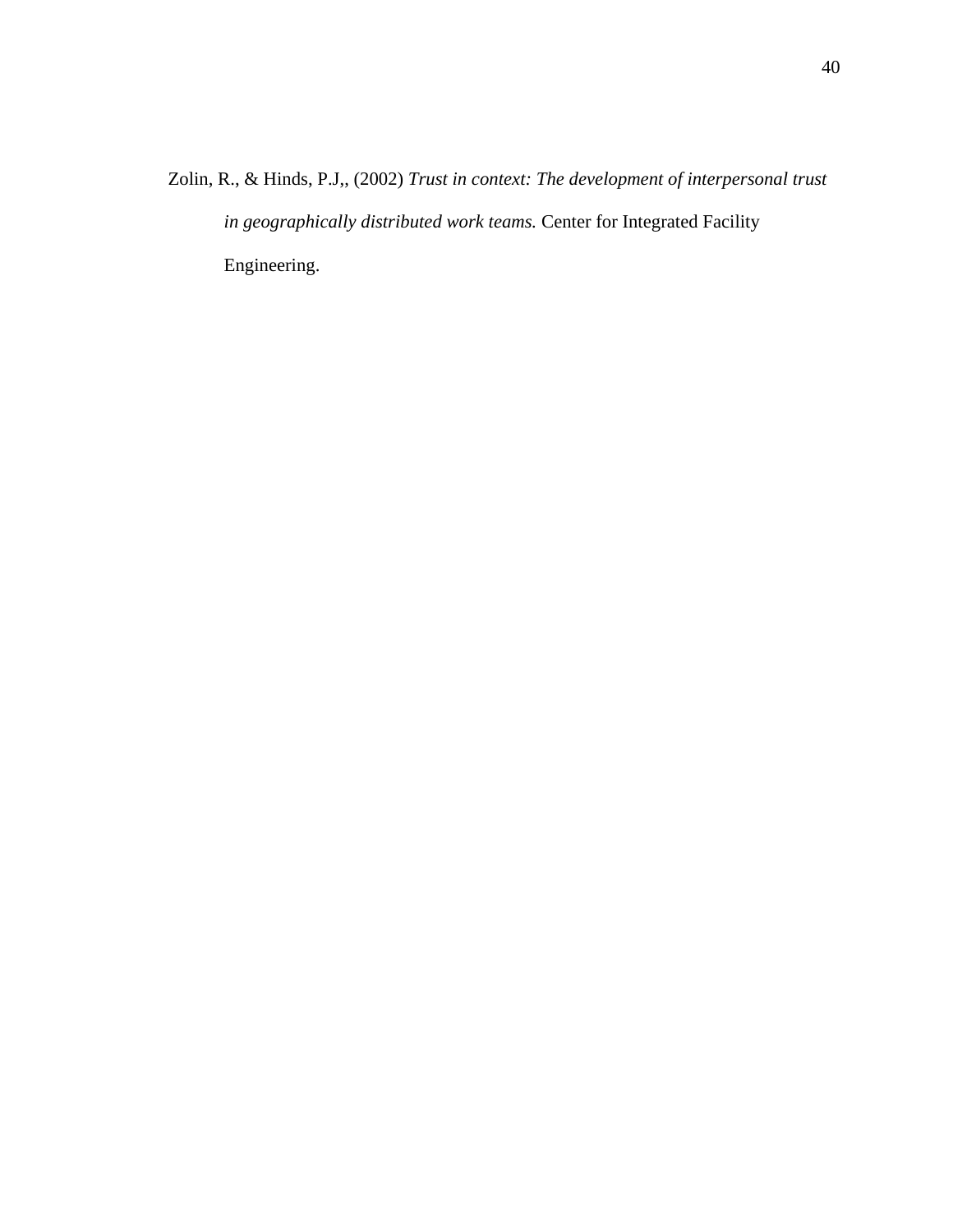#### Appendix A

#### Value Survey Model-Calculation Breakdown

#### **1. Find the mean score for each question**

## **2. Calculate each of the dimensions with the below formulas.**

Power Distance Index (PDI) The index formula is **PDI = –35m(03) +35m(06) +25m(14) –20m(17) –20** 

in which  $m(03)$  is the mean score for question 03, etc.

The index normally has a value between 0 (small Power Distance) and 100 (large Power Distance), but values below 0 and above 100 are technically possible.

Individualism Index (IDV) The index formula is  $IDV = -50m(01) +30m(02) +20m(04) -25m(08) +130$ 

in which m(01) is the mean score for question 01, etc.

The index normally has a value between 0 (strongly collectivist) and 100 (strongly individualist), but values below 0 and above 100 are technically possible.

Masculinity Index (MAS) The index formula is  $MAS = +60m(05) -20m(07) +20m(15) -70m(20) +100$ 

in which  $m(05)$  is the mean score for question 05, etc.

The index normally has a value between 0 (strongly feminine) and 100 (strongly masculine), but values below 0 and above 100 are technically possible.

Uncertainty Avoidance Index (UAI) The index formula is  $UAI = +25m(13) +20m(16) -50m(18) -15m(19) +120$ 

in which  $m(13)$  is the mean score for question 13, etc.

The index normally has a value between 0 (weak Uncertainty Avoidance) and 100 (strong Uncertainty Avoidance), but values below 0 and above 100 are technically possible.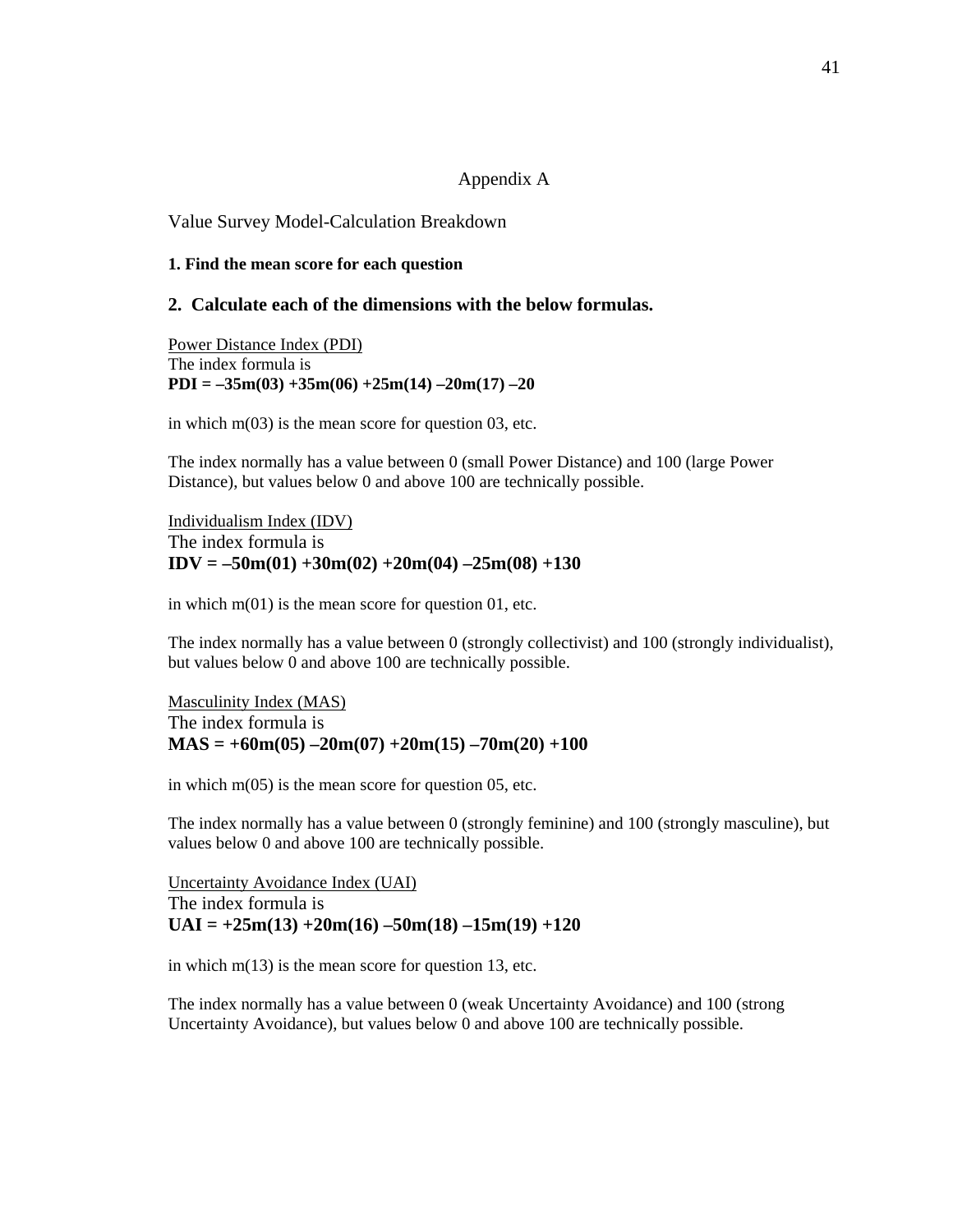Appendix B

**V S M 9 4** 

## VALUES SURVEY MODULE 1994

# QUESTIONNAIRE

Copyright © IRIC Tilburg University, P.O. Box 90153 NL-5000 LE Tilburg, The Netherlands tel. +31-13-4662816, fax +31-13-4668018

## **NOT TO BE COPIED IN WHOLE OR IN PARTS WITHOUT IRIC'S WRITTEN PERMISSION**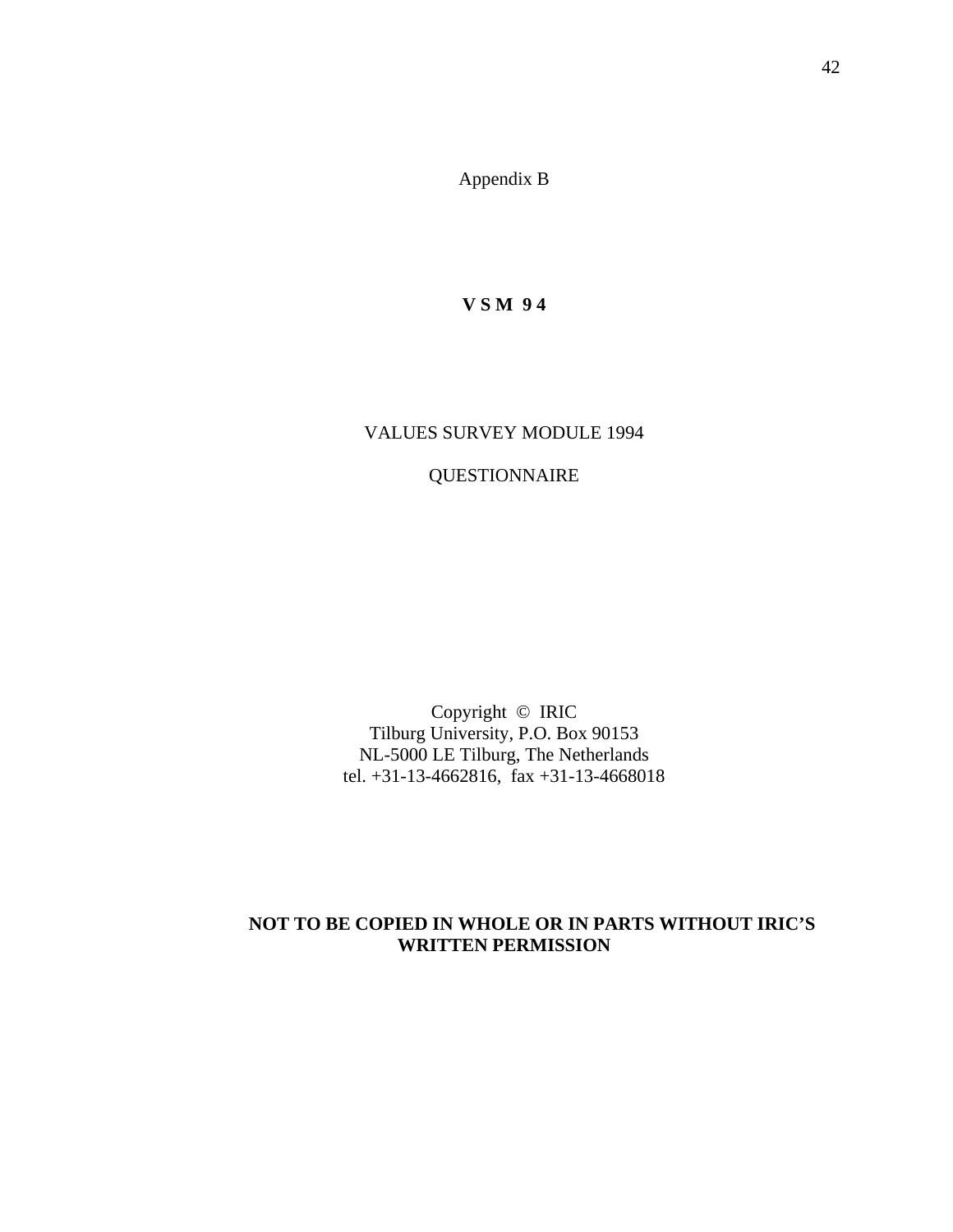## INTERNATIONAL QUESTIONNAIRE (VSM 94) - page 1 of 4

 $1 =$  of utmost importance  $2 =$  very important

Please think of an ideal job, disregarding your present job, if you have one. In choosing an ideal job, how important would it be to you to ... (please circle one answer in each line across)

|    | $3 =$ of moderate importance<br>$4 =$ of little importance<br>$5 =$ of very little or no importance       |              |                |                |                |                         |
|----|-----------------------------------------------------------------------------------------------------------|--------------|----------------|----------------|----------------|-------------------------|
| 1. | have sufficient time for your<br>personal or family life                                                  | $\mathbf{1}$ | $\overline{2}$ | 3 <sup>1</sup> | $\overline{4}$ | 5                       |
| 2. | have good physical working<br>conditions (good ventilation<br>and lighting, adequate work<br>space, etc.) | 1            | $\overline{2}$ | 3              | $\overline{4}$ | 5                       |
| 3. | have a good working relation-<br>ship with your direct superior                                           | $\mathbf{1}$ | $\overline{2}$ | $\overline{3}$ | $\overline{4}$ | 5                       |
|    | 4. have security of employment                                                                            | $\mathbf{1}$ | $\overline{2}$ | $\overline{3}$ | $\overline{4}$ | 5                       |
| 5. | work with people who cooperate<br>well with one another                                                   | 1            | $\overline{2}$ | 3              | $\overline{4}$ | $\overline{5}$          |
| 6. | be consulted by your direct<br>superior in his/her<br>decision-making                                     | $\mathbf{1}$ | $\overline{2}$ | $\overline{3}$ | $\overline{4}$ | $\overline{\mathbf{5}}$ |
| 7. | have an opportunity for advance-<br>mint to higher-level jobs                                             | $\mathbf{1}$ | $\overline{2}$ | 3 <sup>1</sup> | $\overline{4}$ | 5                       |
| 8. | have an element of variety and<br>adventure in the job                                                    | $\mathbf{1}$ | $\overline{2}$ | 3              | $\overline{4}$ | 5                       |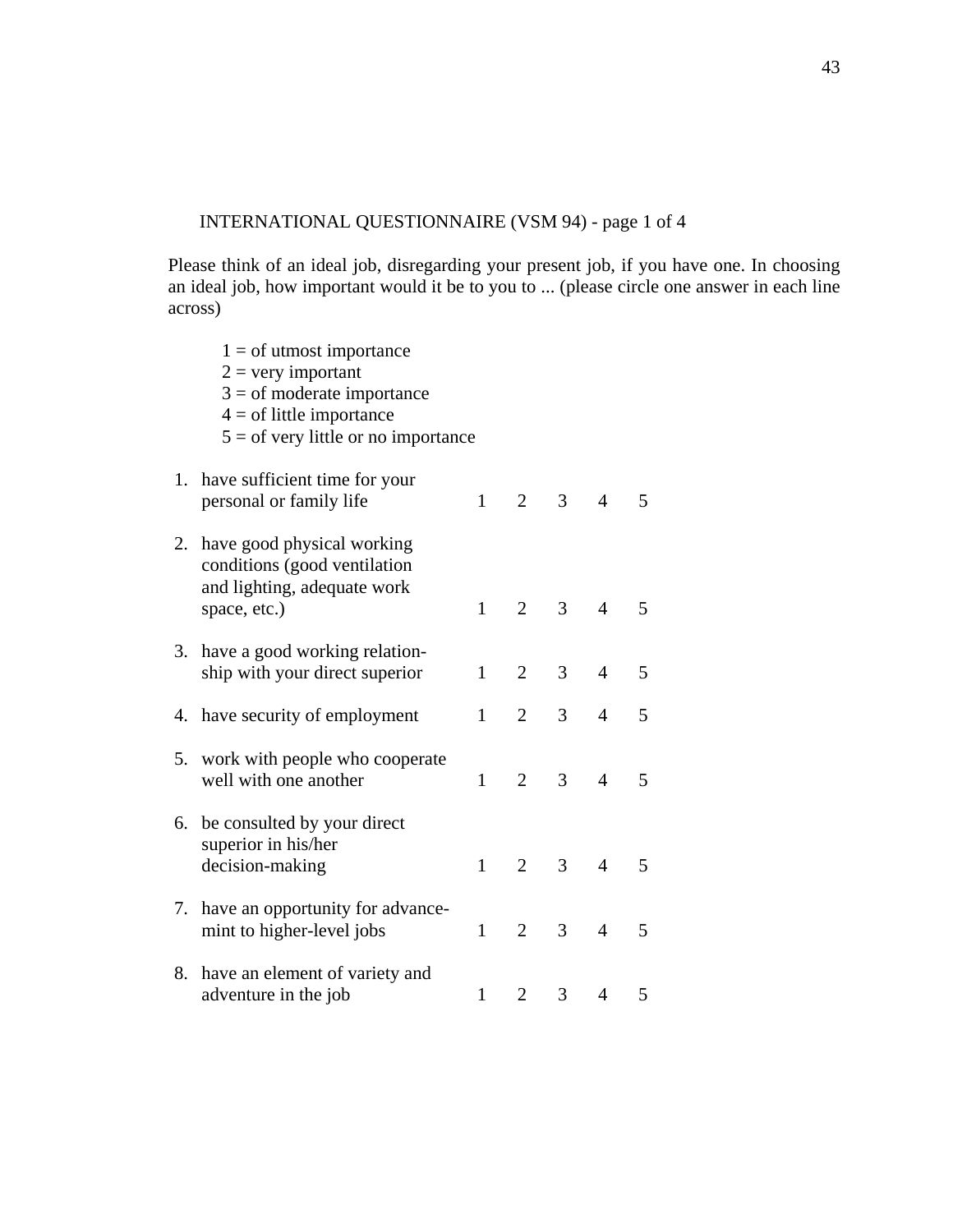## INTERNATIONAL QUESTIONNAIRE (VSM 94) - page 2 of 4

In your private life, how important is each of the following to you? (please circle one answer in each line across)

| 9. Personal stability          |  | $1 \t2 \t3 \t4 \t5$ |  |
|--------------------------------|--|---------------------|--|
| 10. Thrift                     |  | $1 \t2 \t3 \t4 \t5$ |  |
| 11. Persistence (perseverance) |  | $1 \t2 \t3 \t4 \t5$ |  |
| 12. Respect for tradition      |  | $1 \t2 \t3 \t4 \t5$ |  |

- 13. How often do you fee nervous or tense at work?
	- 1. never
	- 2. seldom
	- 3. sometimes
	- 4. usually
	- 5. always
- 14. How frequently, in your experience, are subordinates afraid to express disagreement with their superiors?
	- 1. very seldom
	- 2. seldom
	- 3. sometimes
	- 4. frequently
	- 5. very frequently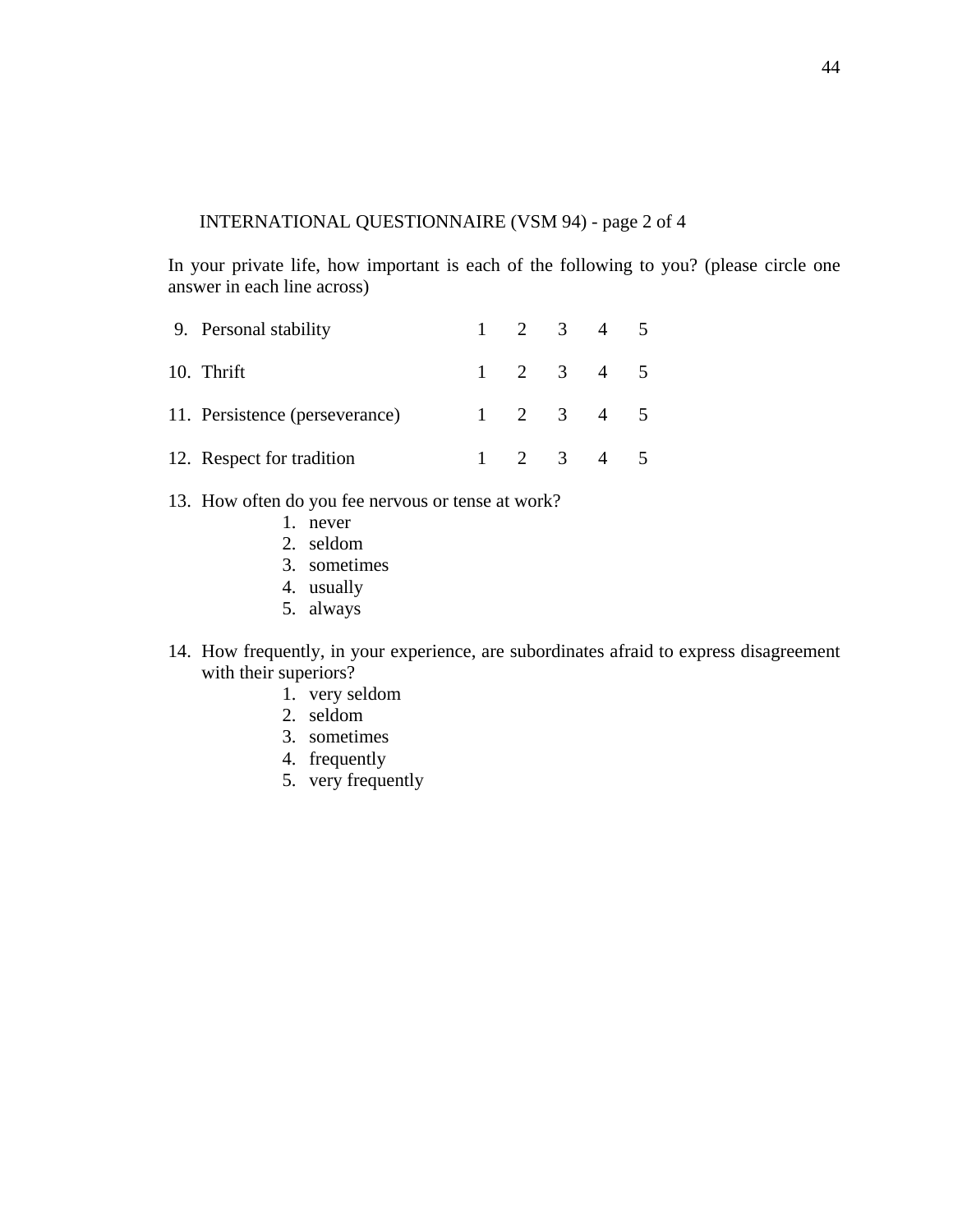# INTERNATIONAL QUESTIONNAIRE (VSM 94) - page 3 of 4

To what extent do you agree or disagree with each of the following statements? (please circle one answer in each line across)

| $1 =$ strongly agree<br>$2 = \text{agree}$<br>$3 =$ undecided<br>$4 =$ disagree<br>$5 =$ strongly disagree                                       |              |                |                |                |                          |
|--------------------------------------------------------------------------------------------------------------------------------------------------|--------------|----------------|----------------|----------------|--------------------------|
| 15. Most people can be trusted                                                                                                                   | $\mathbf{1}$ | $\overline{2}$ | 3 <sup>7</sup> | $\overline{4}$ | 5                        |
| 16. One can be a good manager without<br>having precise answers to most<br>questions that subordinates may<br>raise about their work             | $\mathbf{1}$ | $\overline{2}$ | 3              | $\overline{4}$ | 5                        |
| 17. An organization structure in<br>which certain subordinates have<br>two bosses should be avoided<br>at all costs                              | $\mathbf{1}$ | $\overline{2}$ | 3              | $\overline{4}$ | $\overline{\mathbf{5}}$  |
| 18. Competition between employees<br>usually does more harm than<br>good                                                                         | 1            | $\overline{2}$ | 3              | $\overline{4}$ | $\overline{\phantom{0}}$ |
| 19. A company's or organizations<br>rules should not be broken -<br>not even when the employee<br>thinks it is in the company's<br>best interest | $\mathbf{1}$ | $\overline{2}$ | $\overline{3}$ | $\overline{4}$ | 5                        |
| 20. When people have failed in life<br>it is often their own fault                                                                               | $\mathbf{1}$ | $\overline{2}$ | 3              | $\overline{4}$ | 5                        |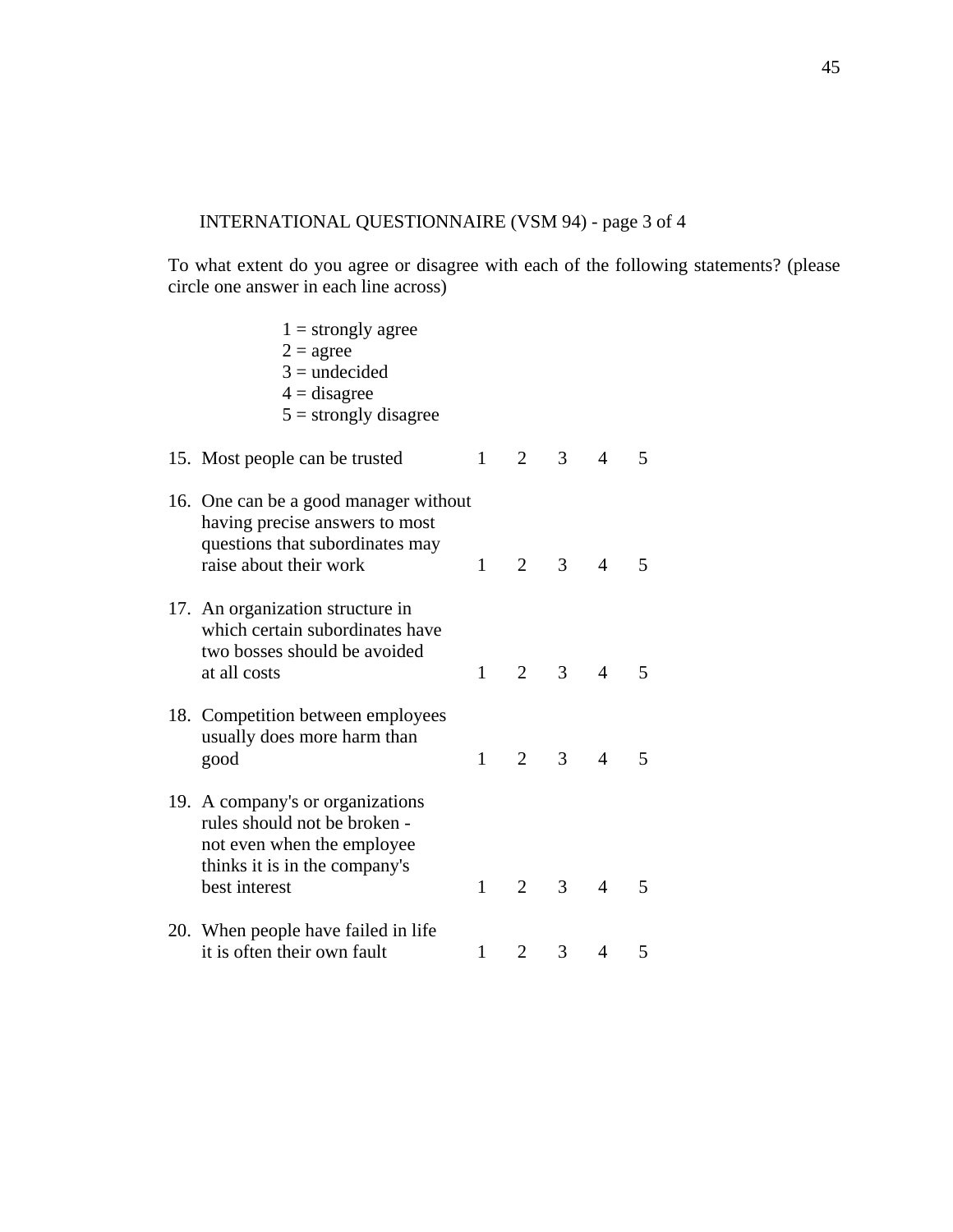### INTERNATIONAL QUESTIONNAIRE (VSM 94) - page 4 of 4

Some information about yourself (for statistical purposes):

- 21. Are you
- 1. male
- 2. female
- 22. How old are you?
	- 1. Under 20
	- 2. 20-24
	- 3. 25-29
	- 4. 30-34
	- 5. 35-39
	- 6. 40-49
	- 7. 50-59
	- 8. 60 or over
- 23. How many years of formal school education (or its equivalent) did you complete (including primary school)?
	- 1. 10 years or less
	- 2. 11 years
	- 3. 12 years
	- 4. 13 years
	- 5. 14 years
	- 6. 15 years
	- 7. 16 years
	- 8. 17 years
	- 9. 18 years or over
- 24. If you have or have had a paid job, what kind of job is it / was it?
	- 1. No paid job (includes full-time students)
	- 2. Unskilled or semi-skilled manual worker
	- 3. Generally trained office worker or secretary
	- 4. Vocationally trained craftsperson, technician, informatician, nurse, artist or equivalent
	- 5. Academically trained professional or equivalent (but no a manager of people)
	- 6. Manager of one or more subordinates (non-managers)
	- 7. Manager of one or more managers
- 25. What is your nationality?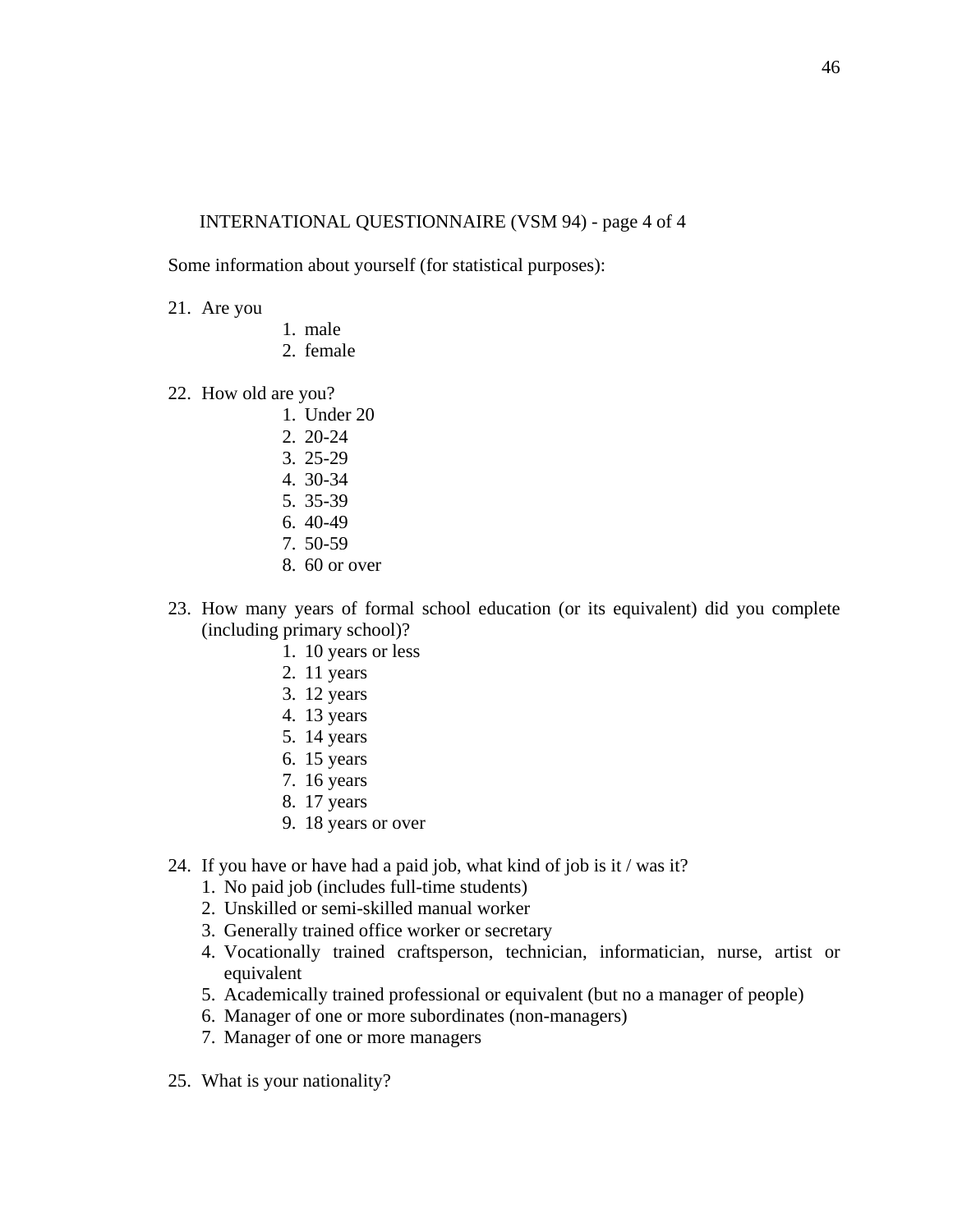26. What was your nationality at birth (if different)?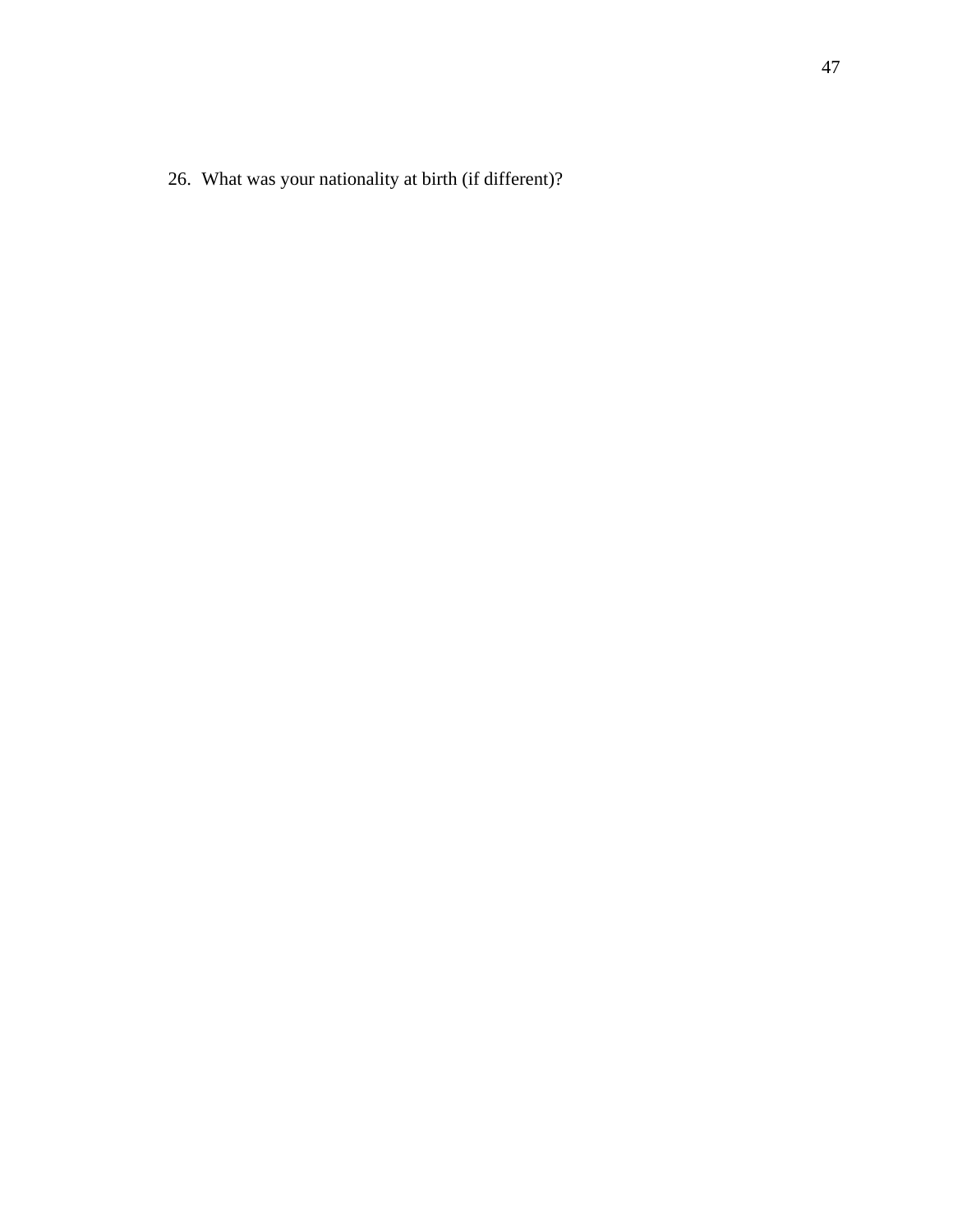## Appendix C

#### **Overall Trust Survey**

Please answer these questions as honestly as possible.

1. If \_\_\_\_\_\_\_ couldn't get together with me as we had planned, I would believe his/her excuse that something important had come up.

| Low |  | High |
|-----|--|------|
|     |  |      |

2. If \_\_\_\_\_\_\_ promised to do me a favor, he/she would follow through.

| Low |  | High |
|-----|--|------|
|     |  |      |

3. When \_\_\_\_\_\_\_ told me something about them or their country, I felt that they were being honest with me.

| Low |  | High |
|-----|--|------|
|     |  |      |

- 4. If I asked \_\_\_\_\_\_ to answer questions about their daily lives or family, I knew that they were being honest with me.
	- Low High 1 2 3 4 5
- 5. When \_\_\_\_\_\_ and I interacted, I felt comfortable disclosing personal things about myself.

| Low |  | High |
|-----|--|------|
|     |  |      |

6. When I discussed my personal daily life with \_\_\_\_\_ I knew that I could be open and honest with them.

| Low |  | High |
|-----|--|------|
|     |  |      |

7. I trust \_\_\_\_ not to overstep bounds with me or my personal information.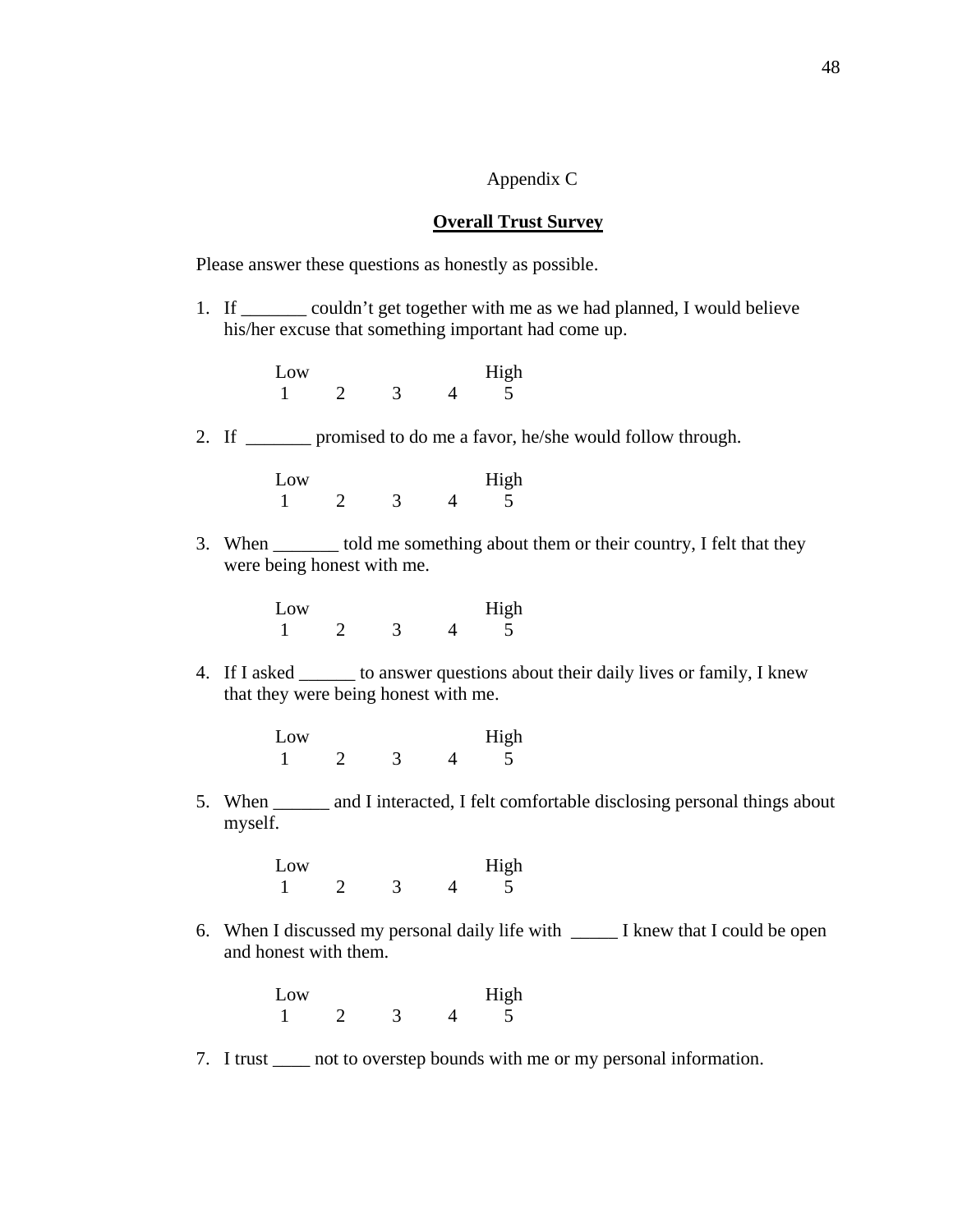| Low |  | High |
|-----|--|------|
|     |  |      |